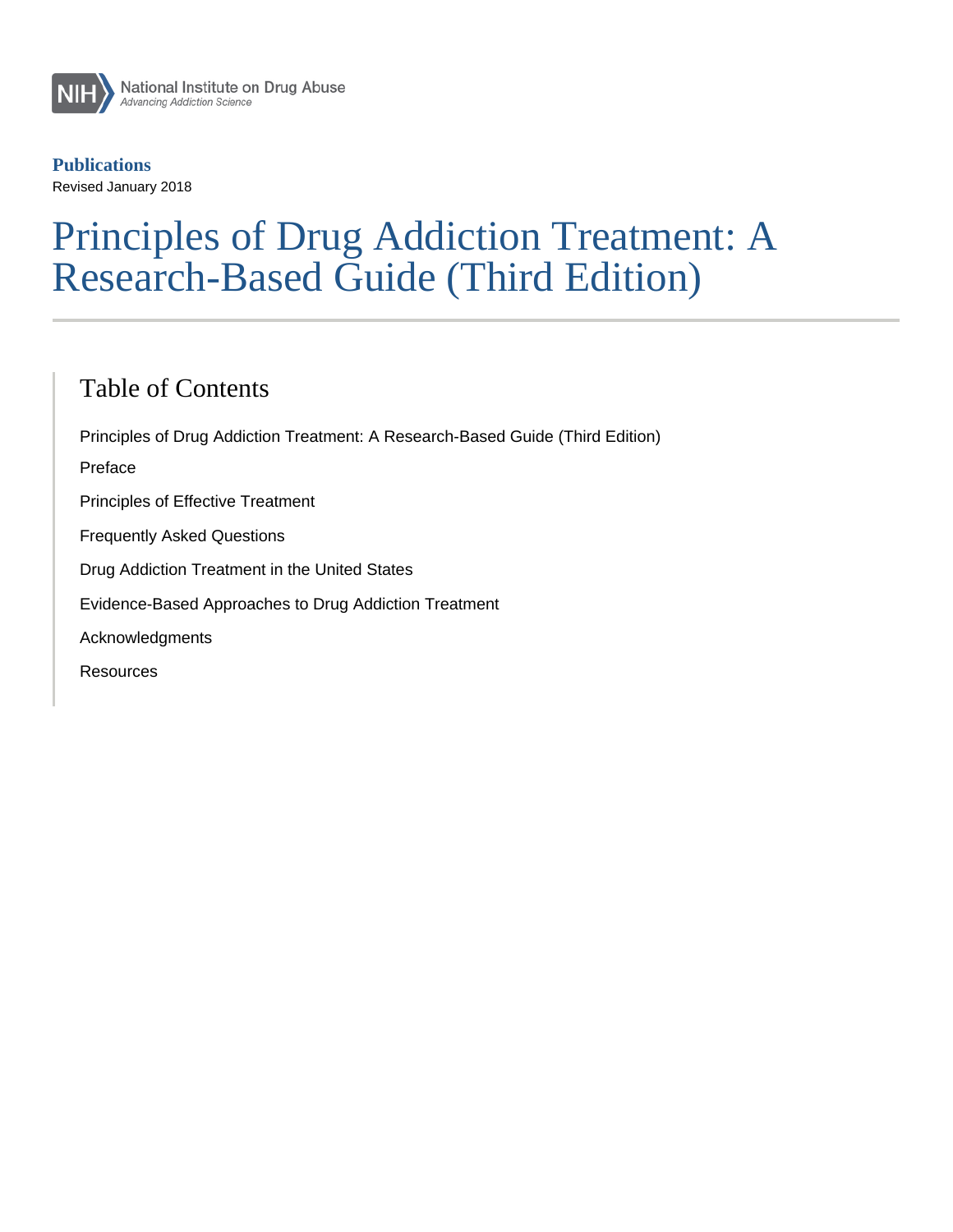# Principles of Drug Addiction Treatment: A Research-Based Guide (Third Edition)

The U.S. Government does not endorse or favor any specific commercial product or company. Trade, proprietary, or company names appearing in this publication are used only because they are considered essential in the context of the studies described.

# Preface

#### Drug addiction is a complex illness.

It is characterized by intense and, at times, uncontrollable drug craving, along with compulsive drug seeking and use that persist even in the face of devastating consequences. This update of the National Institute on Drug Abuse's Principles of Drug Addiction Treatment is intended to address addiction to a wide variety of drugs, including nicotine, alcohol, and illicit and prescription drugs. It is designed to serve as a resource for healthcare providers, family members, and other stakeholders trying to address the myriad problems faced by patients in need of treatment for drug abuse or addiction.

Addiction affects multiple brain circuits, including those involved in reward and motivation, learning and memory, and inhibitory control over behavior. That is why addiction is a brain disease. Some individuals are more vulnerable than others to becoming addicted, depending on the interplay between genetic makeup, age of exposure to drugs, and other environmental influences. While a person initially chooses to take drugs, over time the effects of prolonged exposure on brain functioning compromise that ability to choose, and seeking and consuming the drug become compulsive, often eluding a person's self-control or willpower.

But addiction is more than just compulsive drug taking—it can also produce far-reaching health and social consequences. For example, drug abuse and addiction increase a person's risk for a variety of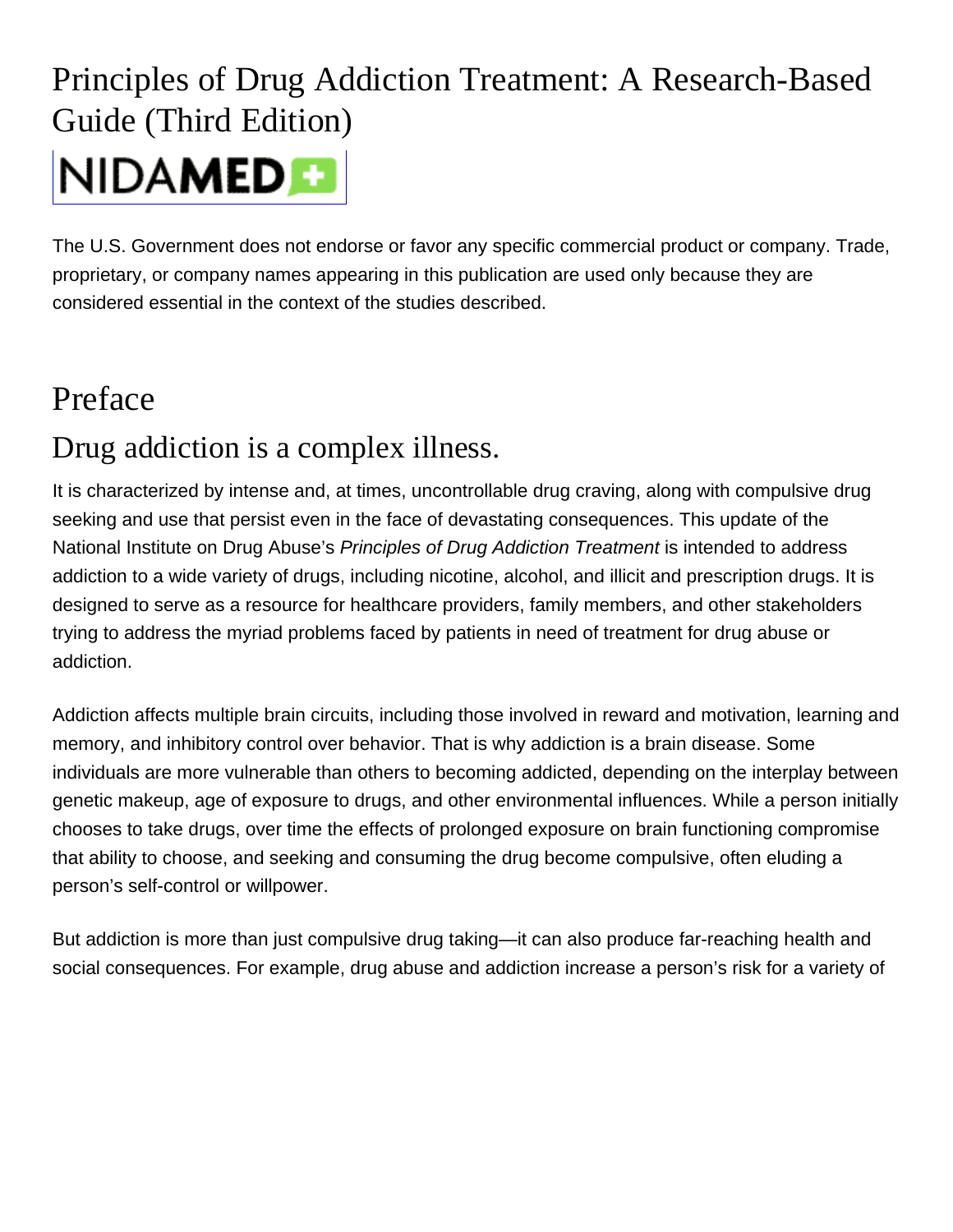other mental and physical illnesses related to a drug-abusing lifestyle or the toxic effects of the drugs themselves. Additionally, the dysfunctional behaviors that result from drug abuse can interfere with a person's normal functioning in the family, the workplace, and the broader community.

Because drug abuse and addiction have so many dimensions and disrupt so many aspects of an individual's life, treatment is not simple. Effective treatment programs typically incorporate many components, each directed to a particular aspect of the illness and its consequences. Addiction treatment must help the individual stop using drugs, maintain a drug-free lifestyle, and achieve productive functioning in the family, at work, and in society. Because addiction is a disease, most people cannot simply stop using drugs for a few days and be cured. Patients typically require longterm or repeated episodes of care to achieve the ultimate goal of sustained abstinence and recovery of their lives. Indeed, scientific research and clinical practice demonstrate the value of continuing care in treating addiction, with a variety of approaches having been tested and integrated in residential and community settings.

As we look toward the future, we will harness new research results on the influence of genetics and environment on gene function and expression (i.e., epigenetics), which are heralding the development of personalized treatment interventions. These findings will be integrated with current evidence supporting the most effective drug abuse and addiction treatments and their implementation, which are reflected in this guide.

#### **Nora D. Volkow, M.D.**

**Director** National Institute on Drug Abuse

### Principles of Effective Treatment

1. **Addiction is a complex but treatable disease that affects brain function and behavior.** Drugs of abuse alter the brain's structure and function, resulting in changes that persist long after drug use has ceased. This may explain why drug abusers are at risk for relapse even after long periods of abstinence and despite the potentially devastating consequences.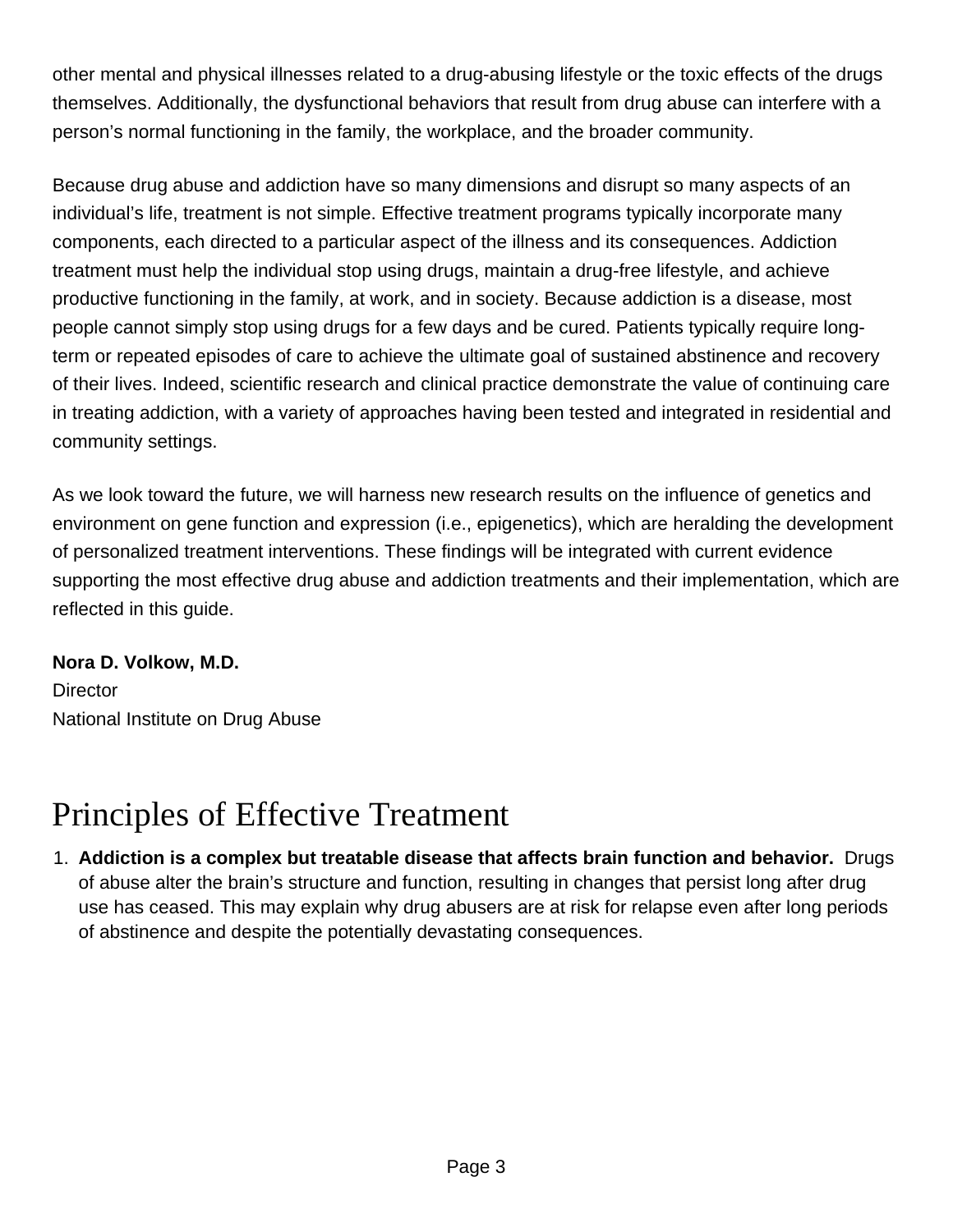- 2. **No single treatment is appropriate for everyone.** Treatment varies depending on the type of drug and the characteristics of the patients. Matching treatment settings, interventions, and services to an individual's particular problems and needs is critical to his or her ultimate success in returning to productive functioning in the family, workplace, and society.
- 3. **Treatment needs to be readily available.** Because drug-addicted individuals may be uncertain about entering treatment, taking advantage of available services the moment people are ready for treatment is critical. Potential patients can be lost if treatment is not immediately available or readily accessible. As with other chronic diseases, the earlier treatment is offered in the disease process, the greater the likelihood of positive outcomes.
- 4. **Effective treatment attends to multiple needs of the individual, not just his or her drug abuse.** To be effective, treatment must address the individual's drug abuse and any associated medical, psychological, social, vocational, and legal problems. It is also important that treatment be appropriate to the individual's age, gender, ethnicity, and culture.
- 5. **Remaining in treatment for an adequate period of time is critical.** The appropriate duration for an individual depends on the type and degree of the patient's problems and needs. Research indicates that most addicted individuals need at least 3 months in treatment to significantly reduce or stop their drug use and that the best outcomes occur with longer durations of treatment. Recovery from drug addiction is a long-term process and frequently requires multiple episodes of treatment. As with other chronic illnesses, relapses to drug abuse can occur and should signal a need for treatment to be reinstated or adjusted. Because individuals often leave treatment prematurely, programs should include strategies to engage and keep patients in treatment.
- 6. **Behavioral therapies—including individual, family, or group counseling—are the most commonly used forms of drug abuse treatment.** Behavioral therapies vary in their focus and may involve addressing a patient's motivation to change, providing incentives for abstinence, building skills to resist drug use, replacing drug-using activities with constructive and rewarding activities, improving problem-solving skills, and facilitating better interpersonal relationships. Also, participation in group therapy and other peer support programs during and following treatment can help maintain abstinence.
- 7. **Medications are an important element of treatment for many patients, especially when combined with counseling and other behavioral therapies.** For example, methadone, buprenorphine, and naltrexone (including a new long-acting formulation) are effective in helping individuals addicted to heroin or other opioids stabilize their lives and reduce their illicit drug use. Acamprosate, disulfiram, and naltrexone are medications approved for treating alcohol dependence. For persons addicted to nicotine, a nicotine replacement product (available as patches, gum, lozenges, or nasal spray) or an oral medication (such as bupropion or varenicline)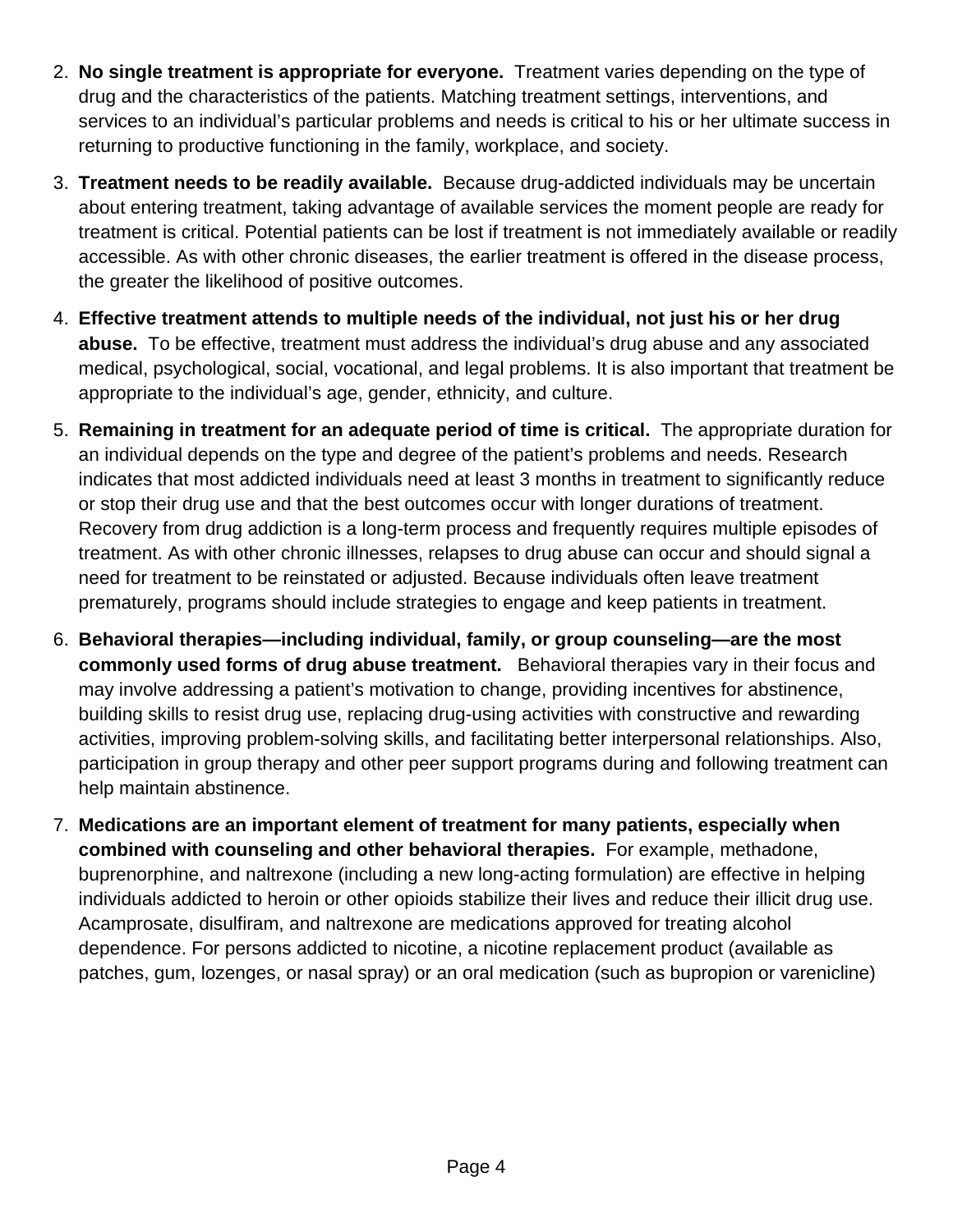can be an effective component of treatment when part of a comprehensive behavioral treatment program.

- 8. **An individual's treatment and services plan must be assessed continually and modified as necessary to ensure that it meets his or her changing needs.** A patient may require varying combinations of services and treatment components during the course of treatment and recovery. In addition to counseling or psychotherapy, a patient may require medication, medical services, family therapy, parenting instruction, vocational rehabilitation, and/or social and legal services. For many patients, a continuing care approach provides the best results, with the treatment intensity varying according to a person's changing needs.
- 9. **Many drug-addicted individuals also have other mental disorders.** Because drug abuse and addiction—both of which are mental disorders—often co-occur with other mental illnesses, patients presenting with one condition should be assessed for the other(s). And when these problems cooccur, treatment should address both (or all), including the use of medications as appropriate.
- 10. **Medically assisted detoxification is only the first stage of addiction treatment and by itself does little to change long-term drug abuse.** Although medically assisted detoxification can safely manage the acute physical symptoms of withdrawal and can, for some, pave the way for effective long-term addiction treatment, detoxification alone is rarely sufficient to help addicted individuals achieve long-term abstinence. Thus, patients should be encouraged to continue drug treatment following detoxification. Motivational enhancement and incentive strategies, begun at initial patient intake, can improve treatment engagement.
- 11. **Treatment does not need to be voluntary to be effective.** Sanctions or enticements from family, employment settings, and/or the criminal justice system can significantly increase treatment entry, retention rates, and the ultimate success of drug treatment interventions.
- 12. **Drug use during treatment must be monitored continuously, as lapses during treatment do occur.** Knowing their drug use is being monitored can be a powerful incentive for patients and can help them withstand urges to use drugs. Monitoring also provides an early indication of a return to drug use, signaling a possible need to adjust an individual's treatment plan to better meet his or her needs.
- 13. **Treatment programs should test patients for the presence of HIV/AIDS, hepatitis B and C, tuberculosis, and other infectious diseases as well as provide targeted risk-reduction counseling, linking patients to treatment if necessary.** Typically, drug abuse treatment addresses some of the drug-related behaviors that put people at risk of infectious diseases. Targeted counseling focused on reducing infectious disease risk can help patients further reduce or avoid substance-related and other high-risk behaviors. Counseling can also help those who are already infected to manage their illness. Moreover, engaging in substance abuse treatment can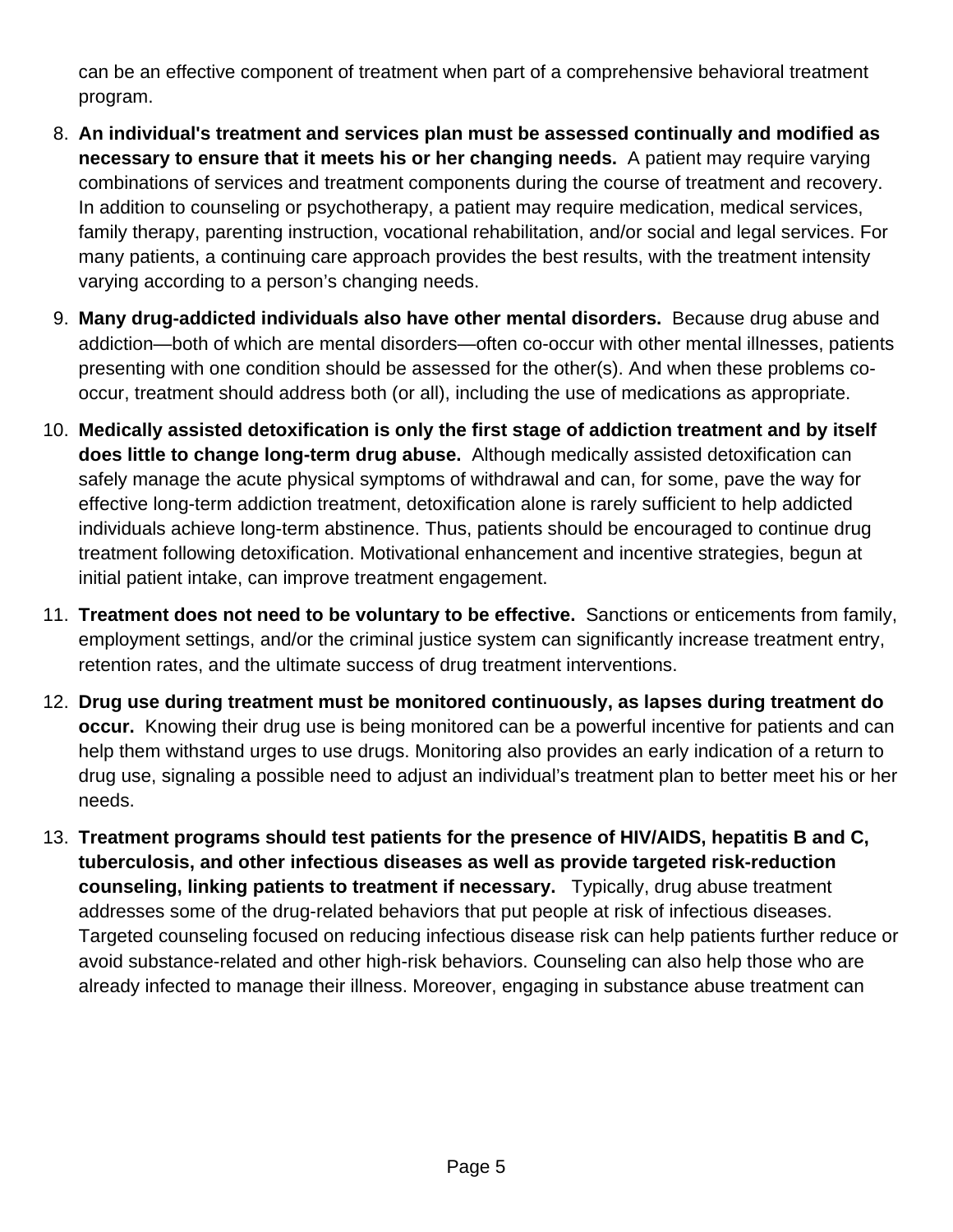facilitate adherence to other medical treatments. Substance abuse treatment facilities should provide onsite, rapid HIV testing rather than referrals to offsite testing—research shows that doing so increases the likelihood that patients will be tested and receive their test results. Treatment providers should also inform patients that highly active antiretroviral therapy (HAART) has proven effective in combating HIV, including among drug-abusing populations, and help link them to HIV treatment if they test positive.

# Frequently Asked Questions

Treatment varies depending on the type of drug and the characteristics of the patient. The best programs provide a combination of therapies and other services.

## Why do drug-addicted persons keep using drugs?

Nearly all addicted individuals believe at the outset that they can stop using drugs on their own, and most try to stop without treatment. Although some people are successful, many attempts result in failure to achieve long-term abstinence. Research has shown that long-term drug abuse results in changes in the brain that persist long after a person stops using drugs. These drug-induced changes in brain function can have many behavioral consequences, including an inability to exert control over the impulse to use drugs despite adverse consequences—the defining characteristic of addiction.

Long-term drug use results in significant changes in brain function that can persist long after the individual stops using drugs.

Understanding that addiction has such a fundamental biological component may help explain the difficulty of achieving and maintaining abstinence without treatment. Psychological stress from work, family problems, psychiatric illness, pain associated with medical problems, social cues (such as meeting individuals from one's drug-using past), or environmental cues (such as encountering streets,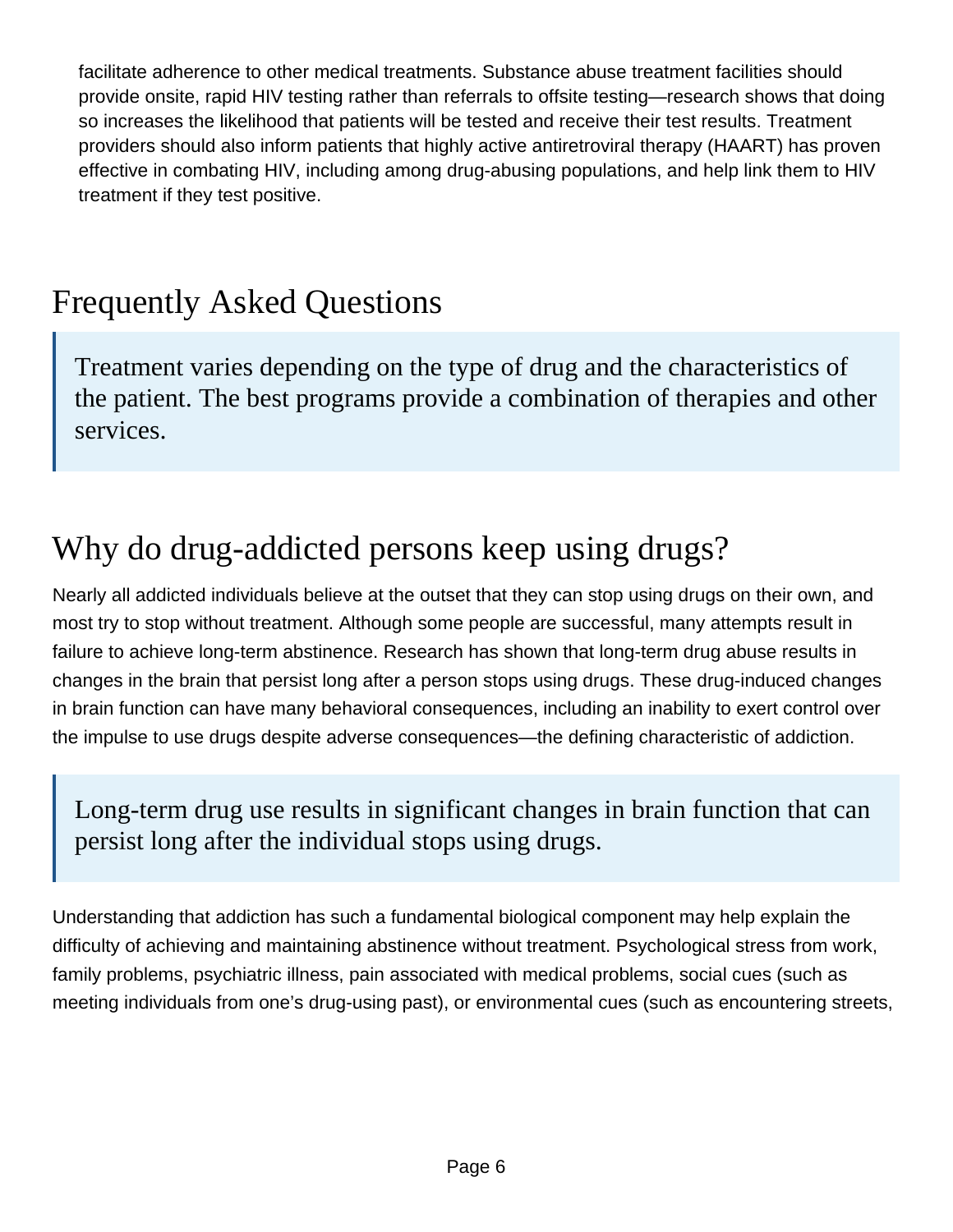objects, or even smells associated with drug abuse) can trigger intense cravings without the individual even being consciously aware of the triggering event. Any one of these factors can hinder attainment of sustained abstinence and make relapse more likely. Nevertheless, research indicates that active participation in treatment is an essential component for good outcomes and can benefit even the most severely addicted individuals.

# What is drug addiction treatment?

Drug treatment is intended to help addicted individuals stop compulsive drug seeking and use. Treatment can occur in a variety of settings, take many different forms, and last for different lengths of time. Because drug addiction is typically a chronic disorder characterized by occasional relapses, a short-term, one-time treatment is usually not sufficient. For many, treatment is a long-term process that involves multiple interventions and regular monitoring.

There are a variety of evidencebased approaches to treating addiction. Drug treatment can include behavioral therapy (such as cognitive-behavioral therapy or contingency management), medications, or their combination. The specific type of treatment or combination of treatments will vary depending on the patient's individual needs and, often, on the types of drugs they use.

Treatment medications, such as methadone, buprenorphine, and naltrexone (including a new longacting formulation), are available for individuals addicted to opioids, while nicotine preparations (patches, gum, lozenges, and nasal spray) and the medications varenicline and bupropion are available for individuals addicted to tobacco. Disulfiram, acamprosate, and naltrexone are medications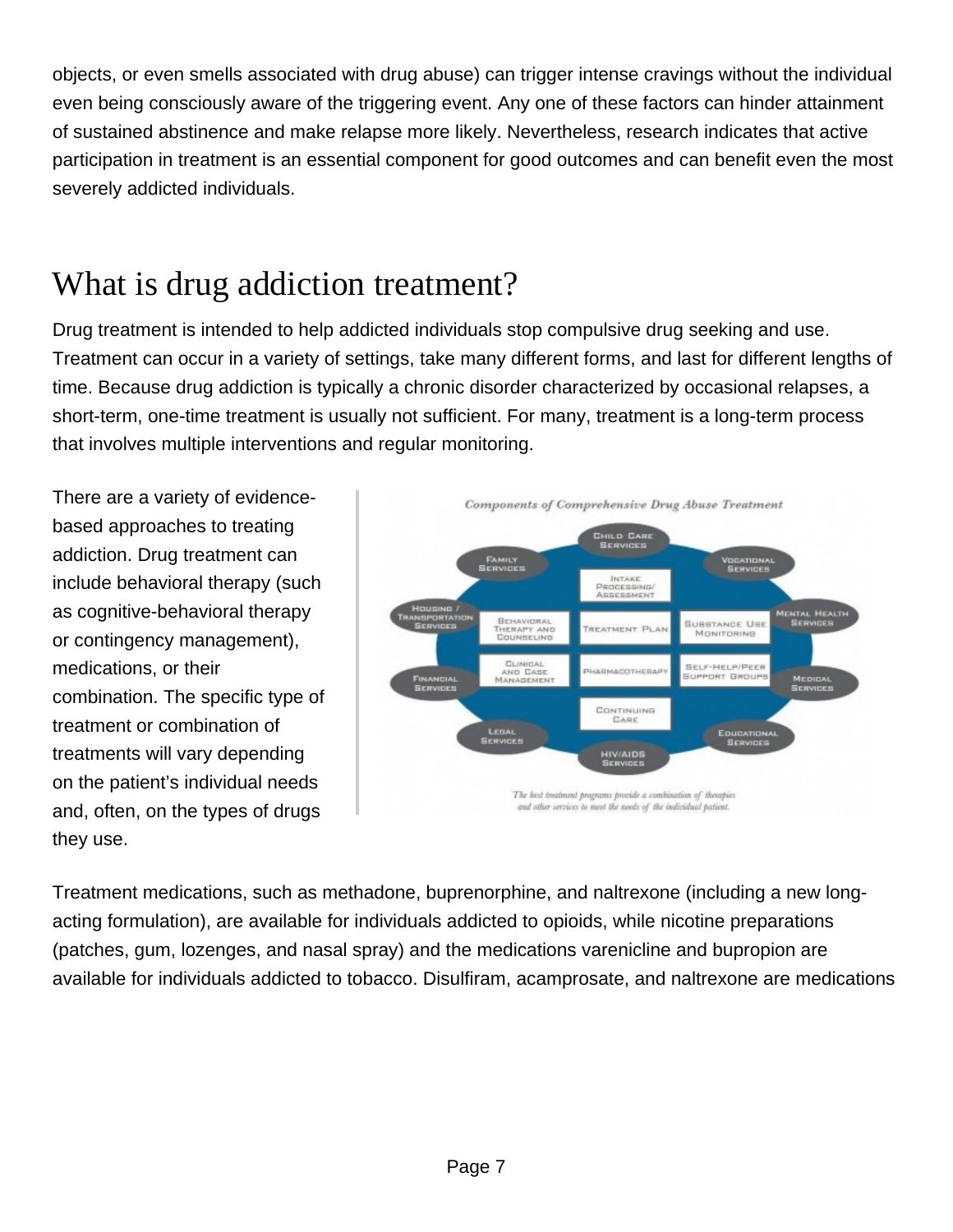available for treating alcohol dependence, $\frac{1}{\cdot}$  which commonly co-occurs with other drug addictions, including addiction to prescription medications.

#### Drug addiction treatment can include medications, behavioral therapies, or their combination.

Treatments for prescription drug abuse tend to be similar to those for illicit drugs that affect the same brain systems. For example, buprenorphine, used to treat heroin addiction, can also be used to treat addiction to opioid pain medications. Addiction to prescription stimulants, which affect the same brain systems as illicit stimulants like cocaine, can be treated with behavioral therapies, as there are not yet medications for treating addiction to these types of drugs.

Behavioral therapies can help motivate people to participate in drug treatment, offer strategies for coping with drug cravings, teach ways to avoid drugs and prevent relapse, and help individuals deal with relapse if it occurs. Behavioral therapies can also help people improve communication, relationship, and parenting skills, as well as family dynamics.

Many treatment programs employ both individual and group therapies. Group therapy can provide social reinforcement and help enforce behavioral contingencies that promote abstinence and a nondrug-using lifestyle. Some of the more established behavioral treatments, such as contingency management and cognitive-behavioral therapy, are also being adapted for group settings to improve efficiency and cost-effectiveness. However, particularly in adolescents, there can also be a danger of unintended harmful (or iatrogenic) effects of group treatment—sometimes group members (especially groups of highly delinquent youth) can reinforce drug use and thereby derail the purpose of the therapy. Thus, trained counselors should be aware of and monitor for such effects.

Because they work on different aspects of addiction, combinations of behavioral therapies and medications (when available) generally appear to be more effective than either approach used alone.

Finally, people who are addicted to drugs often suffer from other health (e.g., depression, HIV), occupational, legal, familial, and social problems that should be addressed concurrently. The best programs provide a combination of therapies and other services to meet an individual patient's needs.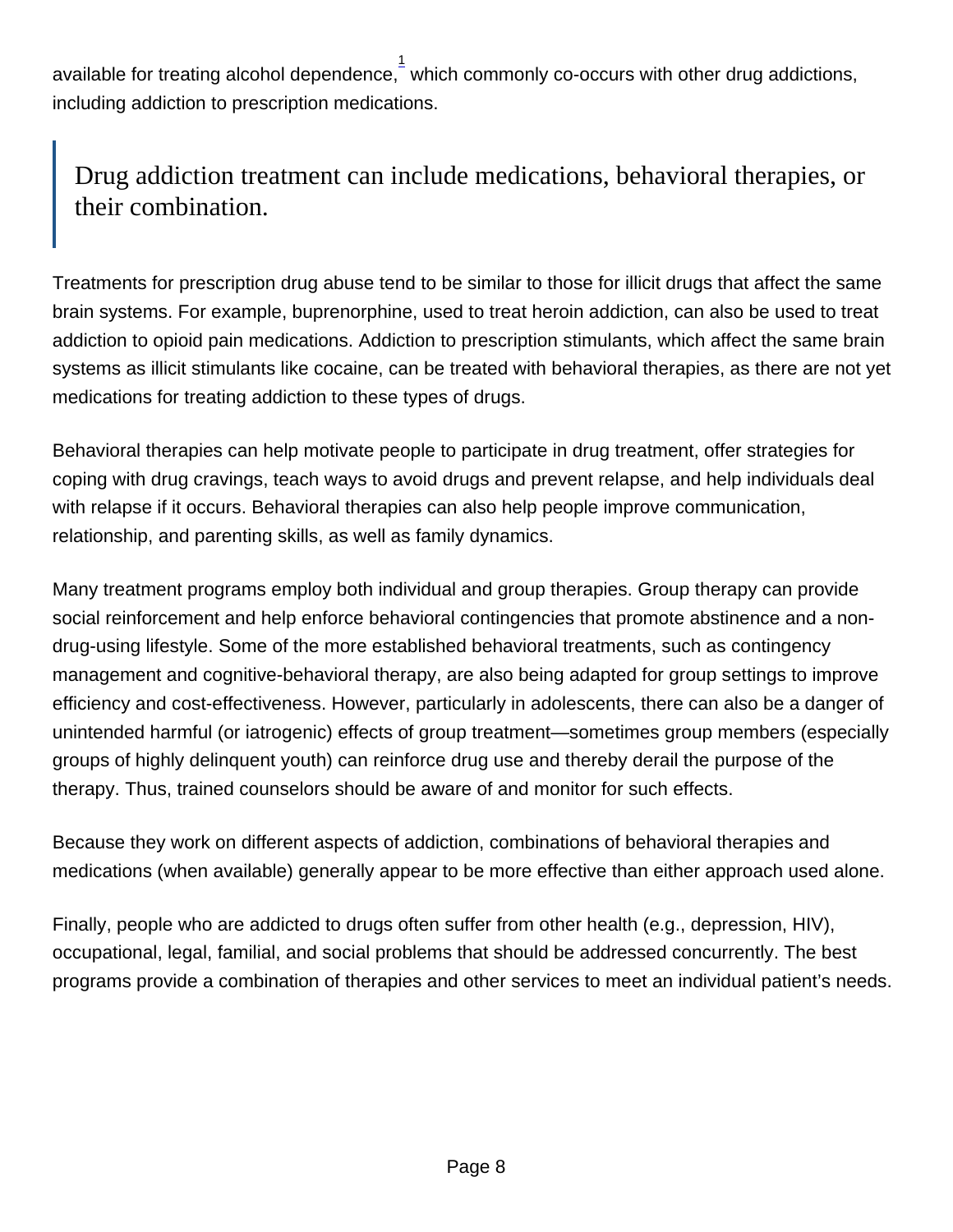Psychoactive medications, such as antidepressants, anti-anxiety agents, mood stabilizers, and antipsychotic medications, may be critical for treatment success when patients have co-occurring mental disorders such as depression, anxiety disorders (including post-traumatic stress disorder), bipolar disorder, or schizophrenia. In addition, most people with severe addiction abuse multiple drugs and require treatment for all substances abused.

Treatment for drug abuse and addiction is delivered in many different settings using a variety of behavioral and pharmacological approaches.

Another drug, topiramate, has also shown promise in studies and is sometimes prescribed (off-label) for this purpose although it has not received FDA approval as a treatment for alcohol dependence. 1

## How effective is drug addiction treatment?

In addition to stopping drug abuse, the goal of treatment is to return people to productive functioning in the family, workplace, and community. According to research that tracks individuals in treatment over extended periods, most people who get into and remain in treatment stop using drugs, decrease their criminal activity, and improve their occupational, social, and psychological functioning. For example, methadone treatment has been shown to increase participation in behavioral therapy and decrease both drug use and criminal behavior. However, individual treatment outcomes depend on the extent and nature of the patient's problems, the appropriateness of treatment and related services used to address those problems, and the quality of interaction between the patient and his or her treatment providers.

Relapse rates for addiction resemble those of other chronic diseases such as diabetes, hypertension, and asthma.

Like other chronic diseases, addiction can be managed successfully. Treatment enables people to counteract addiction's powerful disruptive effects on the brain and behavior and to regain control of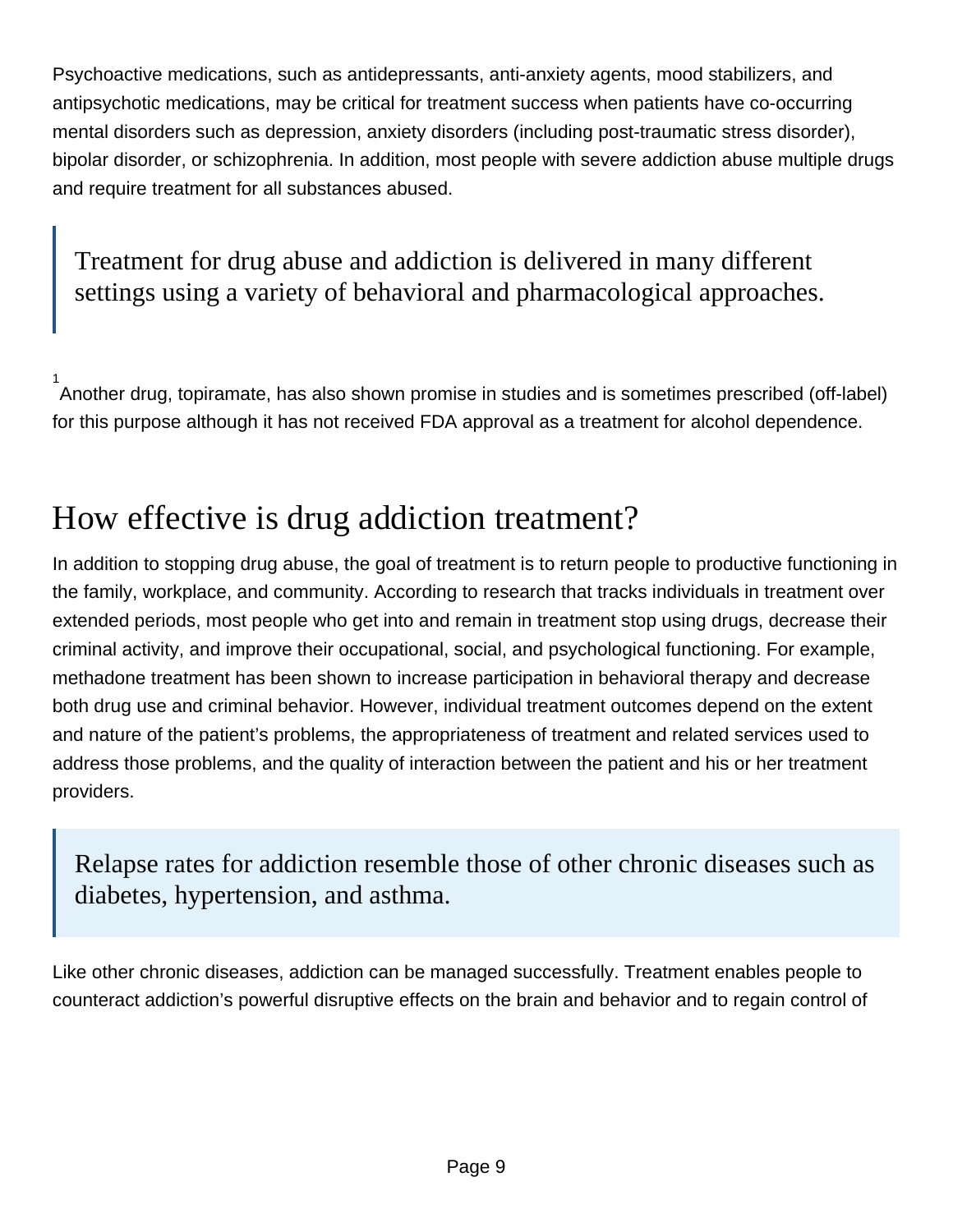their lives. The chronic nature of the disease means that relapsing to drug abuse is not only possible but also likely, with symptom recurrence rates similar to those for other well-characterized chronic medical illnesses—such as diabetes, hypertension, and asthma (see figure, "Comparison of Relapse Rates Between Drug Addiction and Other Chronic Illnesses")—that also have both physiological and behavioral components.

Unfortunately, when relapse occurs many deem treatment a failure. This is not the case: Successful treatment for addiction typically requires continual evaluation and modification as appropriate, similar to the approach taken for other chronic diseases. For example, when a patient is receiving active treatment for hypertension and symptoms decrease, treatment is deemed successful, even though symptoms may recur when treatment is discontinued. For the addicted individual, lapses to drug abuse do not indicate failure—rather, they signify that treatment needs to be reinstated or adjusted, or that alternate treatment is needed (see figure, "Why is Addiction Treatment Evaluated Differently?").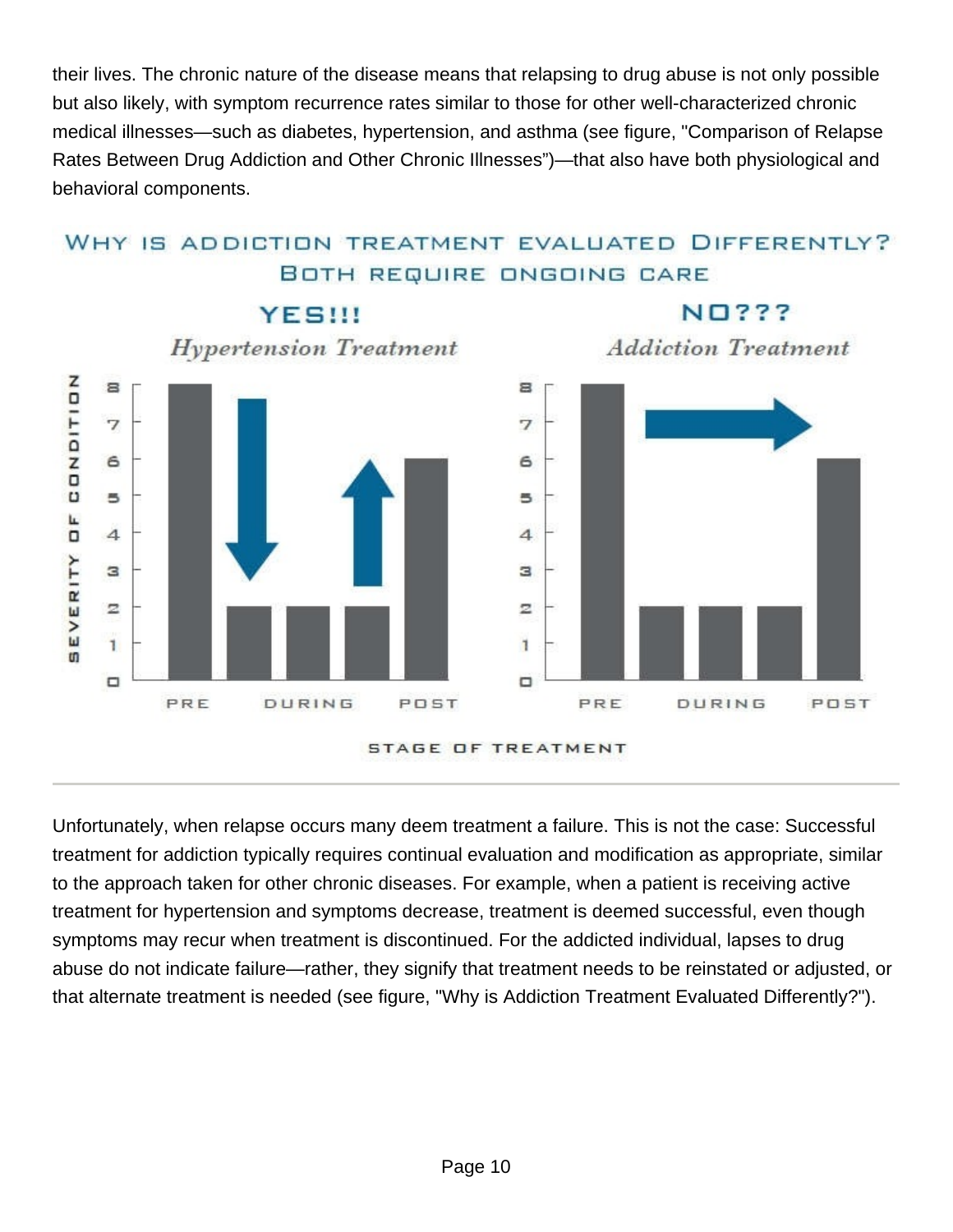# Is drug addiction treatment worth its cost?

Substance abuse costs our Nation over \$600 billion annually and treatment can help reduce these costs. Drug addiction treatment has been shown to reduce associated health and social costs by far more than the cost of the treatment itself. Treatment is also much less expensive than its alternatives, such as incarcerating addicted persons. For example, the average cost for 1 full year of methadone maintenance treatment is approximately \$4,700 per patient, whereas 1 full year of imprisonment costs approximately \$24,000 per person.

Drug addiction treatment reduces drug use and its associated health and social costs.

According to several conservative estimates, every dollar invested in addiction treatment programs yields a return of between \$4 and \$7 in reduced drug-related crime, criminal justice costs, and theft.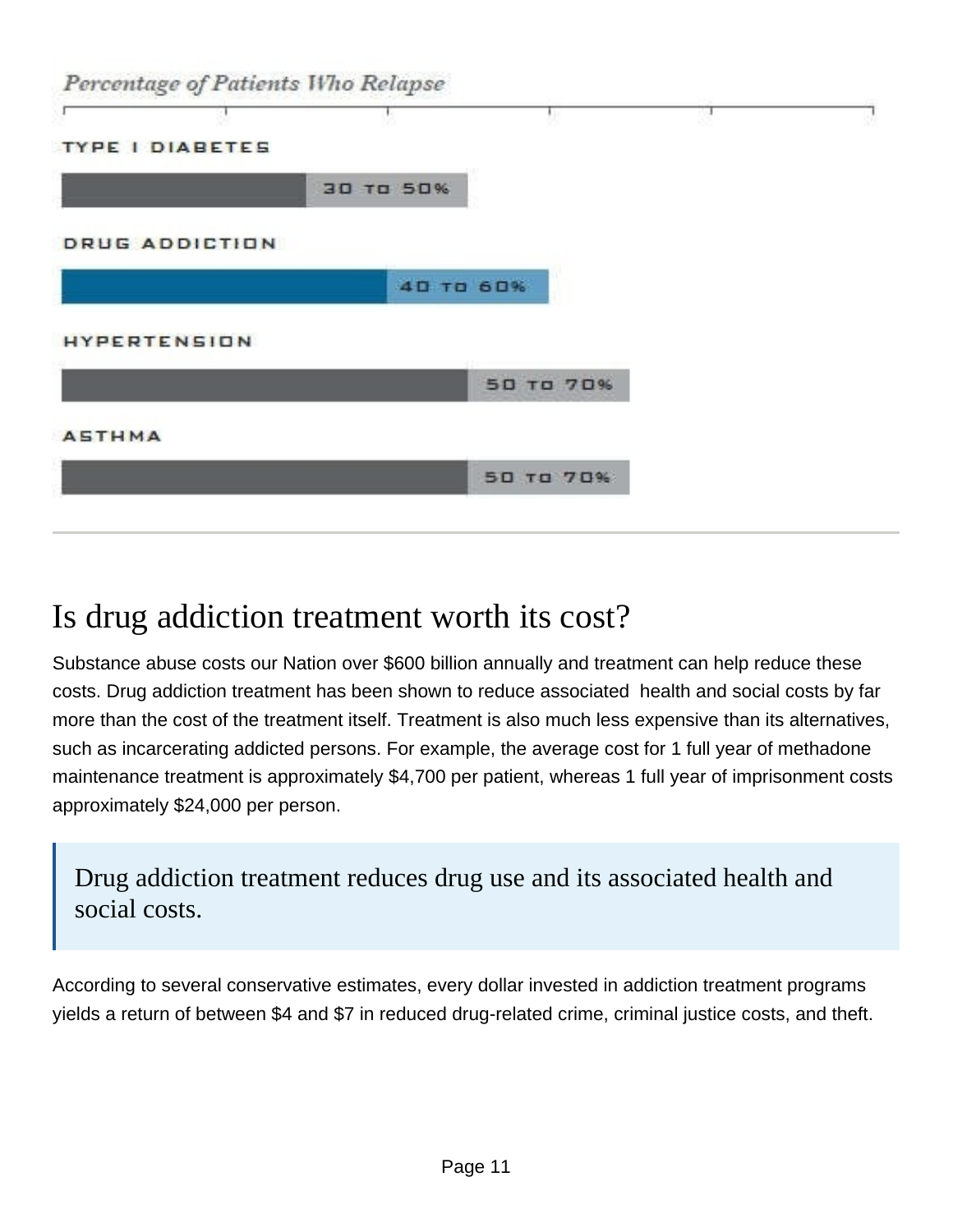When savings related to healthcare are included, total savings can exceed costs by a ratio of 12 to 1. Major savings to the individual and to society also stem from fewer interpersonal conflicts; greater workplace productivity; and fewer drug-related accidents, including overdoses and deaths.

## How long does drug addiction treatment usually last?

Individuals progress through drug addiction treatment at various rates, so there is no predetermined length of treatment. However, research has shown unequivocally that good outcomes are contingent on adequate treatment length. Generally, for residential or outpatient treatment, participation for less than 90 days is of limited effectiveness, and treatment lasting significantly longer is recommended for maintaining positive outcomes. For methadone maintenance, 12 months is considered the minimum, and some opioid-addicted individuals continue to benefit from methadone maintenance for many years.

Good outcomes are contingent on adequate treatment length.

Treatment dropout is one of the major problems encountered by treatment programs; therefore, motivational techniques that can keep patients engaged will also improve outcomes. By viewing addiction as a chronic disease and offering continuing care and monitoring, programs can succeed, but this will often require multiple episodes of treatment and readily readmitting patients that have relapsed.

### What helps people stay in treatment?

Because successful outcomes often depend on a person's staying in treatment long enough to reap its full benefits, strategies for keeping people in treatment are critical. Whether a patient stays in treatment depends on factors associated with both the individual and the program. Individual factors related to engagement and retention typically include motivation to change drug-using behavior; degree of support from family and friends; and, frequently, pressure from the criminal justice system, child protection services, employers, or family. Within a treatment program, successful clinicians can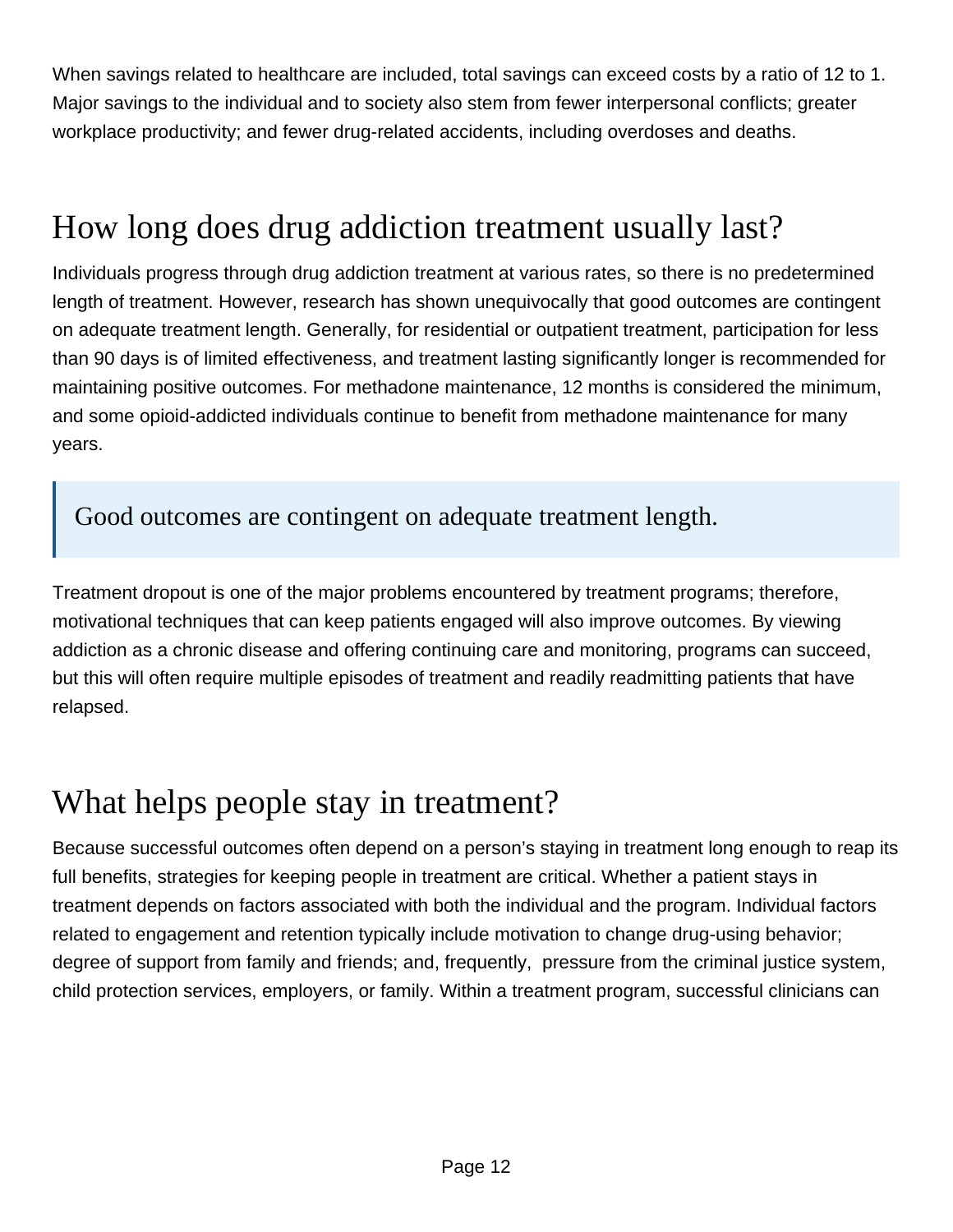establish a positive, therapeutic relationship with their patients. The clinician should ensure that a treatment plan is developed cooperatively with the person seeking treatment, that the plan is followed, and that treatment expectations are clearly understood. Medical, psychiatric, and social services should also be available.

Whether a patient stays in treatment depends on factors associated with both the individual and the program.

Because some problems (such as serious medical or mental illness or criminal involvement) increase the likelihood of patients dropping out of treatment, intensive interventions may be required to retain them. After a course of intensive treatment, the provider should ensure a transition to less intensive continuing care to support and monitor individuals in their ongoing recovery.

### How do we get more substance-abusing people into treatment?

It has been known for many years that the "treatment gap" is massive—that is, among those who need treatment for a substance use disorder, few receive it. In 2011, 21.6 million persons aged 12 or older needed treatment for an illicit drug or alcohol use problem, but only 2.3 million received treatment at a specialty substance abuse facility.

Reducing this gap requires a multipronged approach. Strategies include increasing access to effective treatment, achieving insurance parity (now in its earliest phase of implementation), reducing stigma, and raising awareness among both patients and healthcare professionals of the value of addiction treatment. To assist physicians in identifying treatment need in their patients and making appropriate referrals, NIDA is encouraging widespread use of screening, brief intervention, and referral to treatment (SBIRT) tools for use in primary care settings through its NIDAMED initiative. SBIRT, which evidence shows to be effective against tobacco and alcohol use—and, increasingly, against abuse of illicit and prescription drugs—has the potential not only to catch people before serious drug problems develop, but also to identify people in need of treatment and connect them with appropriate treatment providers.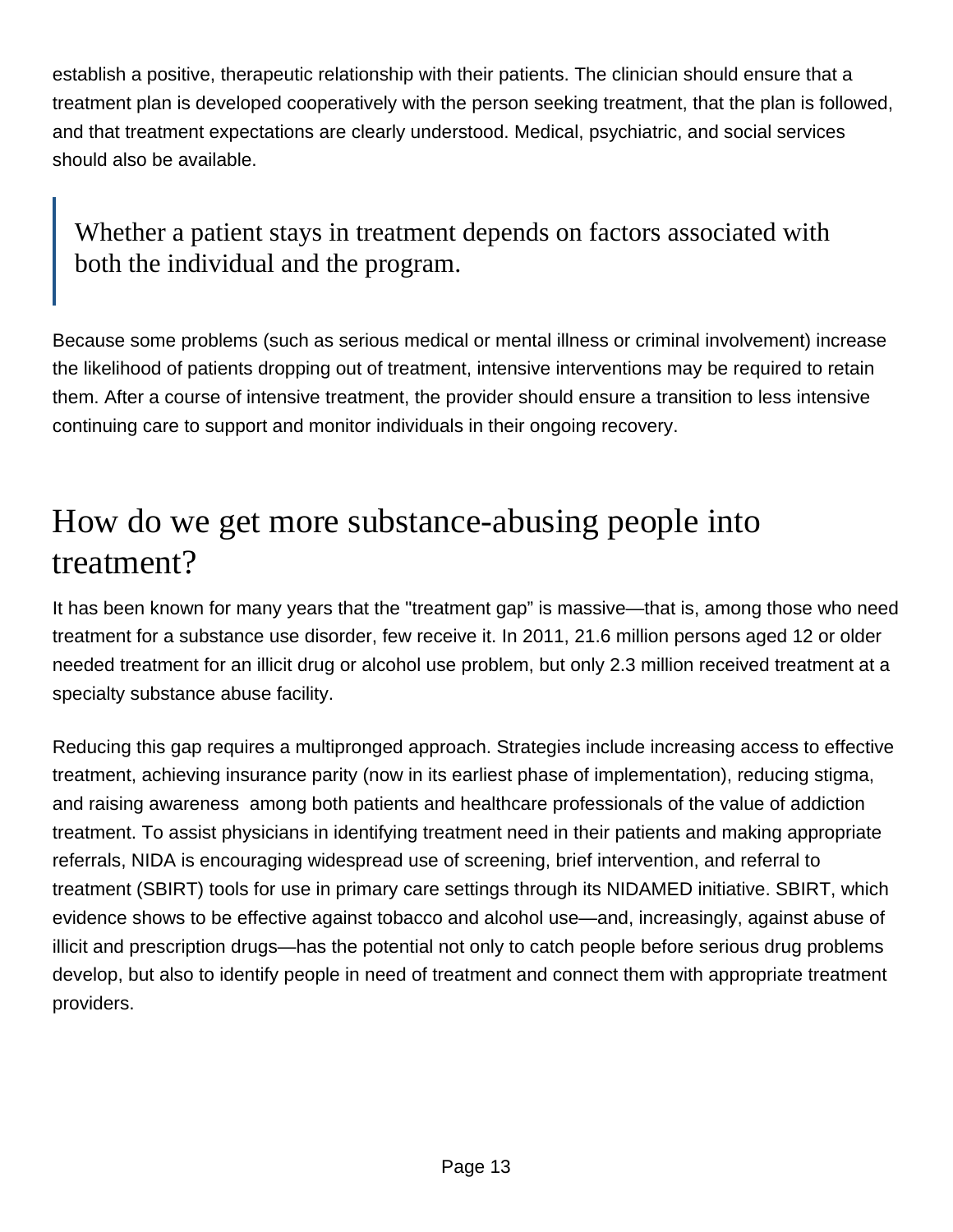# How can family and friends make a difference in the life of someone needing treatment?

Family and friends can play critical roles in motivating individuals with drug problems to enter and stay in treatment. Family therapy can also be important, especially for adolescents. Involvement of a family member or significant other in an individual's treatment program can strengthen and extend treatment benefits.

## Where can family members go for information on treatment options?

Trying to locate appropriate treatment for a loved one, especially finding a program tailored to an individual's particular needs, can be a difficult process. However, there are some resources to help with this process. For example, NIDA's handbook Seeking Drug Abuse Treatment: Know What to Ask offers guidance in finding the right treatment program. Numerous online resources can help locate a local program or provide other information, including:

- The Substance Abuse and Mental Health Services Administration (SAMHSA) maintains a Web site ([findtreatment.gov](https://findtreatment.gov)) that shows the location of residential, outpatient, and hospital inpatient treatment programs for drug addiction and alcoholism throughout the country. This information is also accessible by calling 1-800-662-HELP.
- The National Suicide Prevention Lifeline (1-800-273-TALK) offers more than just suicide prevention—it can also help with a host of issues, including drug and alcohol abuse, and can connect individuals with a nearby professional.
- The National Alliance on Mental Illness ([www.nami.org\)](http://www.nami.org/) and Mental Health America ( [www.mhanational.org/](https://www.mhanational.org/)) are alliances of nonprofit, self-help support organizations for patients and families dealing with a variety of mental disorders. Both have State and local affiliates throughout the country and may be especially helpful for patients with comorbid conditions.
- The American Academy of Addiction Psychiatry and the American Academy of Child and Adolescent Psychiatry each have physician locator tools posted on their Web sites at [aaap.org](http://www.aaap.org/) and [aacap.org,](http://www.aacap.org/) respectively.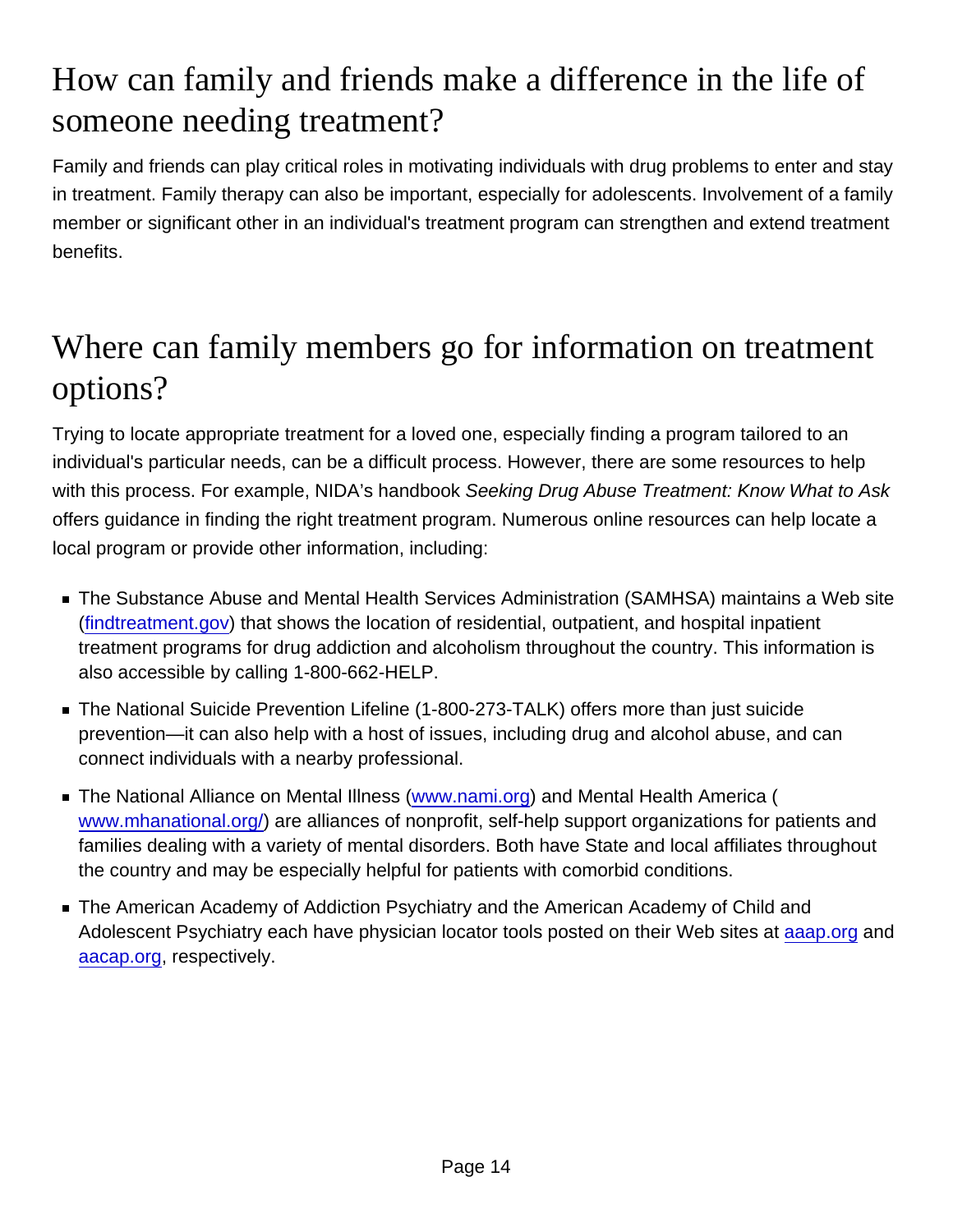- Faces & Voices of Recovery ([facesandvoicesofrecovery.org\)](http://facesandvoicesofrecovery.org), founded in 2001, is an advocacy organization for individuals in long-term recovery that strategizes on ways to reach out to the medical, public health, criminal justice, and other communities to promote and celebrate recovery from addiction to alcohol and other drugs.
- The Partnership at Drugfree.org [\(drugfree.org\)](http://drugfree.org) is an organization that provides information and resources on teen drug use and addiction for parents, to help them prevent and intervene in their children's drug use or find treatment for a child who needs it. They offer a toll-free helpline for parents (1-855-378-4373).
- The American Society of Addiction Medicine ([asam.org\)](http://www.asam.org/) is a society of physicians aimed at increasing access to addiction treatment. Their Web site has a nationwide directory of addiction medicine professionals.
- NIDA's National Drug Abuse Treatment Clinical Trials Network [\(drugabuse.gov/about](http://nida.nih.gov/about-nida/organization/cctn/ctn)[nida/organization/cctn/ctn\)](http://nida.nih.gov/about-nida/organization/cctn/ctn) provides information for those interested in participating in a clinical trial testing a promising substance abuse intervention; or visit [clinicaltrials.gov](http://clinicaltrials.gov).
- NIDA's DrugPubs Research Dissemination Center ([drugpubs.drugabuse.gov](https://drugpubs.drugabuse.gov)) provides booklets, pamphlets, fact sheets, and other informational resources on drugs, drug abuse, and treatment.
- The National Institute on Alcohol Abuse and Alcoholism ([niaaa.nih.gov](http://niaaa.nih.gov)) provides information on alcohol, alcohol use, and treatment of alcohol-related problems.

## How can the workplace play a role in substance abuse treatment?

Many workplaces sponsor Employee Assistance Programs (EAPs) that offer short-term counseling and/or assistance in linking employees with drug or alcohol problems to local treatment resources, including peer support/recovery groups. In addition, therapeutic work environments that provide employment for drug-abusing individuals who can demonstrate abstinence have been shown not only to promote a continued drug-free lifestyle but also to improve job skills, punctuality, and other behaviors necessary for active employment throughout life. Urine testing facilities, trained personnel, and workplace monitors are needed to implement this type of treatment.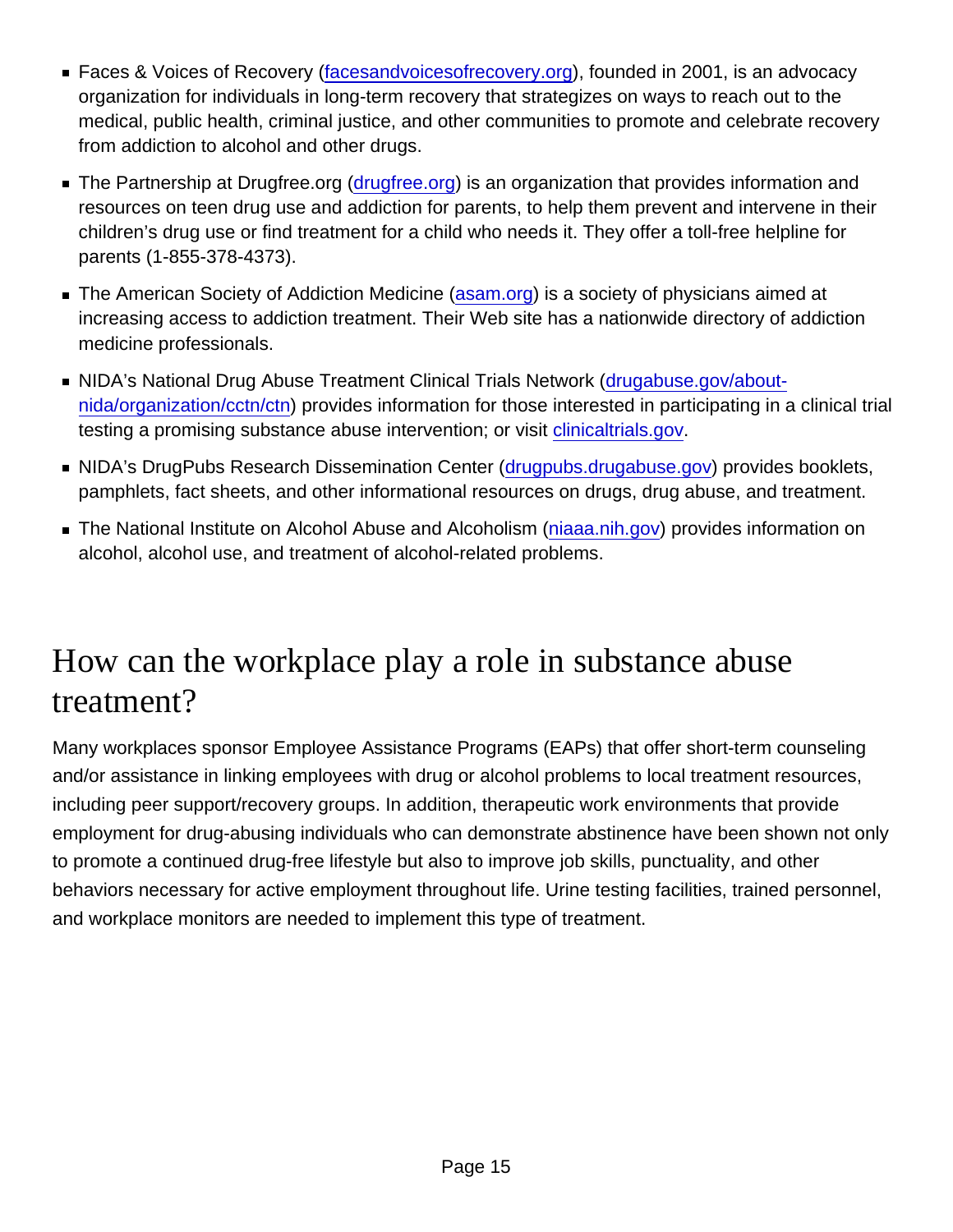# What role can the criminal justice system play in addressing drug addiction?

It is estimated that about one-half of State and Federal prisoners abuse or are addicted to drugs, but relatively few receive treatment while incarcerated. Initiating drug abuse treatment in prison and continuing it upon release is vital to both individual recovery and to public health and safety. Various studies have shown that combining prison- and community-based treatment for addicted offenders reduces the risk of both recidivism to drug-related criminal behavior and relapse to drug use—which, in turn, nets huge savings in societal costs. A 2009 study in Baltimore, Maryland, for example, found that opioid-addicted prisoners who started methadone treatment (along with counseling) in prison and then continued it after release had better outcomes (reduced drug use and criminal activity) than those who only received counseling while in prison or those who only started methadone treatment after their release.

Individuals who enter treatment under legal pressure have outcomes as favorable as those who enter treatment voluntarily.

The majority of offenders involved with the criminal justice system are not in prison but are under community supervision. For those with known drug problems, drug addiction treatment may be recommended or mandated as a condition of probation. Research has demonstrated that individuals who enter treatment under legal pressure have outcomes as favorable as those who enter treatment voluntarily.

The criminal justice system refers drug offenders into treatment through a variety of mechanisms, such as diverting nonviolent offenders to treatment; stipulating treatment as a condition of incarceration, probation, or pretrial release; and convening specialized courts, or drug courts, that handle drug offense cases. These courts mandate and arrange for treatment as an alternative to incarceration, actively monitor progress in treatment, and arrange for other services for drug-involved offenders.

The most effective models integrate criminal justice and drug treatment systems and services. Treatment and criminal justice personnel work together on treatment planning—including implementation of screening, placement, testing, monitoring, and supervision—as well as on the systematic use of sanctions and rewards. Treatment for incarcerated drug abusers should include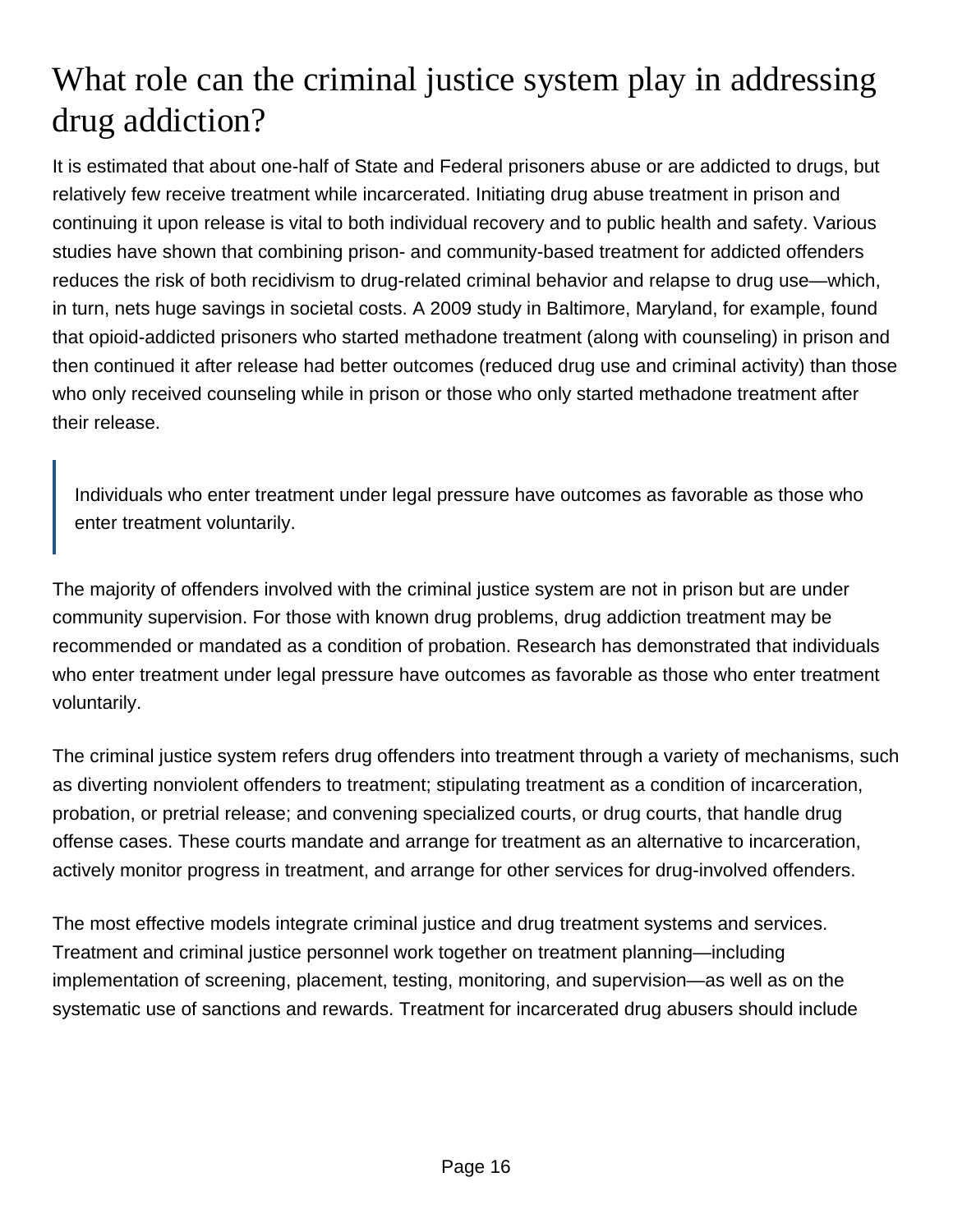continuing care, monitoring, and supervision after incarceration and during parole. Methods to achieve better coordination between parole/probation officers and health providers are being studied to improve offender outcomes. (For more information, please see NIDA's [Principles of Drug Abuse](http://nida.nih.gov/publications/principles-drug-abuse-treatment-criminal-justice-populations-research-based-guide) [Treatment for Criminal Justice Populations: A Research-Based Guide](http://nida.nih.gov/publications/principles-drug-abuse-treatment-criminal-justice-populations-research-based-guide) [revised 2012].)

# What are the unique needs of women with substance use disorders?

Gender-related drug abuse treatment should attend not only to biological differences but also to social and environmental factors, all of which can influence the motivations for drug use, the reasons for seeking treatment, the types of environments where treatment is obtained, the treatments that are most effective, and the consequences of not receiving treatment. Many life circumstances predominate in women as a group, which may require a specialized treatment approach. For example, research has shown that physical and sexual trauma followed by post-traumatic stress disorder (PTSD) is more common in drug-abusing women than in men seeking treatment. Other factors unique to women that can influence the treatment process include issues around how they come into treatment (as women are more likely than men to seek the assistance of a general or mental health practitioner), financial independence, and pregnancy and child care.

# What are the unique needs of pregnant women with substance use disorders?

Using drugs, alcohol, or tobacco during pregnancy exposes not just the woman but also her developing fetus to the substance and can have potentially deleterious and even long-term effects on exposed children. Smoking during pregnancy can increase risk of stillbirth, infant mortality, sudden infant death syndrome, preterm birth, respiratory problems, slowed fetal growth, and low birth weight. Drinking during pregnancy can lead to the child developing fetal alcohol spectrum disorders, characterized by low birth weight and enduring cognitive and behavioral problems.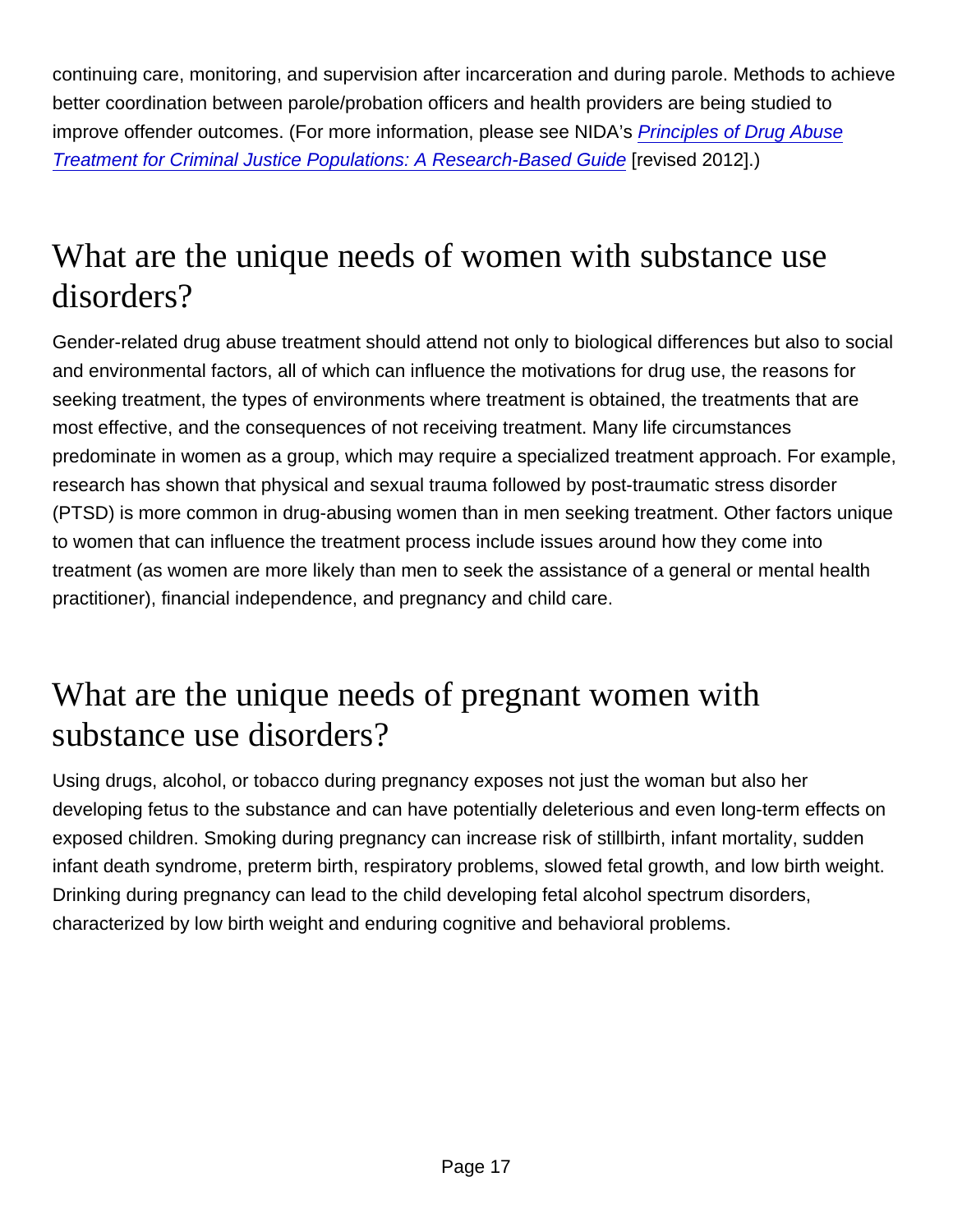Prenatal use of some drugs, including opioids, may cause a withdrawal syndrome in newborns called neonatal abstinence syndrome (NAS). Babies with NAS are at greater risk of seizures, respiratory problems, feeding difficulties, low birth weight, and even death.

Research has established the value of evidence-based treatments for pregnant women (and their babies), including medications. For example, although no medications have been FDA-approved to treat opioid dependence in pregnant women, methadone maintenance combined with prenatal care and a comprehensive drug treatment program can improve many of the detrimental outcomes associated with untreated heroin abuse. However, newborns exposed to methadone during pregnancy still require treatment for withdrawal symptoms. Recently, another medication option for opioid dependence, buprenorphine, has been shown to produce fewer NAS symptoms in babies than methadone, resulting in shorter infant hospital stays. In general, it is important to closely monitor women who are trying to quit drug use during pregnancy and to provide treatment as needed.

#### What are the unique needs of adolescents with substance use disorders?

Adolescent drug abusers have unique needs stemming from their immature neurocognitive and psychosocial stage of development. Research has demonstrated that the brain undergoes a prolonged process of development and refinement from birth through early adulthood. Over the course of this developmental period, a young person's actions go from being more impulsive to being more reasoned and reflective. In fact, the brain areas most closely associated with aspects of behavior such as decision-making, judgment, planning, and self-control undergo a period of rapid development during adolescence and young adulthood.

Adolescent drug abuse is also often associated with other co-occurring mental health problems. These include attention-deficit hyperactivity disorder (ADHD), oppositional defiant disorder, and conduct problems, as well as depressive and anxiety disorders.

Adolescents are also especially sensitive to social cues, with peer groups and families being highly influential during this time. Therefore, treatments that facilitate positive parental involvement, integrate other systems in which the adolescent participates (such as school and athletics), and recognize the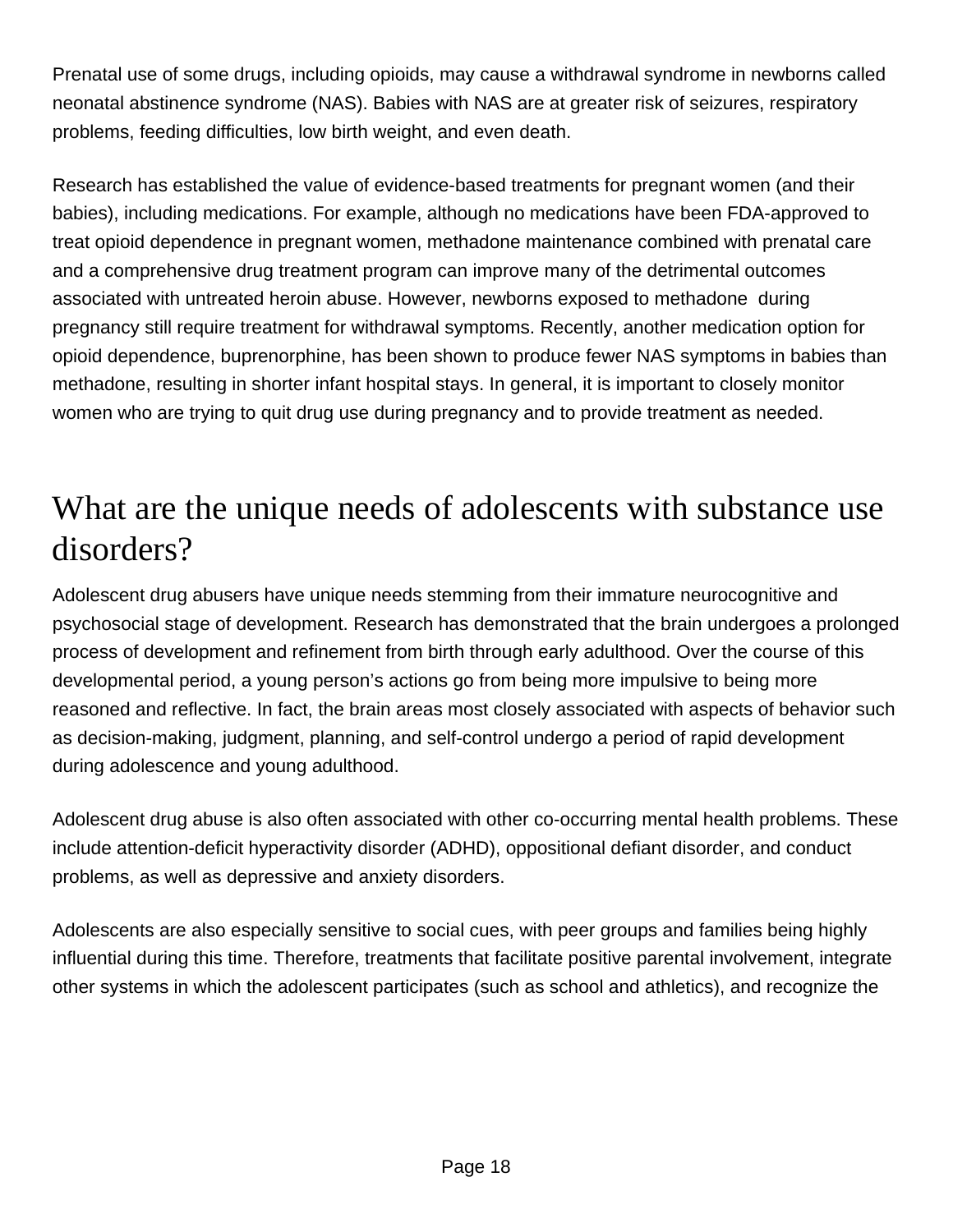importance of prosocial peer relationships are among the most effective. Access to comprehensive assessment, treatment, case management, and family-support services that are developmentally, culturally, and gender-appropriate is also integral when addressing adolescent addiction.

Medications for substance abuse among adolescents may in certain cases be helpful. Currently, the only addiction medications approved by FDA for people under 18 are over-the-counter transdermal nicotine skin patches, chewing gum, and lozenges (physician advice should be sought first). Buprenorphine, a medication for treating opioid addiction that must be prescribed by specially trained physicians, has not been approved for adolescents, but recent research suggests it could be effective for those as young as 16. Studies are under way to determine the safety and efficacy of this and other medications for opioid-, nicotine-, and alcohol-dependent adolescents and for adolescents with cooccurring disorders.

# Are there specific drug addiction treatments for older adults?

With the aging of the baby boomer generation, the composition of the general population is changing dramatically with respect to the number of older adults. Such a change, coupled with a greater history of lifetime drug use (than previous older generations), different cultural norms and general attitudes about drug use, and increases in the availability of psychotherapeutic medications, is already leading to greater drug use by older adults and may increase substance use problems in this population. While substance abuse in older adults often goes unrecognized and therefore untreated, research indicates that currently available addiction treatment programs can be as effective for them as for younger adults.

#### Can a person become addicted to medications prescribed by a doctor?

Yes. People who abuse prescription drugs—that is, taking them in a manner or a dose other than prescribed, or taking medications prescribed for another person—risk addiction and other serious health consequences. Such drugs include opioid pain relievers, stimulants used to treat ADHD, and benzodiazepines to treat anxiety or sleep disorders. Indeed, in 2010, an estimated 2.4 million people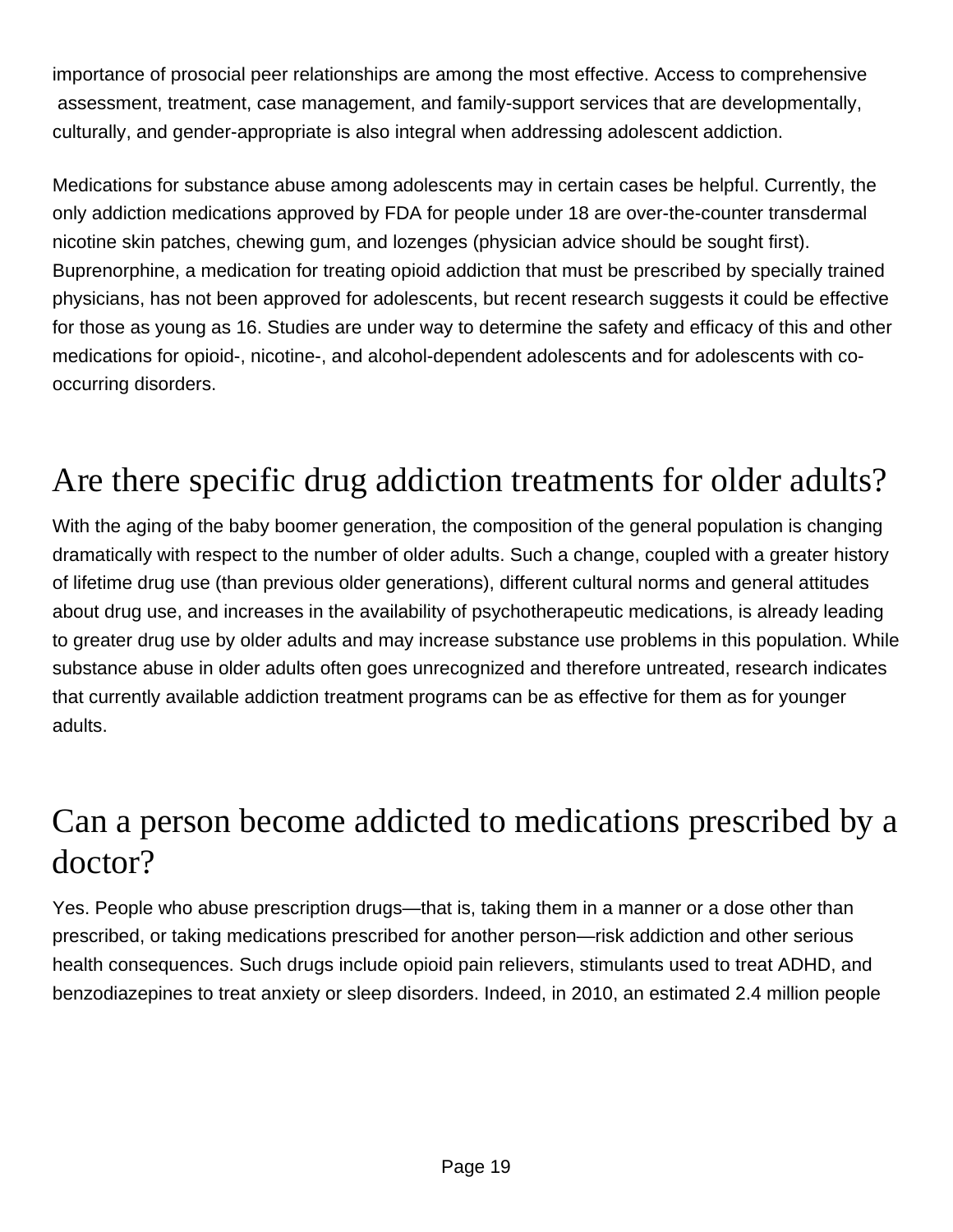12 or older met criteria for abuse of or dependence on prescription drugs, the second most common illicit drug use after marijuana. To minimize these risks, a physician (or other prescribing health provider) should screen patients for prior or current substance abuse problems and assess their family history of substance abuse or addiction before prescribing a psychoactive medication and monitor patients who are prescribed such drugs. Physicians also need to educate patients about the potential risks so that they will follow their physician's instructions faithfully, safeguard their medications, and dispose of them appropriately.

## Is there a difference between physical dependence and addiction?

Yes. Addiction—or compulsive drug use despite harmful consequences—is characterized by an inability to stop using a drug; failure to meet work, social, or family obligations; and, sometimes (depending on the drug), tolerance and withdrawal. The latter reflect physical dependence in which the body adapts to the drug, requiring more of it to achieve a certain effect (tolerance) and eliciting drugspecific physical or mental symptoms if drug use is abruptly ceased (withdrawal). Physical dependence can happen with the chronic use of many drugs—including many prescription drugs, even if taken as instructed. Thus, physical dependence in and of itself does not constitute addiction, but it often accompanies addiction. This distinction can be difficult to discern, particularly with prescribed pain medications, for which the need for increasing dosages can represent tolerance or a worsening underlying problem, as opposed to the beginning of substance use or addiction.

## How do other mental disorders coexisting with drug addiction affect drug addiction treatment?

Drug addiction is a disease of the brain that frequently occurs with other mental disorders. In fact, as many as 6 in 10 people with an illicit substance use disorder also suffer from another mental illness; and rates are similar for users of licit drugs—i.e., tobacco and alcohol. For these individuals, one condition becomes more difficult to treat successfully as an additional condition is intertwined. Thus, people entering treatment either for a substance use disorder or for another mental disorder should be assessed for the co-occurrence of the other condition. Research indicates that treating both (or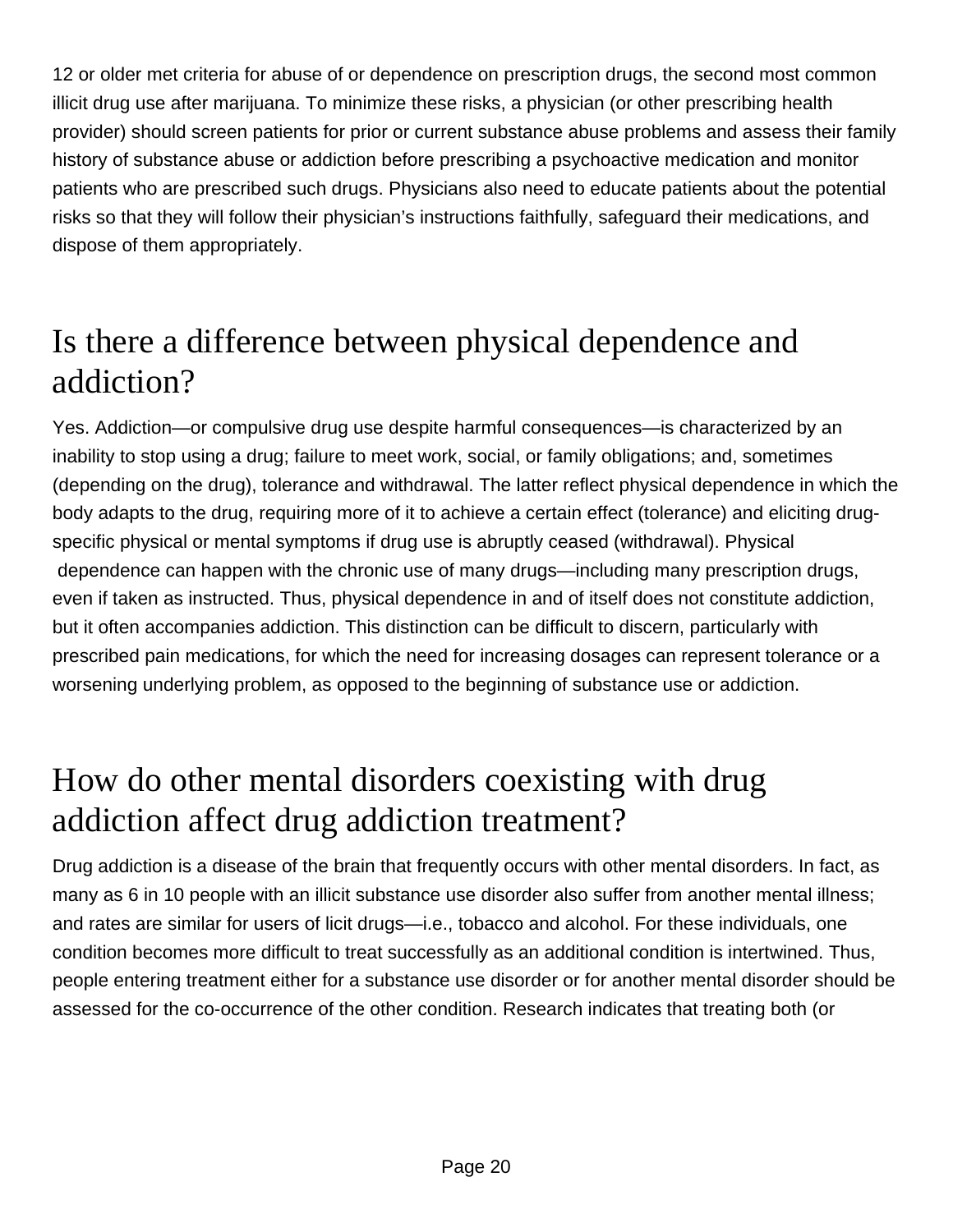multiple) illnesses simultaneously in an integrated fashion is generally the best treatment approach for these patients.

## Is the use of medications like methadone and buprenorphine simply replacing one addiction with another?

No. Buprenorphine and methadone are prescribed or administered under monitored, controlled conditions and are safe and effective for treating opioid addiction when used as directed. They are administered orally or sublingually (i.e., under the tongue) in specified doses, and their effects differ from those of heroin and other abused opioids.

Heroin, for example, is often injected, snorted, or smoked, causing an almost immediate "rush," or brief period of intense euphoria, that wears off quickly and ends in a "crash." The individual then experiences an intense craving to use the drug again to stop the crash and reinstate the euphoria.

The cycle of euphoria, crash, and craving—sometimes repeated several times a day—is a hallmark of addiction and results in severe behavioral disruption. These characteristics result from heroin's rapid onset and short duration of action in the brain.

As used in maintenance treatment, methadone and buprenorphine are not heroin/opioid substitutes.

In contrast, methadone and buprenorphine have gradual onsets of action and produce stable levels of the drug in the brain. As a result, patients maintained on these medications do not experience a rush, while they also markedly reduce their desire to use opioids.

If an individual treated with these medications tries to take an opioid such as heroin, the euphoric effects are usually dampened or suppressed. Patients undergoing maintenance treatment do not experience the physiological or behavioral abnormalities from rapid fluctuations in drug levels associated with heroin use. Maintenance treatments save lives—they help to stabilize individuals, allowing treatment of their medical, psychological, and other problems so they can contribute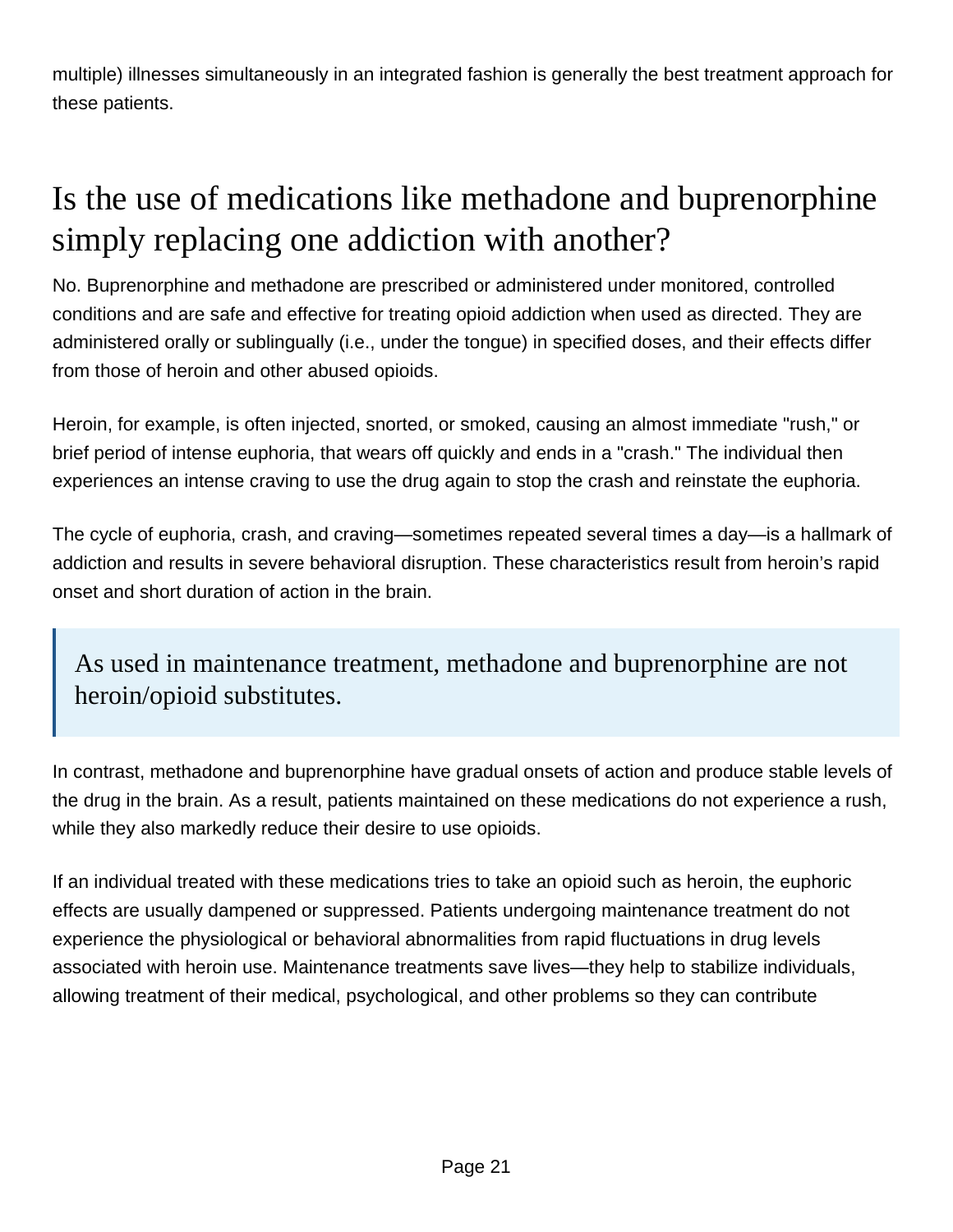## Where do 12-step or self-help programs fit into drug addiction treatment?

Self-help groups can complement and extend the effects of professional treatment. The most prominent self-help groups are those affiliated with Alcoholics Anonymous (AA), Narcotics Anonymous (NA), and Cocaine Anonymous (CA), all of which are based on the 12-step model. Most drug addiction treatment programs encourage patients to participate in self-help group therapy during and after formal treatment. These groups can be particularly helpful during recovery, offering an added layer of community-level social support to help people achieve and maintain abstinence and other healthy lifestyle behaviors over the course of a lifetime.

#### Can exercise play a role in the treatment process?

Yes. Exercise is increasingly becoming a component of many treatment programs and has proven effective, when combined with cognitive-behavioral therapy, at helping people quit smoking. Exercise may exert beneficial effects by addressing psychosocial and physiological needs that nicotine replacement alone does not, by reducing negative feelings and stress, and by helping prevent weight gain following cessation. Research to determine if and how exercise programs can play a similar role in the treatment of other forms of drug abuse is under way.

## How does drug addiction treatment help reduce the spread of HIV/AIDS, Hepatitis C (HCV), and other infectious diseases?

Drug-abusing individuals, including injecting and non-injecting drug users, are at increased risk of human immunodeficiency virus (HIV), hepatitis C virus (HCV), and other infectious diseases. These diseases are transmitted by sharing contaminated drug injection equipment and by engaging in risky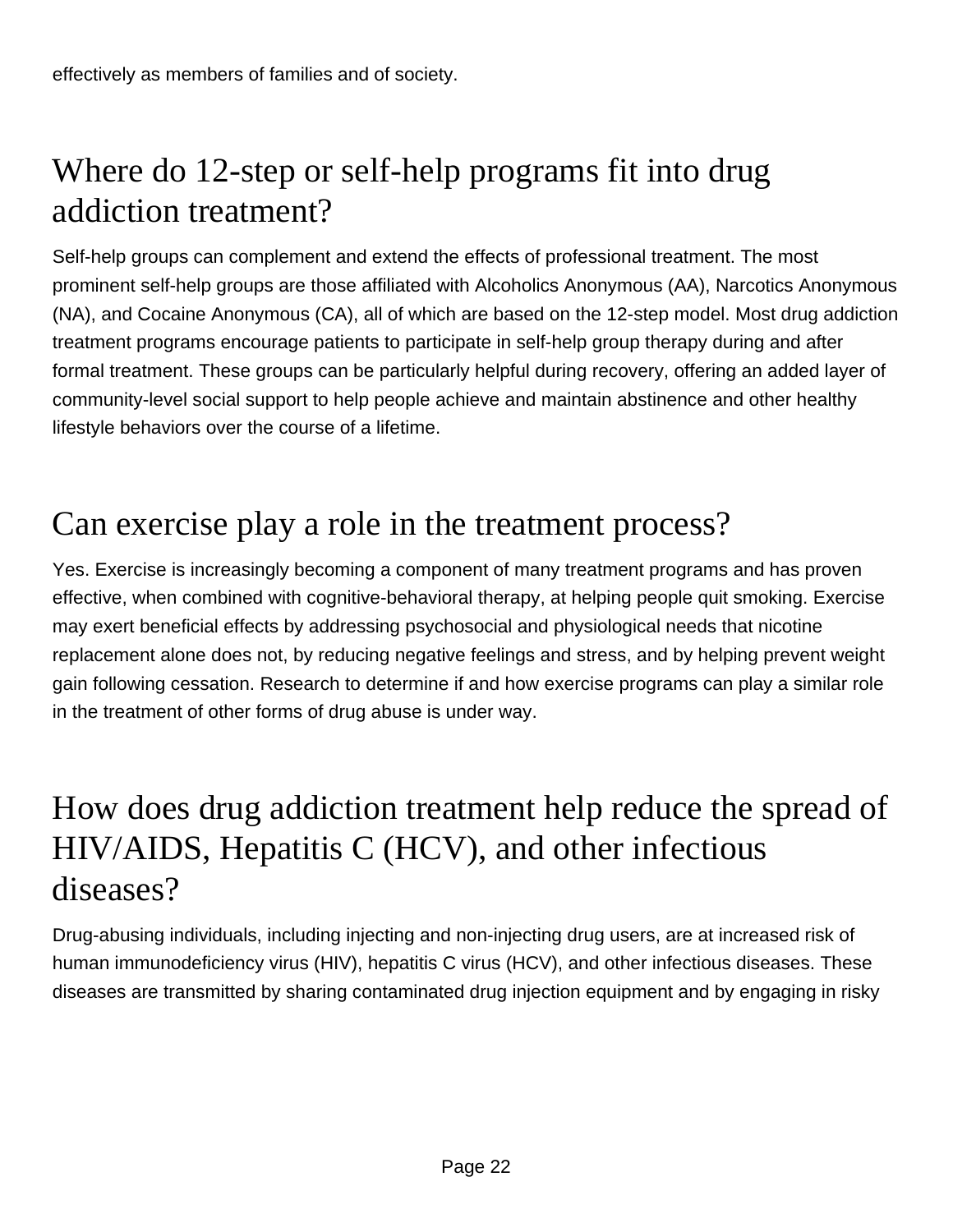sexual behavior sometimes associated with drug use. Effective drug abuse treatment is HIV/HCV prevention because it reduces activities that can spread disease, such as sharing injection equipment and engaging in unprotected sexual activity. Counseling that targets a range of HIV/HCV risk behaviors provides an added level of disease prevention.

#### Drug abuse treatment is HIV and HCV prevention.

Injection drug users who do not enter treatment are up to six times more likely to become infected with HIV than those who enter and remain in treatment. Participation in treatment also presents opportunities for HIV screening and referral to early HIV treatment. In fact, recent research from NIDA's National Drug Abuse Treatment Clinical Trials Network showed that providing rapid onsite HIV testing in substance abuse treatment facilities increased patients' likelihood of being tested and of receiving their test results. HIV counseling and testing are key aspects of superior drug abuse treatment programs and should be offered to all individuals entering treatment. Greater availability of inexpensive and unobtrusive rapid HIV tests should increase access to these important aspects of HIV prevention and treatment.

## Drug Addiction Treatment in the United States

Treatment for drug abuse and addiction is delivered in many different settings, using a variety of behavioral and pharmacological approaches.

Drug addiction is a complex disorder that can involve virtually every aspect of an individual's functioning—in the family, at work and school, and in the community.

Because of addiction's complexity and pervasive consequences, drug addiction treatment typically must involve many components. Some of those components focus directly on the individual's drug use; others, like employment training, focus on restoring the addicted individual to productive membership in the family and society (See diagram ["Components of Comprehensive Drug Abuse](http://nida.nih.gov/publications/principles-drug-addiction-treatment-research-based-guide-third-edition/frequently-asked-questions/what-drug-addiction-treatment)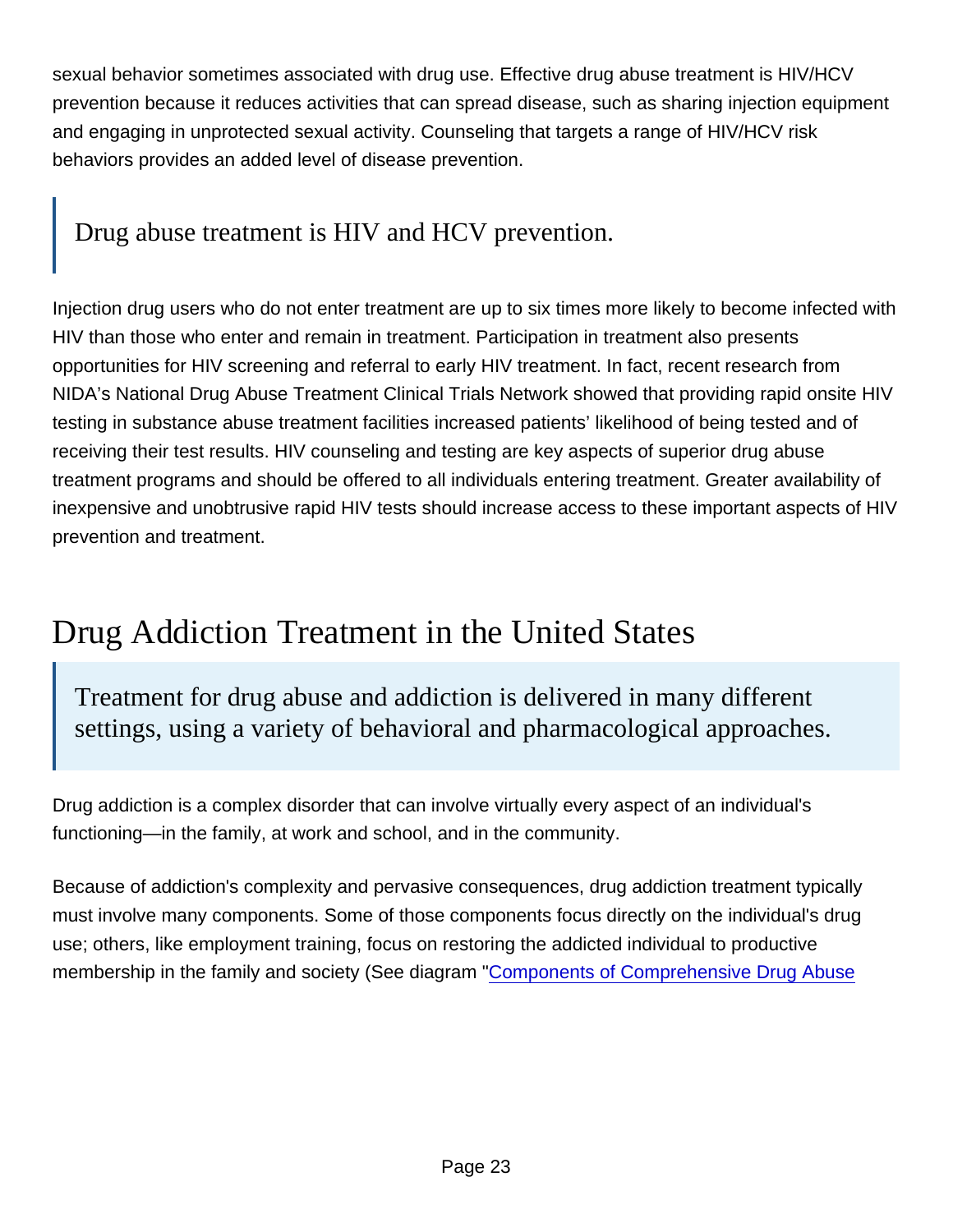[Treatment](http://nida.nih.gov/publications/principles-drug-addiction-treatment-research-based-guide-third-edition/frequently-asked-questions/what-drug-addiction-treatment)"), enabling him or her to experience the rewards associated with abstinence.

Treatment for drug abuse and addiction is delivered in many different settings using a variety of behavioral and pharmacological approaches. In the United States, more than 14,500 specialized drug treatment facilities provide counseling, behavioral therapy, medication, case management, and other types of services to persons with substance use disorders.

Along with specialized drug treatment facilities, drug abuse and addiction are treated in physicians' offices and mental health clinics by a variety of providers, including counselors, physicians, psychiatrists, psychologists, nurses, and social workers. Treatment is delivered in outpatient, inpatient, and residential settings. Although specific treatment approaches often are associated with particular treatment settings, a variety of therapeutic interventions or services can be included in any given setting.

Because drug abuse and addiction are major public health problems, a large portion of drug treatment is funded by local, State, and Federal governments. Private and employer-subsidized health plans also may provide coverage for treatment of addiction and its medical consequences. Unfortunately, managed care has resulted in shorter average stays, while a historical lack of or insufficient coverage for substance abuse treatment has curtailed the number of operational programs. The recent passage of parity for insurance coverage of mental health and substance abuse problems will hopefully improve this state of affairs. Health Care Reform (i.e., the Patient Protection and Affordable Care Act of 2010, "ACA") also stands to increase the demand for drug abuse treatment services and presents an opportunity to study how innovations in service delivery, organization, and financing can improve access to and use of them.

# Types of Treatment Programs

Research studies on addiction treatment typically have classified programs into several general types or modalities. Treatment approaches and individual programs continue to evolve and diversify, and many programs today do not fit neatly into traditional drug adiction treatment classifications.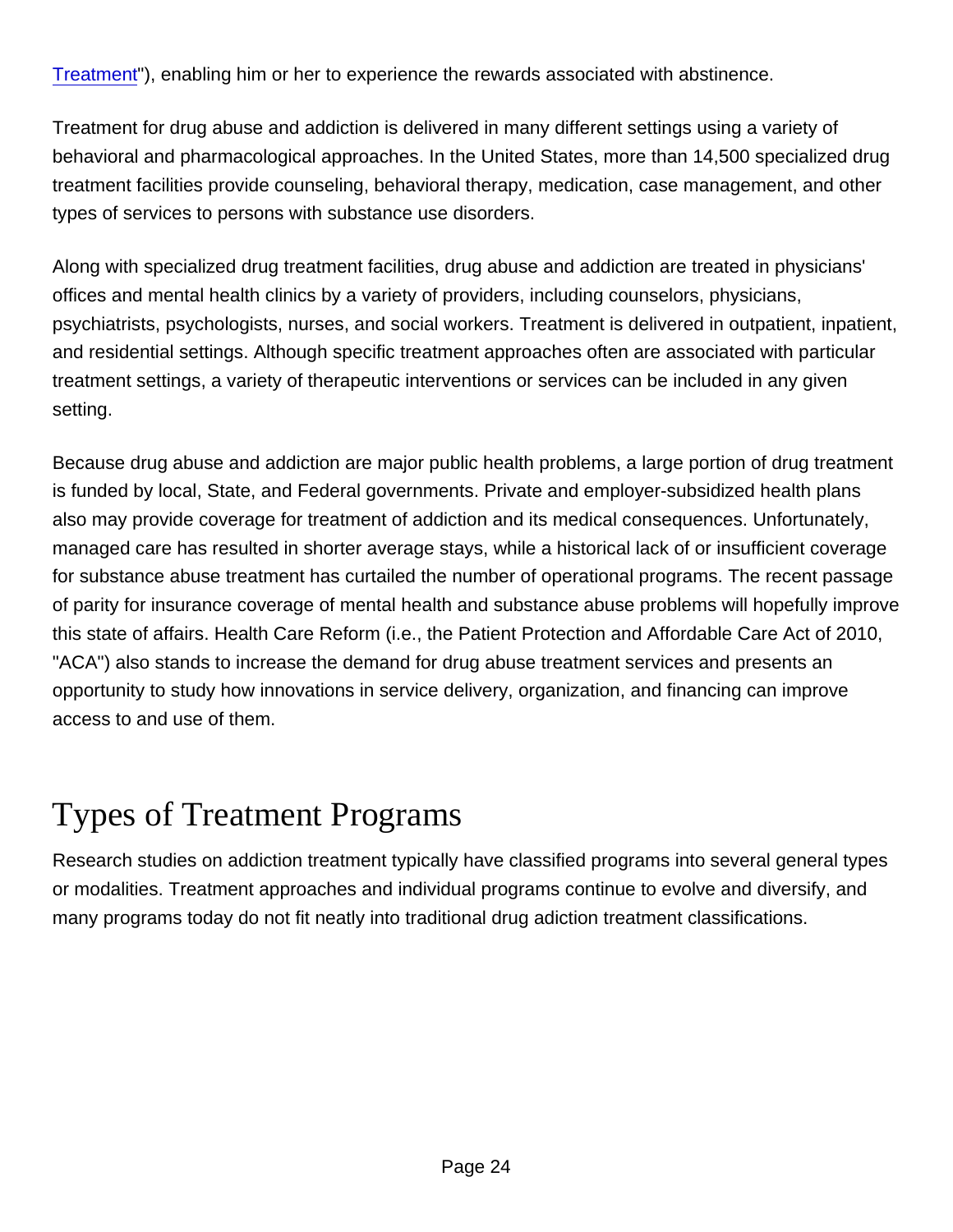Most, however, start with detoxification and medically managed withdrawal, often considered the first stage of treatment. Detoxification, the process by which the body clears itself of drugs, is designed to manage the acute and potentially dangerous physiological effects of stopping drug use. As stated previously, detoxification alone does not address the psychological, social, and behavioral problems associated with addiction and therefore does not typically produce lasting behavioral changes necessary for recovery. Detoxification should thus be followed by a formal assessment and referral to drug addiction treatment.

Because it is often accompanied by unpleasant and potentially fatal side effects stemming from withdrawal, detoxification is often managed with medications administered by a physician in an inpatient or outpatient setting; therefore, it is referred to as "medically managed withdrawal." Medications are available to assist in the withdrawal from opioids, benzodiazepines, alcohol, nicotine, barbiturates, and other sedatives.

#### Further Reading:

Kleber, H.D. Outpatient detoxification from opiates. Primary Psychiatry 1:42-52, 1996.

## Long-Term Residential Treatment

Long-term residential treatment provides care 24 hours a day, generally in non-hospital settings. The best-known residential treatment model is the therapeutic community (TC), with planned lengths of stay of between 6 and 12 months. TCs focus on the "resocialization" of the individual and use the program's entire community—including other residents, staff, and the social context—as active components of treatment. Addiction is viewed in the context of an individual's social and psychological deficits, and treatment focuses on developing personal accountability and responsibility as well as socially productive lives. Treatment is highly structured and can be confrontational at times, with activities designed to help residents examine damaging beliefs, self-concepts, and destructive patterns of behavior and adopt new, more harmonious and constructive ways to interact with others. Many TCs offer comprehensive services, which can include employment training and other support services, onsite. Research shows that TCs can be modified to treat individuals with special needs, including adolescents, women, homeless individuals, people with severe mental disorders, and individuals in the criminal justice system (see ["Treating Criminal Justice-Involved Drug Abusers and Addicted](http://nida.nih.gov/publications/principles-drug-addiction-treatment-research-based-guide-third-edition/drug-addiction-treatment-in-united-states/treating-criminal-justice) [Individuals](http://nida.nih.gov/publications/principles-drug-addiction-treatment-research-based-guide-third-edition/drug-addiction-treatment-in-united-states/treating-criminal-justice)").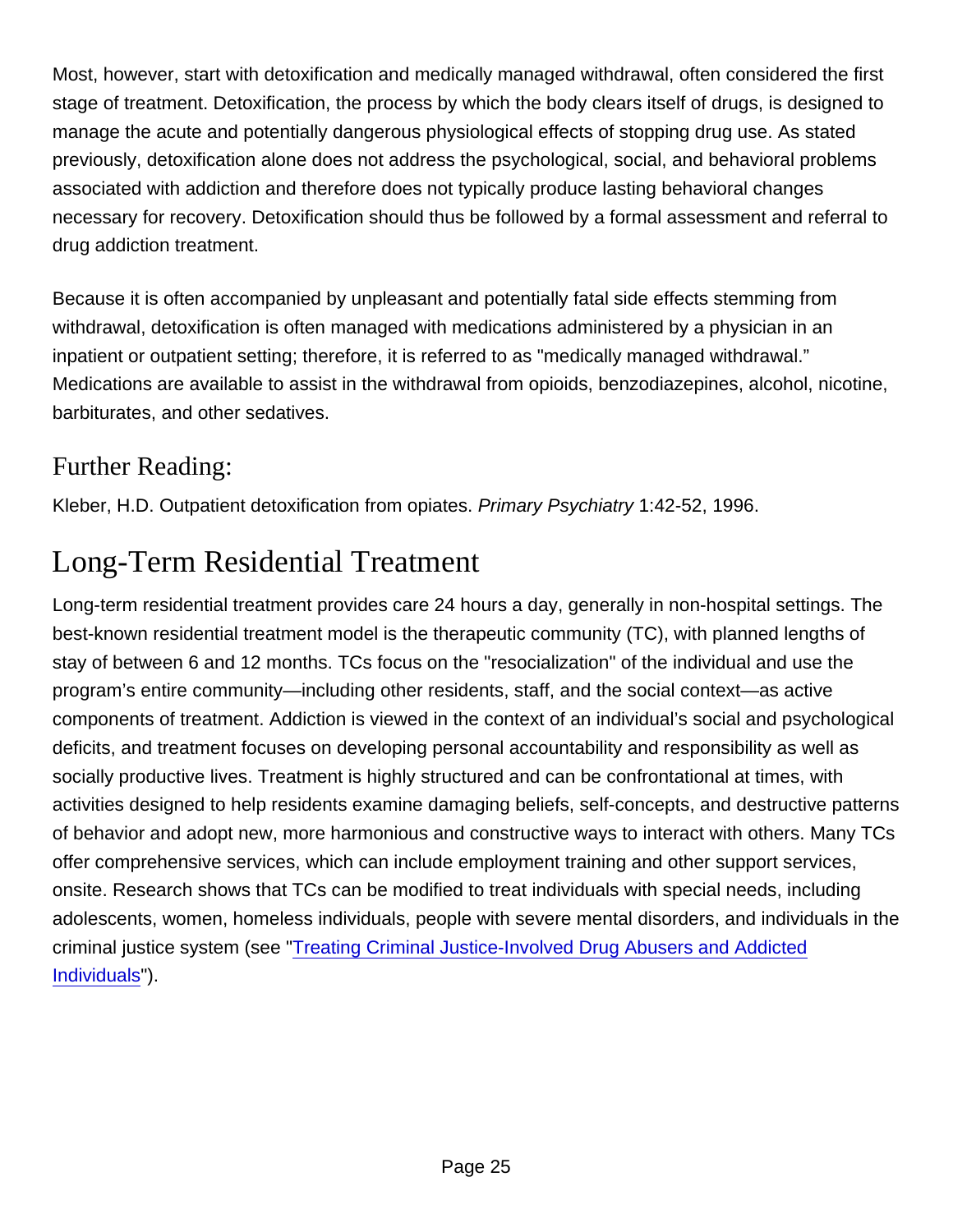#### Further Reading:

Lewis, B.F.; McCusker, J.; Hindin, R.; Frost, R.; and Garfield, F. Four residential drug treatment programs: Project IMPACT. In: J.A. Inciardi, F.M. Tims, and B.W. Fletcher (eds.), Innovative Approaches in the Treatment of Drug Abuse, Westport, CT: Greenwood Press, pp. 45-60, 1993.

Sacks, S.; Banks, S.; McKendrick, K.; and Sacks, J.Y. Modified therapeutic community for cooccurring disorders: A summary of four studies. Journal of Substance Abuse Treatment 34(1):112- 122, 2008.

Sacks, S.; Sacks, J.; DeLeon, G.; Bernhardt, A.; and Staines, G. Modified therapeutic community for mentally ill chemical "abusers": Background; influences; program description; preliminary findings. Substance Use and Misuse 32(9):1217-1259, 1997.

Stevens, S.J., and Glider, P.J. Therapeutic communities: Substance abuse treatment for women. In: F.M. Tims, G. DeLeon, and N. Jainchill (eds.), Therapeutic Community: Advances in Research and Application, National Institute on Drug Abuse Research Monograph 144, NIH Pub. No. 94-3633, U.S. Government Printing Office, pp. 162-180, 1994.

Sullivan, C.J.; McKendrick, K.; Sacks, S.; and Banks, S.M. Modified therapeutic community for offenders with MICA disorders: Substance use outcomes. American Journal of Drug and Alcohol Abuse 33(6):823-832, 2007.

#### Short-Term Residential Treatment

Short-term residential programs provide intensive but relatively brief treatment based on a modified 12-step approach. These programs were originally designed to treat alcohol problems, but during the cocaine epidemic of the mid-1980s, many began to treat other types of substance use disorders. The original residential treatment model consisted of a 3- to 6-week hospital-based inpatient treatment phase followed by extended outpatient therapy and participation in a self-help group, such as AA. Following stays in residential treatment programs, it is important for individuals to remain engaged in outpatient treatment programs and/or aftercare programs. These programs help to reduce the risk of relapse once a patient leaves the residential setting.

Further Reading: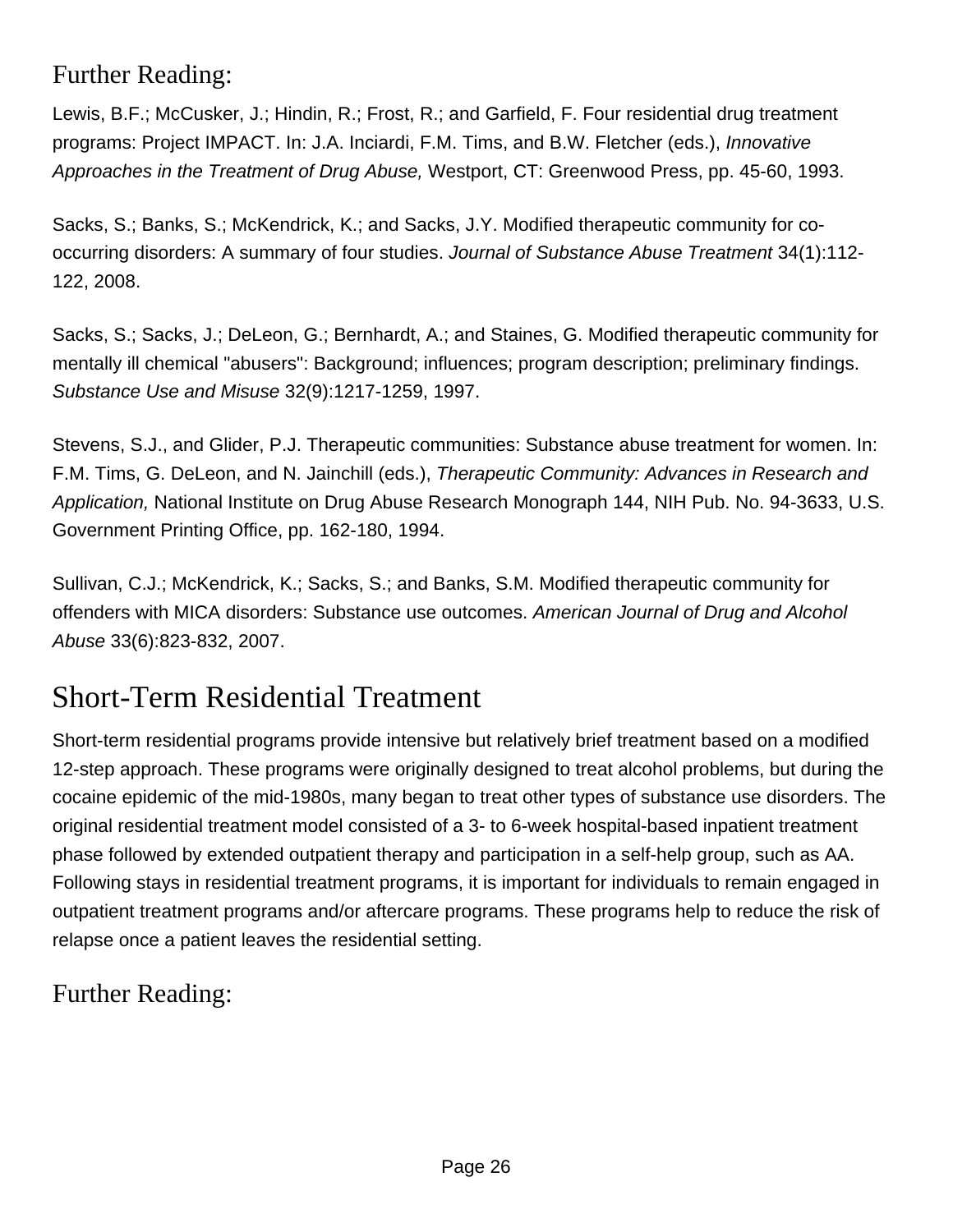Hubbard, R.L.; Craddock, S.G.; Flynn, P.M.; Anderson, J.; and Etheridge, R.M. Overview of 1-year follow-up outcomes in the Drug Abuse Treatment Outcome Study (DATOS). Psychology of Addictive Behaviors 11(4):291-298, 1998.

Miller, M.M. Traditional approaches to the treatment of addiction. In: A.W. Graham and T.K. Schultz (eds.), Principles of Addiction Medicine (2nd ed.). Washington, D.C.: American Society of Addiction Medicine, 1998.

#### Outpatient Treatment Programs

Outpatient treatment varies in the types and intensity of services offered. Such treatment costs less than residential or inpatient treatment and often is more suitable for people with jobs or extensive social supports. It should be noted, however, that low-intensity programs may offer little more than drug education. Other outpatient models, such as intensive day treatment, can be comparable to residential programs in services and effectiveness, depending on the individual patient's characteristics and needs. In many outpatient programs, group counseling can be a major component. Some outpatient programs are also designed to treat patients with medical or other mental health problems in addition to their drug disorders.

#### Further Reading:

Hubbard, R.L.; Craddock, S.G.; Flynn, P.M.; Anderson, J.; and Etheridge, R.M. Overview of 1-year follow-up outcomes in the Drug Abuse Treatment Outcome Study (DATOS). Psychology of Addictive Behaviors 11(4):291-298, 1998.

Institute of Medicine. Treating Drug Problems. Washington, D.C.: National Academy Press, 1990.

McLellan, A.T.; Grisson, G.; Durell, J.; Alterman, A.I.; Brill, P.; and O'Brien, C.P. Substance abuse treatment in the private setting: Are some programs more effective than others? Journal of Substance Abuse Treatment 10:243-254, 1993.

Simpson, D.D., and Brown, B.S. Treatment retention and follow-up outcomes in the Drug Abuse Treatment Outcome Study (DATOS). Psychology of Addictive Behaviors 11(4):294-307, 1998.

#### Individualized Drug Counseling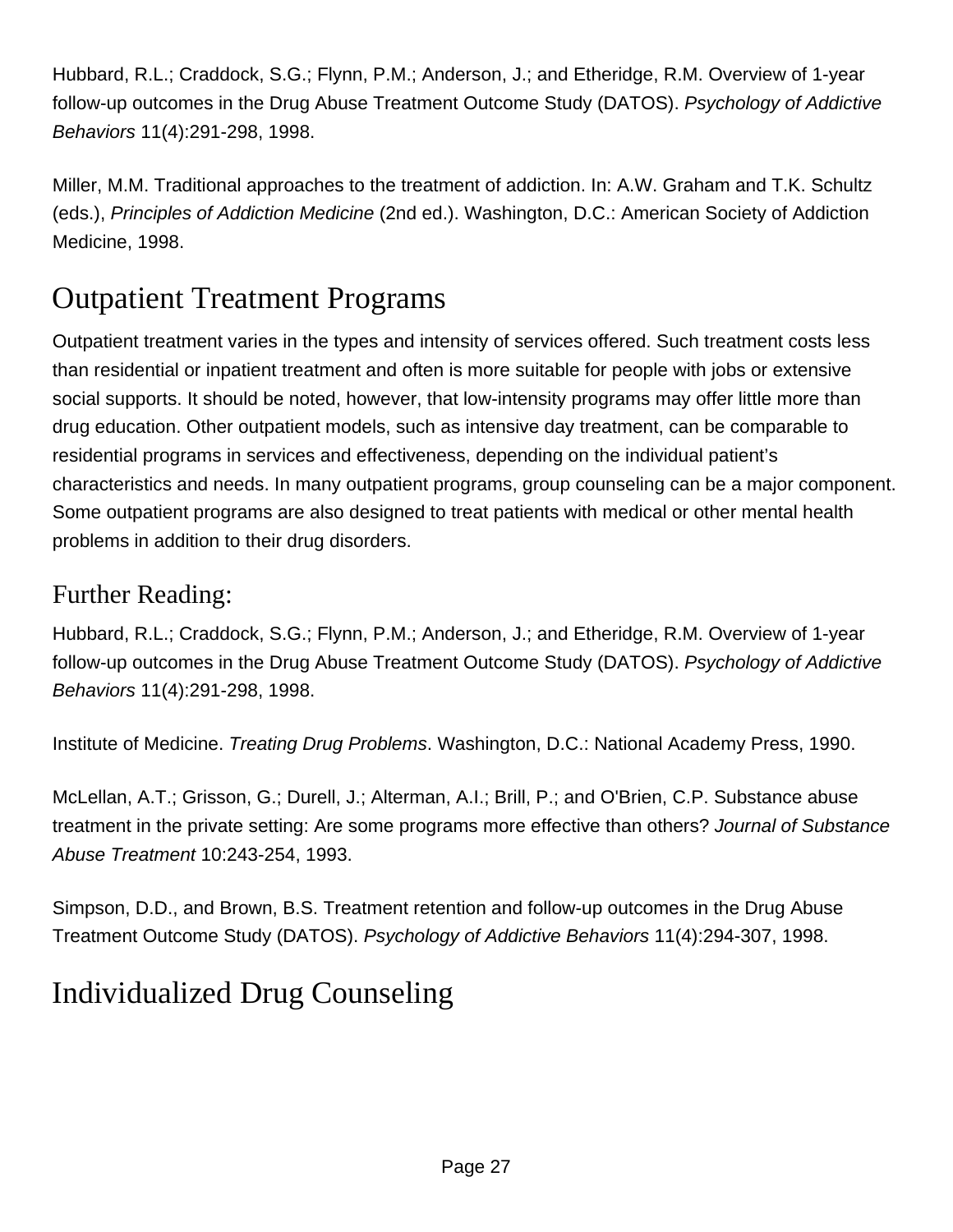Individualized drug counseling not only focuses on reducing or stopping illicit drug or alcohol use; it also addresses related areas of impaired functioning—such as employment status, illegal activity, and family/social relations—as well as the content and structure of the patient's recovery program. Through its emphasis on short-term behavioral goals, individualized counseling helps the patient develop coping strategies and tools to abstain from drug use and maintain abstinence. The addiction counselor encourages 12-step participation (at least one or two times per week) and makes referrals for needed supplemental medical, psychiatric, employment, and other services.

# Group Counseling

Many therapeutic settings use group therapy to capitalize on the social reinforcement offered by peer discussion and to help promote drug-free lifestyles. Research has shown that when group therapy either is offered in conjunction with individualized drug counseling or is formatted to reflect the principles of cognitive-behavioral therapy or contingency management, positive outcomes are achieved. Currently, researchers are testing conditions in which group therapy can be standardized and made more community-friendly.

## Treating Criminal Justice-Involved Drug Abusers and Addicted Individuals

Often, drug abusers come into contact with the criminal justice system earlier than other health or social systems, presenting opportunities for intervention and treatment prior to, during, after, or in lieu of incarceration. Research has shown that combining criminal justice sanctions with drug treatment can be effective in decreasing drug abuse and related crime. Individuals under legal coercion tend to stay in treatment longer and do as well as or better than those not under legal pressure. Studies show that for incarcerated individuals with drug problems, starting drug abuse treatment in prison and continuing the same treatment upon release—in other words, a seamless continuum of services—results in better outcomes: less drug use and less criminal behavior. More information on how the criminal justice system can address the problem of drug addiction can be found in [Principles](http://nida.nih.gov/publications/principles-drug-abuse-treatment-criminal-justice-populations) [of Drug Abuse Treatment for Criminal Justice Populations: A Research-Based Guide](http://nida.nih.gov/publications/principles-drug-abuse-treatment-criminal-justice-populations) (National Institute on Drug Abuse, revised 2012).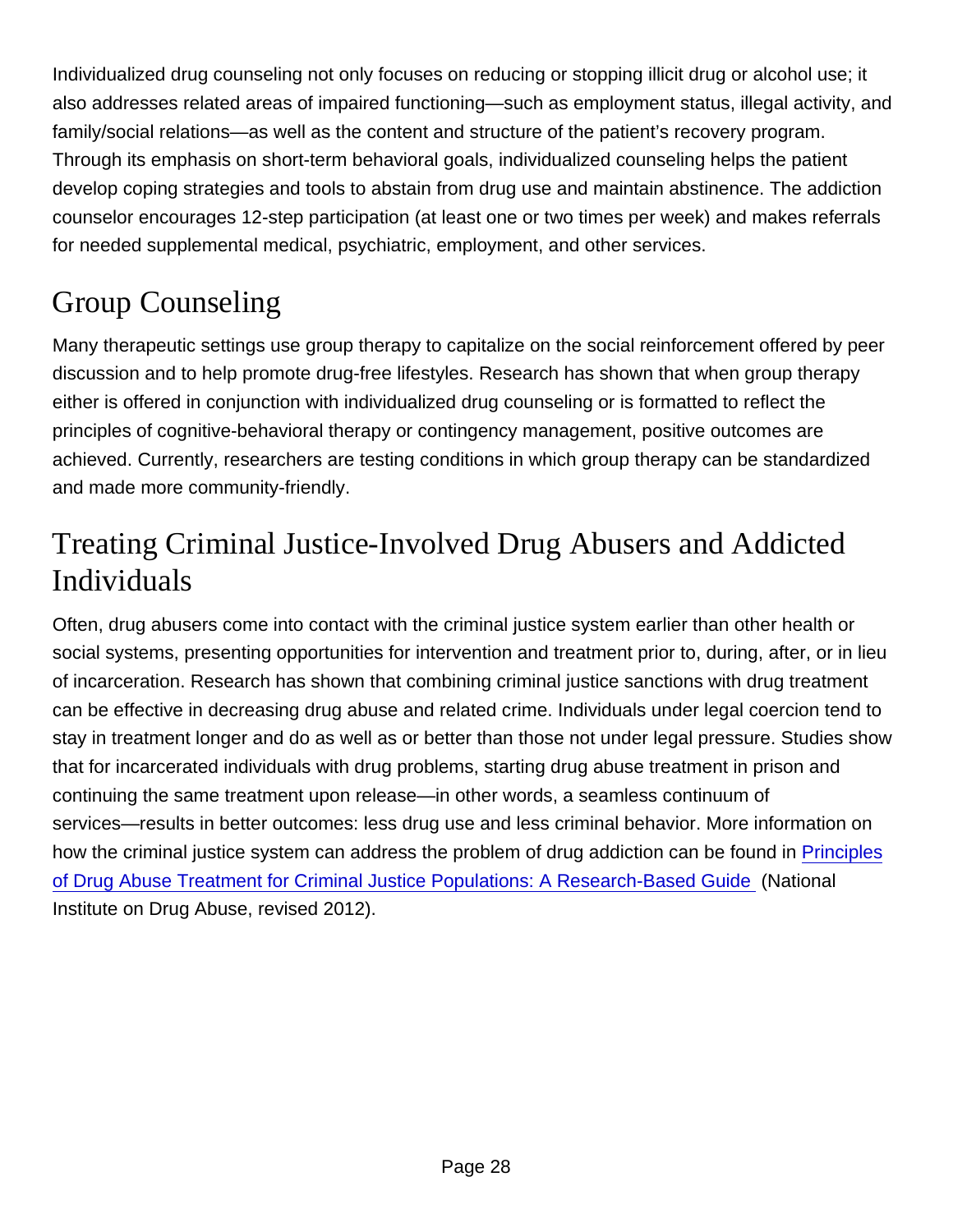# Treating Criminal Justice-Involved Drug Abusers and Addicted Individuals

Often, drug abusers come into contact with the criminal justice system earlier than other health or social systems, presenting opportunities for intervention and treatment prior to, during, after, or in lieu of incarceration. Research has shown that combining criminal justice sanctions with drug treatment can be effective in decreasing drug abuse and related crime. Individuals under legal coercion tend to stay in treatment longer and do as well as or better than those not under legal pressure. Studies show that for incarcerated individuals with drug problems, starting drug abuse treatment in prison and continuing the same treatment upon release—in other words, a seamless continuum of services—results in better outcomes: less drug use and less criminal behavior. More information on how the criminal justice system can address the problem of drug addiction can be found in [Principles](http://nida.nih.gov/publications/principles-drug-abuse-treatment-criminal-justice-populations-research-based-guide) [of Drug Abuse Treatment for Criminal Justice Populations: A Research-Based Guide](http://nida.nih.gov/publications/principles-drug-abuse-treatment-criminal-justice-populations-research-based-guide) (National Institute on Drug Abuse, revised 2012).

# Evidence-Based Approaches to Drug Addiction Treatment

Each approach to drug treatment is designed to address certain aspects of drug addiction and its consequences for the individual, family, and society.

This section presents examples of treatment approaches and components that have an evidence base supporting their use. Each approach is designed to address certain aspects of drug addiction and its consequences for the individual, family, and society. Some of the approaches are intended to supplement or enhance existing treatment programs, and others are fairly comprehensive in and of themselves.

The following section is broken down into Pharmacotherapies, Behavioral Therapies, and Behavioral Therapies Primarily for Adolescents. They are further subdivided according to particular substance use disorders. This list is not exhaustive, and new treatments are continually under development.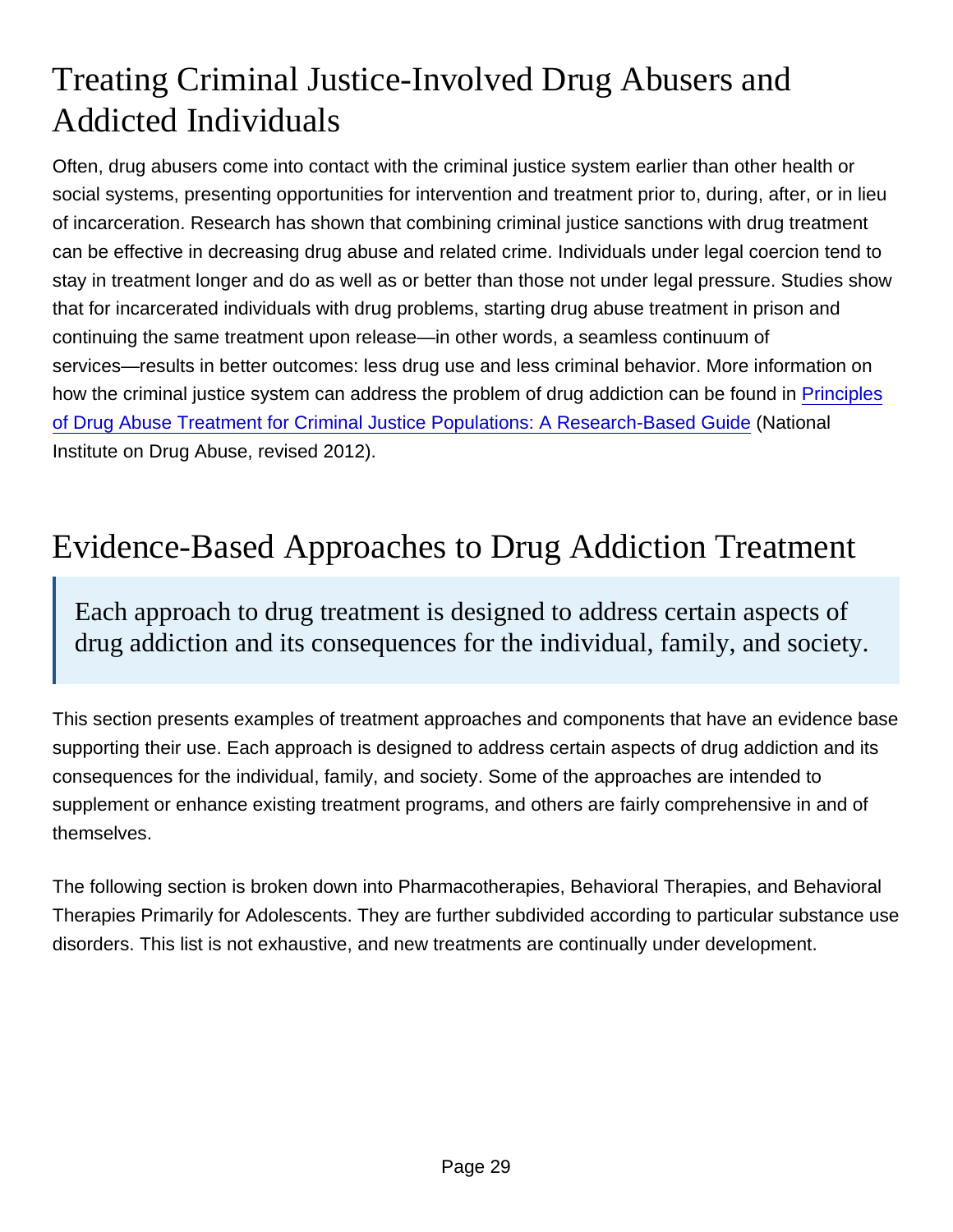# Pharmacotherapies

# Opioid Addiction Methadone

Methadone is a long-acting synthetic opioid agonist medication that can prevent withdrawal symptoms and reduce craving in opioid-addicted individuals. It can also block the effects of illicit opioids. It has a long history of use in treatment of opioid dependence in adults and is taken orally. Methadone maintenance treatment is available in all but three States through specially licensed opioid treatment programs or methadone maintenance programs.

Combined with behavioral treatment: Research has shown that methadone maintenance is more effective when it includes individual and/or group counseling, with even better outcomes when patients are provided with, or referred to, other needed medical/psychiatric, psychological, and social services (e.g., employment or family services).

#### Further Reading:

Dole, V.P.; Nyswander, M.; and Kreek, M.J. Narcotic blockade. Archives of Internal Medicine 118:304–309, 1966.

McLellan, A.T.; Arndt, I.O.; Metzger, D.; Woody, G.E.; and O'Brien, C.P. The effects of psychosocial services in substance abuse treatment. The Journal of the American Medical Association 269(15):1953–1959, 1993.

The Rockerfeller University. The first pharmacological treatment for narcotic addiction: Methadone maintenance. The Rockefeller University Hospital Centennial, 2010. Available at [centennial.rucares.org/index.php?page=Methadone\\_Maintenance.](http://centennial.rucares.org/index.php?page=Methadone_Maintenance)

Woody, G.E.; Luborsky, L.; McClellan, A.T.; O'Brien, C.P.; Beck, A.T.; Blaine, J.; Herman, I.; and Hole, A. Psychotherapy for opiate addicts: Does it help? Archives of General Psychiatry 40:639–645, 1983.

### **Buprenorphine**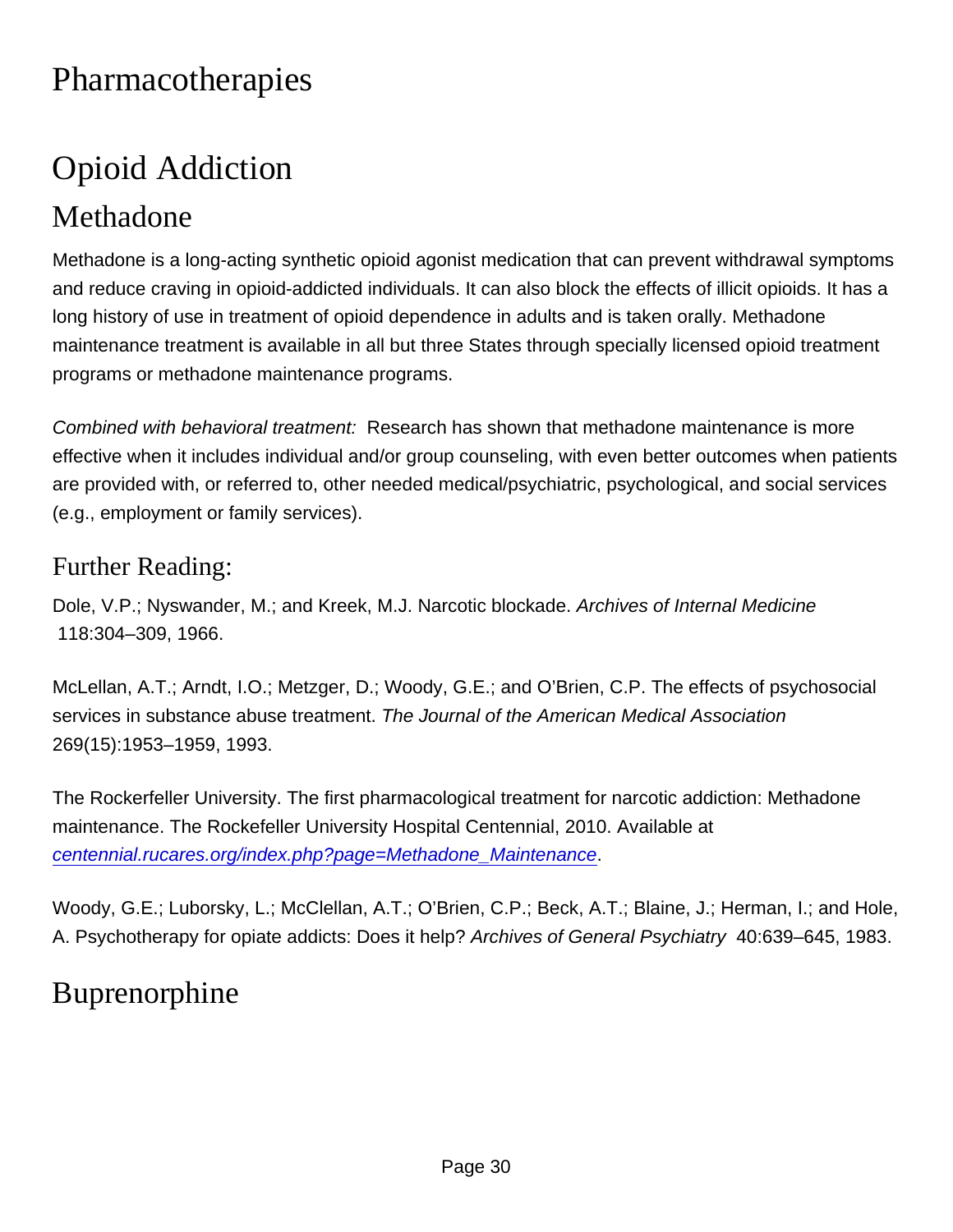Buprenorphine is a synthetic opioid medication that acts as a partial agonist at opioid receptors—it does not produce the euphoria and sedation caused by heroin or other opioids but is able to reduce or eliminate withdrawal symptoms associated with opioid dependence and carries a low risk of overdose.

Buprenorphine is currently available in two formulations that are taken sublingually: (1) a pure form of the drug and (2) a more commonly prescribed formulation called Suboxone, which combines buprenorphine with the drug naloxone, an antagonist (or blocker) at opioid receptors. Naloxone has no effect when Suboxone is taken as prescribed, but if an addicted individual attempts to inject Suboxone, the naloxone will produce severe withdrawal symptoms. Thus, this formulation lessens the likelihood that the drug will be abused or diverted to others.

Buprenorphine treatment for detoxification and/or maintenance can be provided in office-based settings by qualified physicians who have received a waiver from the Drug Enforcement Administration (DEA), allowing them to prescribe it. The availability of office-based treatment for opioid addiction is a cost-effective approach that increases the reach of treatment and the options available to patients.

Buprenorphine is also available as in an implant and injection. The U.S. Food and Drug Administration (FDA) approved a 6-month subdermal buprenorphine implant in May 2016 and [a once-monthly](https://www.fda.gov/NewsEvents/Newsroom/PressAnnouncements/ucm587312.htm) [buprenorphine injection in November 2017.](https://www.fda.gov/NewsEvents/Newsroom/PressAnnouncements/ucm587312.htm)

#### Further Reading:

Fiellin, D.A.; Pantalon, M.V.; Chawarski, M.C.; Moore, B.A.; Sullivan, L.E.; O'Connor, P.G.; and Schottenfeld, R.S. Counseling plus buprenorphine/naloxone maintenance therapy for opioid dependence. The New England Journal of Medicine 355(4):365–374, 2006.

Fudala P.J.; Bridge, T.P.; Herbert, S.; Williford, W.O.; Chiang, C.N.; Jones, K.; Collins, J.; Raisch, D.; Casadonte, P.; Goldsmith, R.J.; Ling, W.; Malkerneker, U.; McNicholas, L.; Renner, J.; Stine, S.; and Tusel, D. for the Buprenorphine/Naloxone Collaborative Study Group. Office-based treatment of opiate addiction with a sublingual-tablet formulation of buprenorphine and naloxone. The New England Journal of Medicine 349(10):949–958, 2003.

Kosten, T.R.; and Fiellin, D.A. U.S. National Buprenorphine Implementation Program: Buprenorphine for office-based practice. Consensus conference overview. The American Journal on Addictions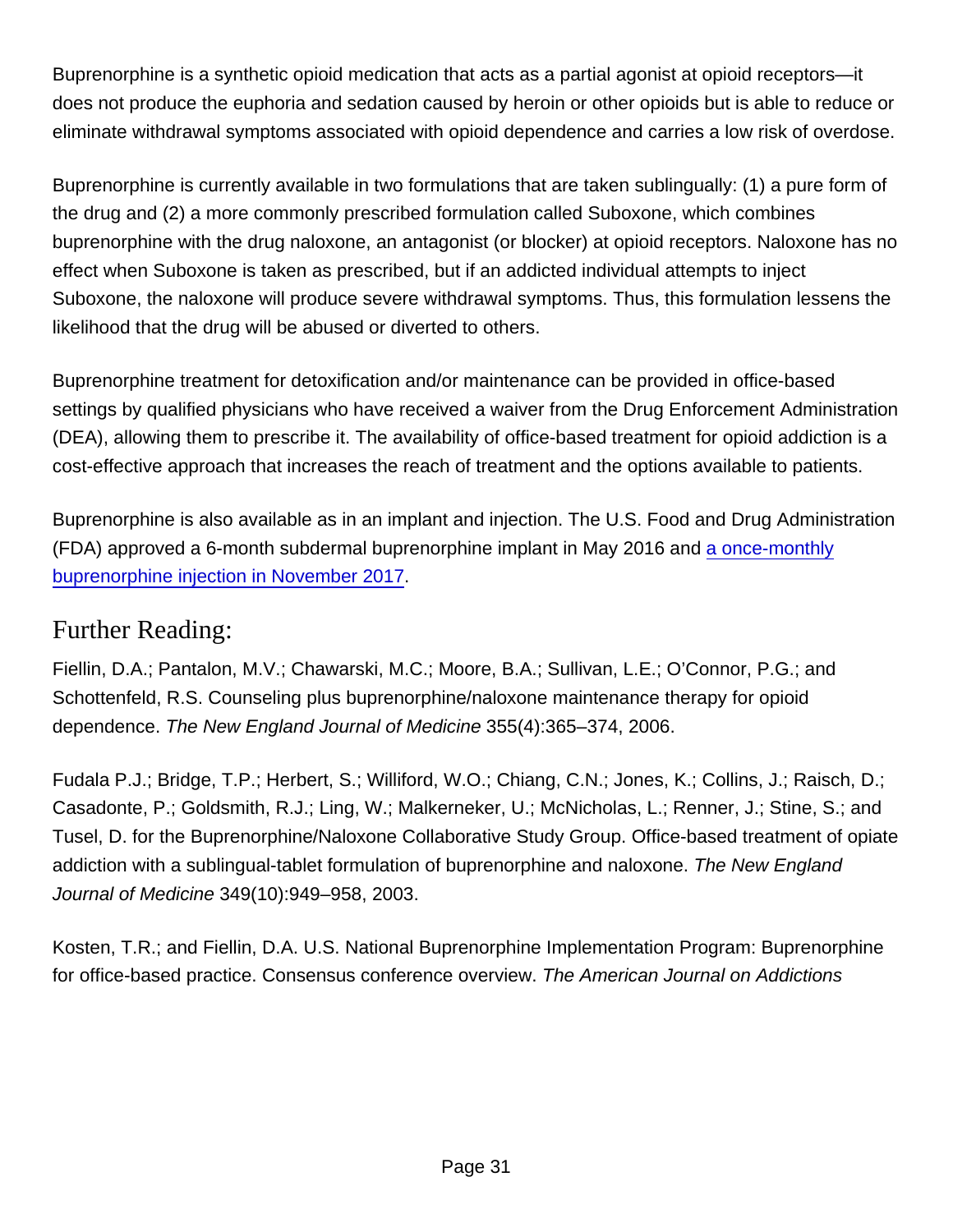13(Suppl. 1):S1–S7, 2004.

McCance-Katz, E.F. Office-based buprenorphine treatment for opioid-dependent patients. Harvard Review of Psychiatry 12(6):321–338, 2004.

#### Treatment, not Substitution

Because methadone and buprenorphine are themselves opioids, some people view these treatments for opioid dependence as just substitutions of one addictive drug for another (see [Question 19\)](http://nida.nih.gov/publications/principles-drug-addiction-treatment-research-based-guide-third-edition/frequently-asked-questions/use-medications-methadone-buprenorphine). But taking these medications as prescribed allows patients to hold jobs, avoid street crime and violence, and reduce their exposure to HIV by stopping or decreasing injection drug use and drug-related high-risk sexual behavior. Patients stabilized on these medications can also engage more readily in counseling and other behavioral interventions essential to recovery.

#### **Naltrexone**

Naltrexone is a synthetic opioid antagonist—it blocks opioids from binding to their receptors and thereby prevents their euphoric and other effects. It has been used for many years to reverse opioid overdose and is also approved for treating opioid addiction. The theory behind this treatment is that the repeated absence of the desired effects and the perceived futility of abusing opioids will gradually diminish craving and addiction. Naltrexone itself has no subjective effects following detoxification (that is, a person does not perceive any particular drug effect), it has no potential for abuse, and it is not addictive.

Naltrexone as a treatment for opioid addiction is usually prescribed in outpatient medical settings, although the treatment should begin after medical detoxification in a residential setting in order to prevent withdrawal symptoms.

Naltrexone must be taken orally—either daily or three times a week—but noncompliance with treatment is a common problem. Many experienced clinicians have found naltrexone best suited for highly motivated, recently detoxified patients who desire total abstinence because of external circumstances—for instance, professionals or parolees. Recently, a long-acting injectable version of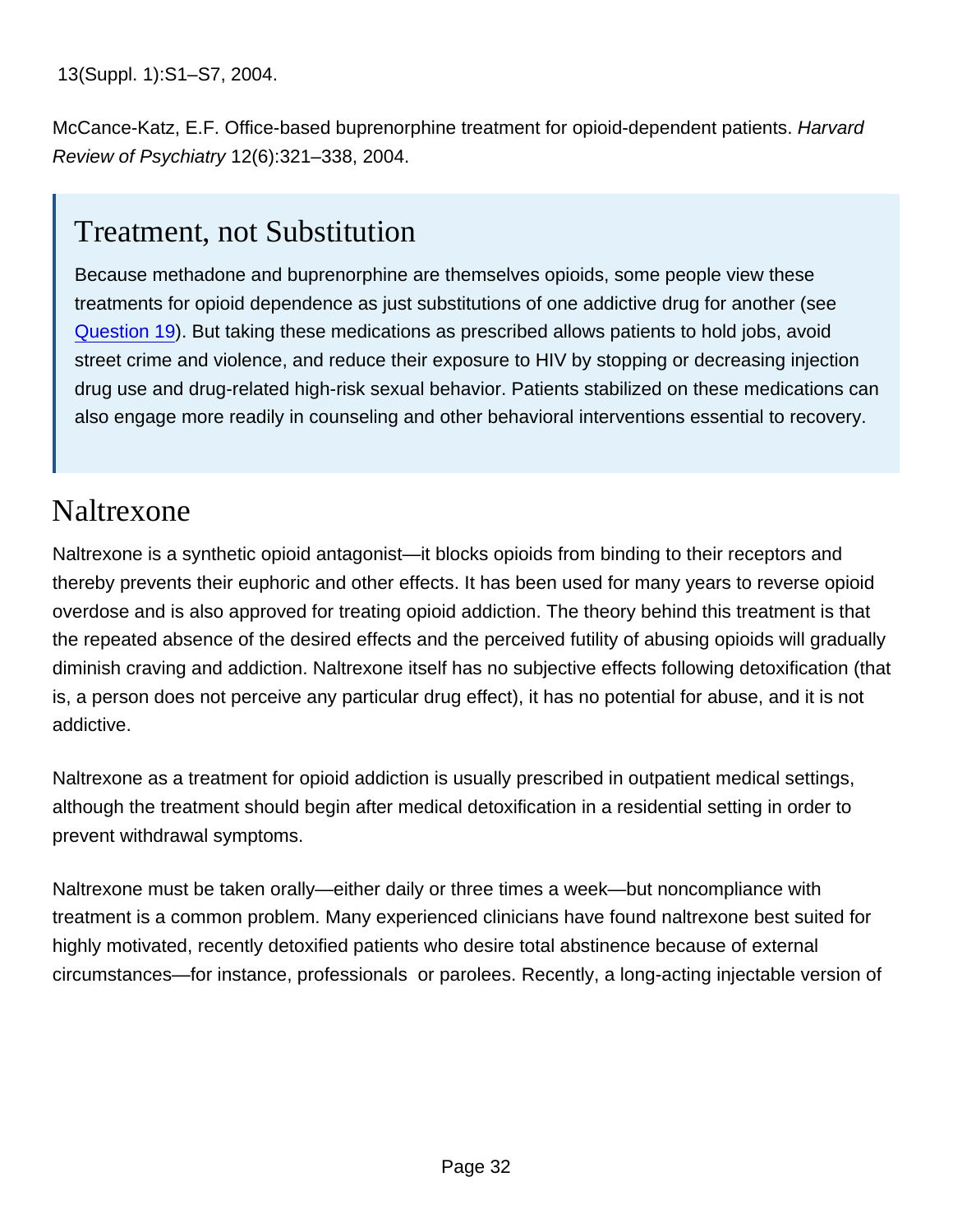naltrexone, called Vivitrol, was approved to treat opioid addiction. Because it only needs to be delivered once a month, this version of the drug can facilitate compliance and offers an alternative for those who do not wish to be placed on agonist/partial agonist medications.

#### Further Reading:

Cornish, J.W.; Metzger, D.; Woody, G.E.; Wilson, D.; McClellan, A.T.; and Vandergrift, B. Naltrexone pharmacotherapy for opioid dependent federal probationers. Journal of Substance Abuse Treatment 14(6):529–534, 1997.

Gastfriend, D.R. Intramuscular extended-release naltrexone: current evidence. Annals of the New York Academy of Sciences 1216:144–166, 2011.

Krupitsky, E.; Illerperuma, A.; Gastfriend, D.R.; and Silverman, B.L. Efficacy and safety of extendedrelease injectable naltrexone (XR-NTX) for the treatment of opioid dependence. Paper presented at the 2010 annual meeting of the American Psychiatric Association, New Orleans, LA.

### Comparing Buprenorphine and Naltrexone

A NIDA study comparing the effectiveness of a buprenorphine/naloxone combination and an extended release naltrexone formulation on treating opioid use disorder has found that both medications are similarly effective in treating opioid use disorder once treatment is initiated. Because naltrexone requires full detoxification, initiating treatment among active opioid users was more difficult with this medication. However, once detoxification was complete, the naltrexone formulation had a similar effectiveness as the buprenorphine/naloxone combination.

# Tobacco Addiction

### Nicotine Replacement Therapy (NRT)

A variety of formulations of nicotine replacement therapies (NRTs) now exist, including the transdermal nicotine patch, nicotine spray, nicotine gum, and nicotine lozenges. Because nicotine is the main addictive ingredient in tobacco, the rationale for NRT is that stable low levels of nicotine will prevent withdrawal symptoms—which often drive continued tobacco use—and help keep people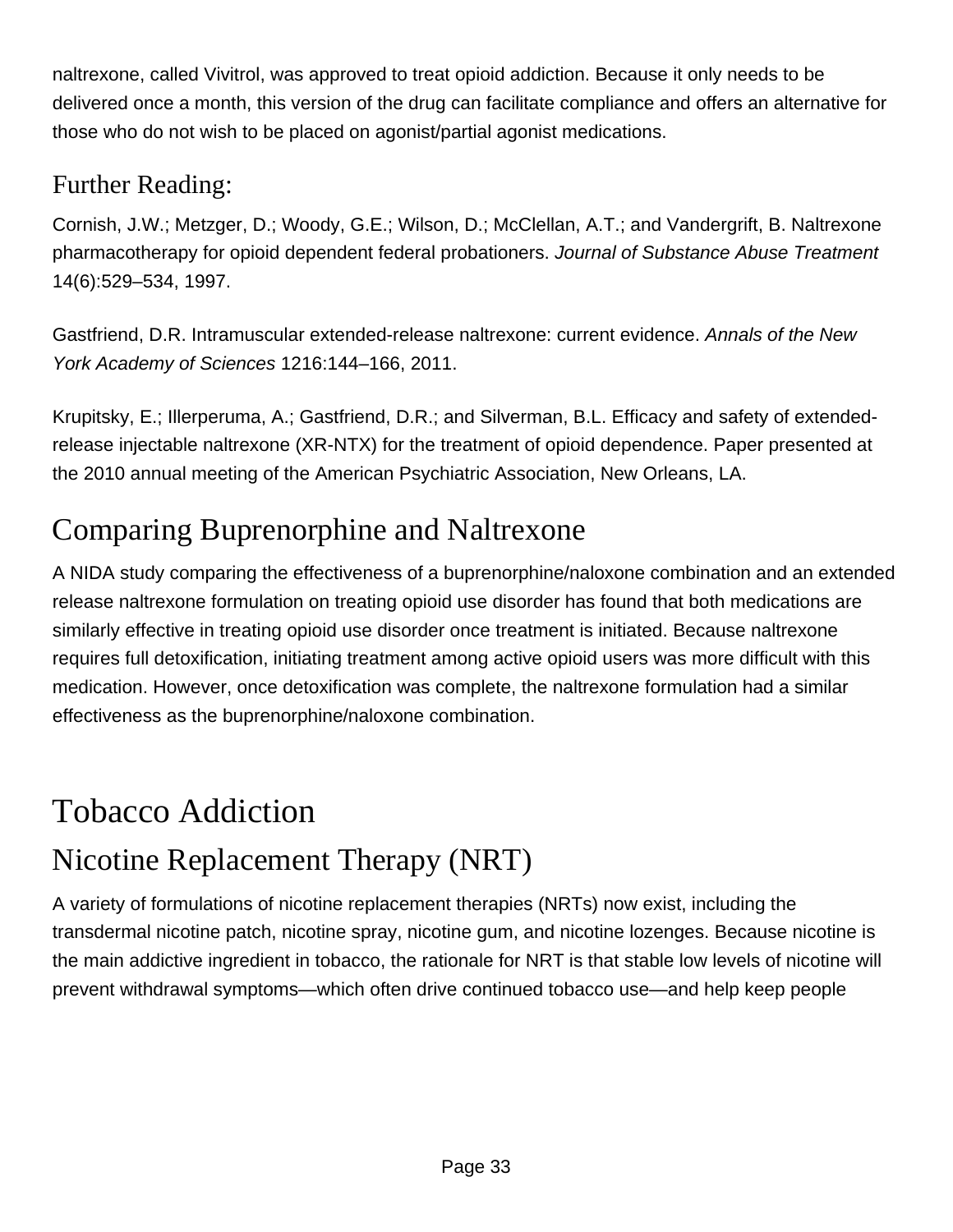motivated to quit. Research shows that combining the patch with another replacement therapy is more effective than a single therapy alone.

# Bupropion (Zyban $\degree$ )

Bupropion was originally marketed as an antidepressant (Wellbutrin). It produces mild stimulant effects by blocking the reuptake of certain neurotransmitters, especially norepinephrine and dopamine. A serendipitous observation among depressed patients was that the medication was also effective in suppressing tobacco craving, helping them quit smoking without also gaining weight. Although bupropion's exact mechanisms of action in facilitating smoking cessation are unclear, it has FDA approval as a smoking cessation treatment.

# Varenicline (Chantix $\overset{\circ}{\mathbf{y}}$ )

Varenicline is the most recently FDA-approved medication for smoking cessation. It acts on a subset of nicotinic receptors in the brain thought to be involved in the rewarding effects of nicotine. Varenicline acts as a partial agonist/antagonist at these receptors—this means that it midly stimulates the nicotine receptor but not sufficiently to trigger the release of dopamine, which is important for the rewarding effects of nicotine. As an antagonist, varenicline also blocks the ability of nicotine to activate dopamine, interfering with the reinforcing effects of smoking, thereby reducing cravings and supporting abstinence from smoking.

#### Combined With Behavioral Treatment

Each of the above pharmacotherapies is recommended for use in combination with behavioral interventions, including group and individual therapies, as well as telephone quitlines. Behavioral approaches complement most tobacco addiction treatment programs. They can amplify the effects of medications by teaching people how to manage stress, recognize and avoid high-risk situations for smoking relapse, and develop alternative coping strategies (e.g., cigarette refusal skills, assertiveness, and time management skills) that they can practice in treatment, social, and work settings. Combined treatment is urged because behavioral and pharmacological treatments are thought to operate by different yet complementary mechanisms that can have additive effects.

Further Reading: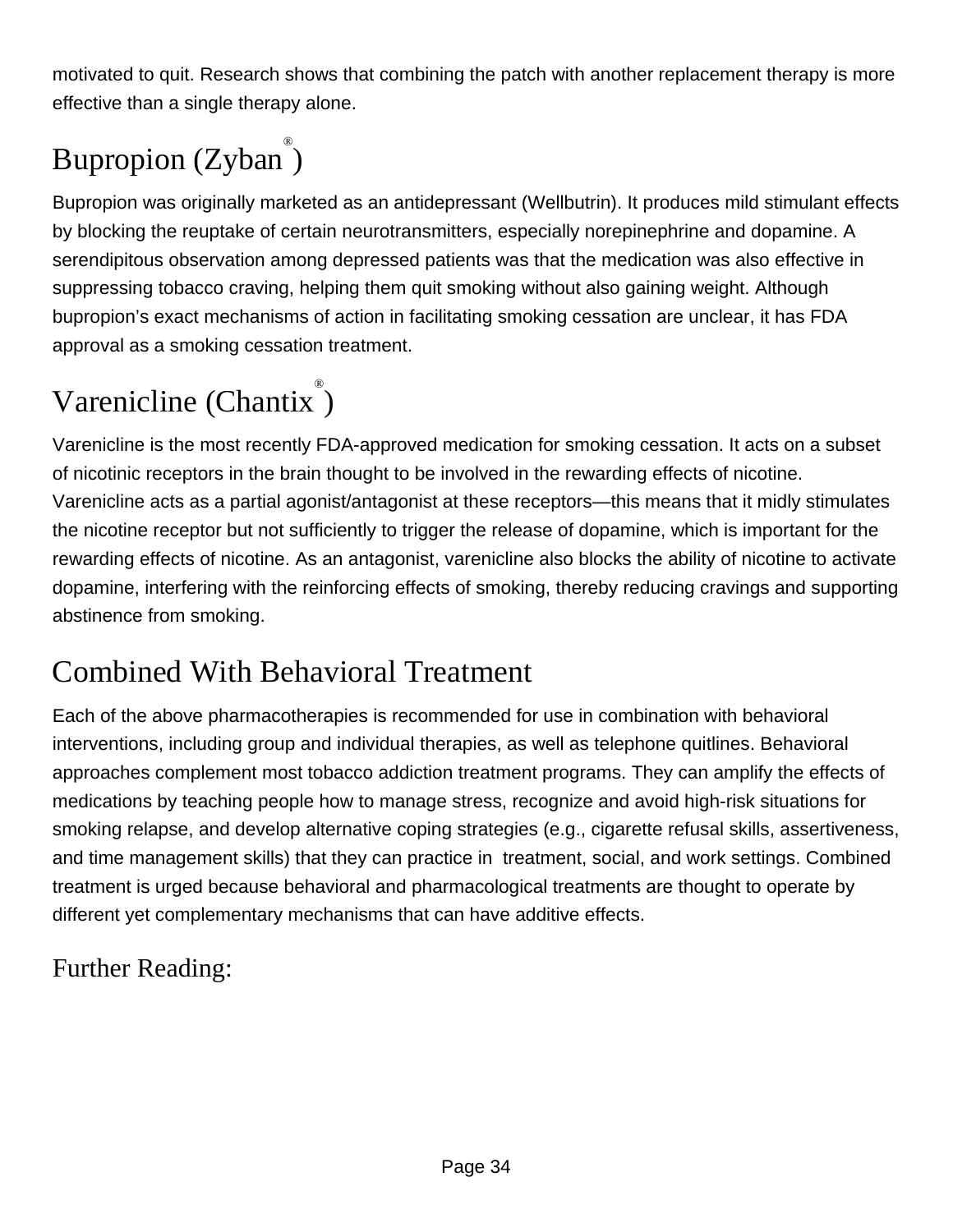Alterman, A.I.; Gariti, P.; and Mulvaney, F. Short- and long-term smoking cessation for three levels of intensity of behavioral treatment. Psychology of Addictive Behaviors 15:261-264, 2001.

Hall, S.M.; Humfleet, G.L.; Muñoz, R.F.; V.I; Prochaska, J.J.; and Robbins, J.A. Using extended cognitive behavioral treatment and medication to treat dependent smokers. American Journal of Public Health 101:2349– 2356, 2011.

Jorenby, D.E.; Hays, J.T.; Rigotti, N.A.; Azoulay, S.; Watsky, E.J.; Williams, K.E.; Billing, C.B.; Gong, J.; and Reeves, K.R. Varenicline Phase 3 Study Group. Efficacy of varenicline, an ?4?2 nicotinic acetylcholine receptor partial agonist vs. placebo or sustained-release bupropion for smoking cessation: A randomized controlled trial. The Journal of the American Medical Association 296(1):56–63, 2006.

King, D.P.; Paciqa, S.; Pickering, E.; Benowitz, N.L.; Bierut, L.J.; Conti, D.V.; Kaprio, J.; Lerman, C.; and Park, P.W. Smoking cessation pharmacogenetics: Analysis of varenicline and bupropion in placebo-controlled clinical trials. Neuropsychopharmacology 37:641–650, 2012.

Raupach, T.; and van Schayck, C.P. Pharmacotherapy for smoking cessation: Current advances and research topics. CNS Drugs 25:371–382, 2011.

Shah, S.D.; Wilken, L.A.; Winkler, S.R.; and Lin, S.J. Systematic review and meta-analysis of combination therapy for smoking cessation. Journal of the American Pharmaceutical Association 48(5):659–665, 2008.

Smith, S.S; McCarthy, D.E.; Japuntich S.J.; Christiansen, B.; Piper, M.E.; Jorenby, D.E.; Fraser, D.L.; Fiore, M.C.; Baker, T.B.; and Jackson, T.C. Comparative effectiveness of 5 smoking cessation pharmacotherapies in primary care clinics. Archives of Internal Medicine 169:2148–2155, 2009.

Stitzer, M. Combined behavioral and pharmacological treatments for smoking cessation. Nicotine & Tobacco Research 1:S181–S187, 1999.

### Alcohol Addiction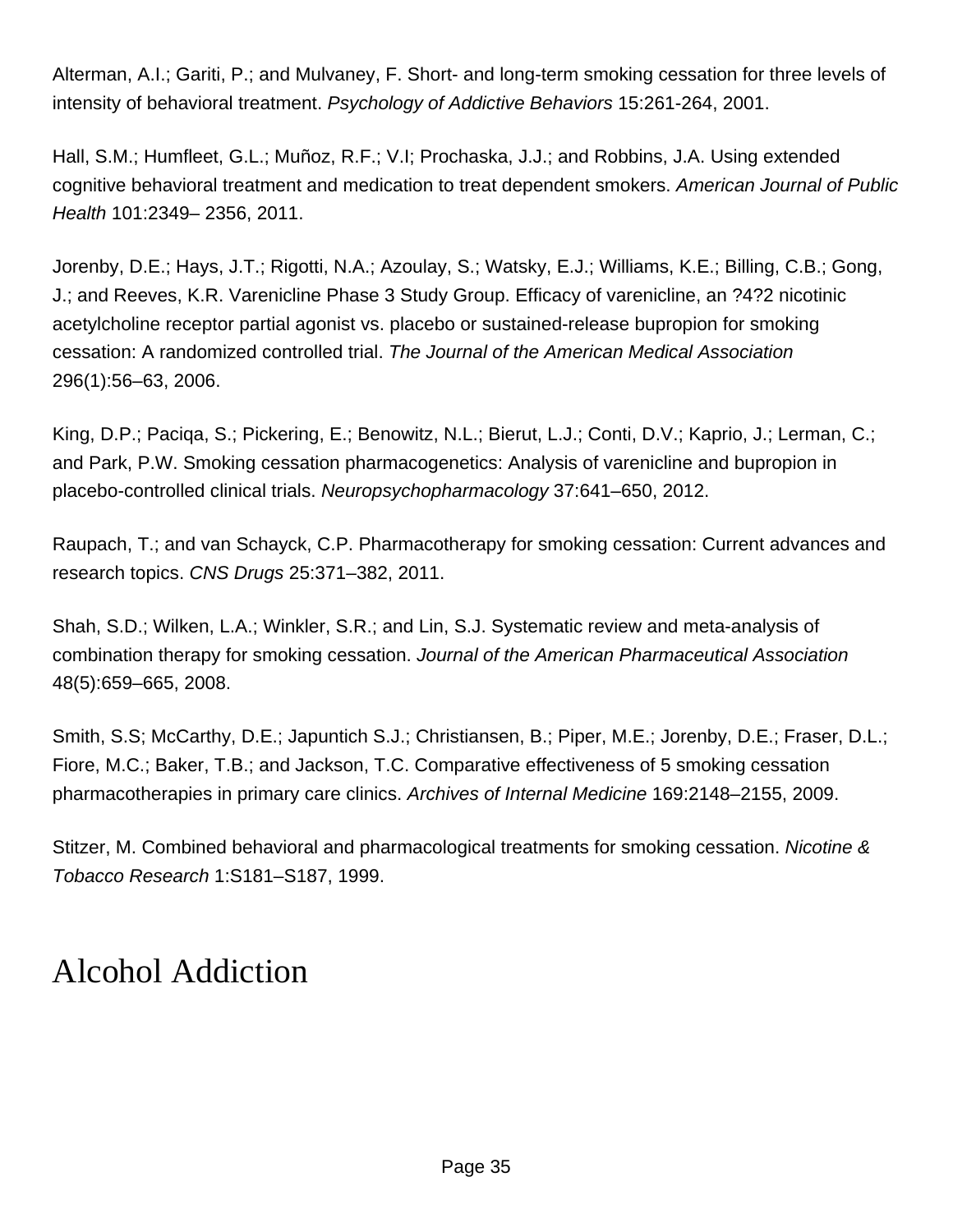### Naltrexone

Naltrexone blocks opioid receptors that are involved in the rewarding effects of drinking and the craving for alcohol. It has been shown to reduce relapse to problem drinking in some patients. An extended release version, Vivitrol—administered once a month by injection—is also FDA-approved for treating alcoholism, and may offer benefits regarding compliance.

#### Acamprosate

Acamprosate (Campral<sup>®</sup>) acts on the gamma-aminobutyric acid (GABA) and glutamate neurotransmitter systems and is thought to reduce symptoms of protracted withdrawal, such as insomnia, anxiety, restlessness, and dysphoria. Acamprosate has been shown to help dependent drinkers maintain abstinence for several weeks to months, and it may be more effective in patients with severe dependence.

#### Disulfiram

Disulfiram (Antabuse®) interferes with degradation of alcohol, resulting in the accumulation of acetaldehyde, which, in turn, produces a very unpleasant reaction that includes flushing, nausea, and plapitations if a person drinks alcohol. The utility and effectiveness of disulfiram are considered limited because compliance is generally poor. However, among patients who are highly motivated, disulfiram can be effective, and some patients use it episodically for high-risk situations, such as social occasions where alcohol is present. It can also be administered in a monitored fashion, such as in a clinic or by a spouse, improving its efficacy.

#### Topiramate

Topiramate is thought to work by increasing inhibitory (GABA) neurotransmission and reducing stimulatory (glutamate) neurotransmission, although its precise mechanism of action is not known. Although topiramate has not yet received FDA approval for treating alcohol addiction, it is sometimes used off-label for this purpose. Topiramate has been shown in studies to significantly improve multiple drinking outcomes, compared with a placebo.

#### Combined With Behavioral Treatment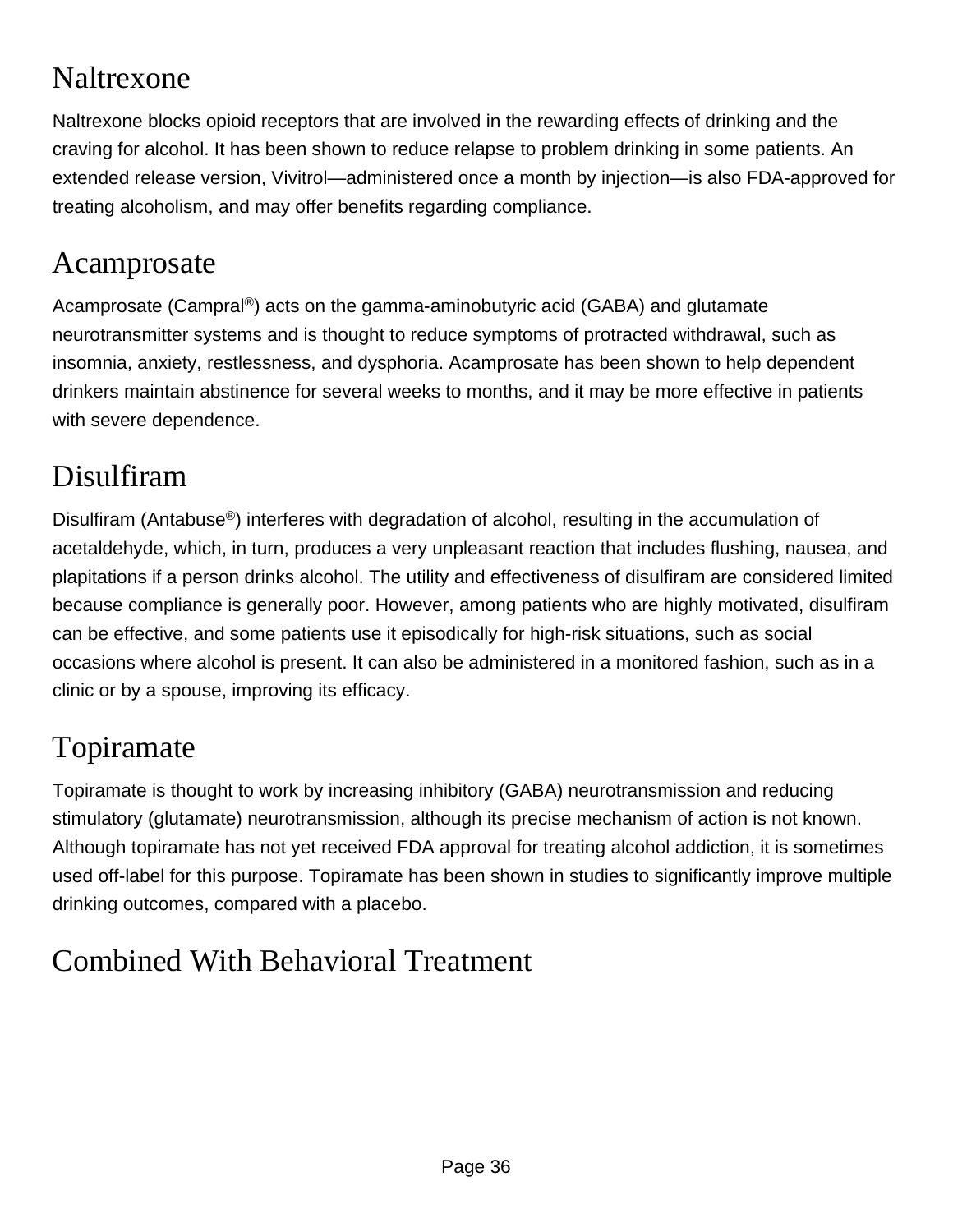While a number of behavioral treatments have been shown to be effective in the treatment of alcohol addiction, it does not appear that an additive effect exists between behavioral treatments and pharmacotherapy. Studies have shown that just getting help is one of the most important factors in treating alcohol addiction; the precise type of treatment received is not as important.

#### Further Reading:

Anton, R.F.; O'Malley, S.S.; Ciraulo, D.A.; Cisler, R.A.; Couper, D.; Donovan, D.M.; Gastfriend, D.R.; Hosking, J.D.; Johnson, B.A.; LoCastro, J.S.; Longabaugh, R.; Mason, B.J.; Mattson, M.E.; Miller, W.R.; Pettinati, H.M.; Randall, C.L.; Swift, R.; Weiss, R.D.; Williams, L.D.; and Zweben, A., for the COMBINE Study Research Group. Combined pharmacotherapies and behavioral interventions for alcohol dependence: The COMBINE study: A randomized controlled trial. The Journal of the American Medical Association 295(17):2003–2017, 2006.

National Institute on Alcohol Abuse and Alcoholism. Helping Patients Who Drink Too Much: A Clinician's Guide, Updated 2005 Edition. Bethesda, MD: NIAAA, updated 2005. Available at [pubs.niaaa.nih.gov/publications/Practitioner/CliniciansGuide2005/clinicians\\_guide.htm](http://pubs.niaaa.nih.gov/publications/Practitioner/CliniciansGuide2005/clinicians_guide.htm)

# Behavioral Therapies

Behavioral approaches help engage people in drug abuse treatment, provide incentives for them to remain abstinent, modify their attitudes and behaviors related to drug abuse, and increase their life skills to handle stressful circumstances and environmental cues that may trigger intense craving for drugs and prompt another cycle of compulsive abuse. Below are a number of behavioral therapies shown to be effective in addressing substance abuse (effectiveness with particular drugs of abuse is denoted in parentheses).

Cognitive-Behavioral Therapy (Alcohol, Marijuana, Cocaine, Methamphetamine, Nicotine)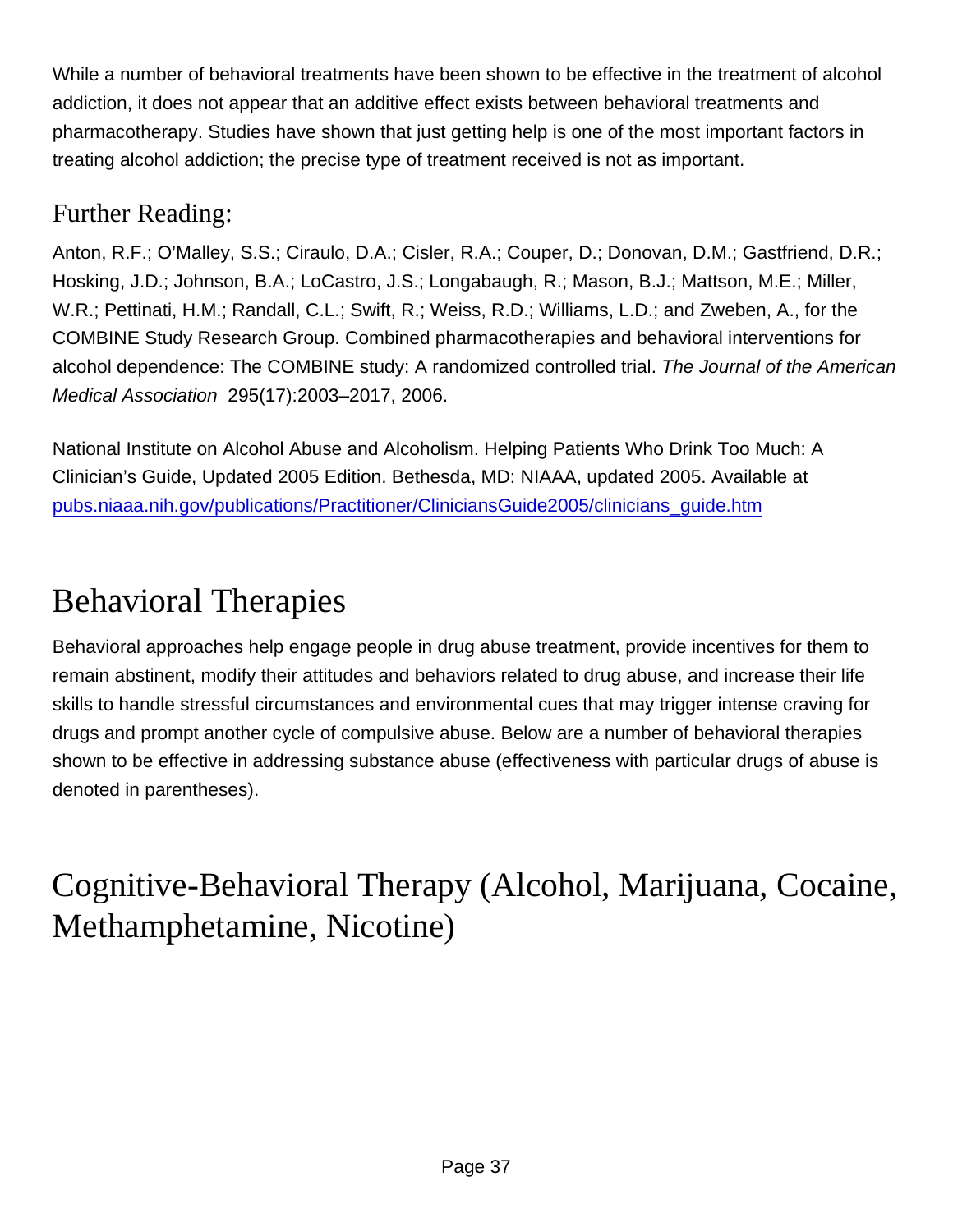Cognitive-Behavioral Therapy (CBT) was developed as a method to prevent relapse when treating problem drinking, and later it was adapted for cocaine-addicted individuals. Cognitive-behavioral strategies are based on the theory that in the development of maladaptive behavioral patterns like substance abuse, learning processes play a critical role. Individuals in CBT learn to identify and correct problematic behaviors by applying a range of different skills that can be used to stop drug abuse and to address a range of other problems that often co-occur with it.

A central element of CBT is anticipating likely problems and enhancing patients' self-control by helping them develop effective coping strategies. Specific techniques include exploring the positive and negative consequences of continued drug use, self-monitoring to recognize cravings early and identify situations that might put one at risk for use, and developing strategies for coping with cravings and avoiding those high-risk situations.

Research indicates that the skills individuals learn through cognitive-behavioral approaches remain after the completion of treatment. Current research focuses on how to produce even more powerful effects by combining CBT with medications for drug abuse and with other types of behavioral therapies. A computer-based CBT system has also been developed and has been shown to be effective in helping reduce drug use following standard drug abuse treatment.

#### Further Reading:

Carroll, K.M., Easton, C.J.; Nich, C.; Hunkele, K.A.; Neavins, T.M.; Sinha, R.; Ford, H.L.; Vitolo, S.A; Doebrick, C.A.; and Rounsaville, B.J. The use of contingency management and motivational/skillsbuilding therapy to treat young adults with marijuana dependence. Journal of Consulting and Clinical Psychology 74(5):955–966, 2006.

Carroll, K.M.; and Onken, L.S. Behavioral therapies for drug abuse. The American Journal of Psychiatry 168(8):1452–1460, 2005.

Carroll, K.M.; Sholomskas, D.; Syracuse, G.; Ball, S.A.; Nuro, K.; and Fenton, L.R. We don't train in vain: A dissemination trial of three strategies of training clinicians in cognitive-behavioral therapy. Journal of Consulting and Clinical Psychology 73(1):106–115, 2005.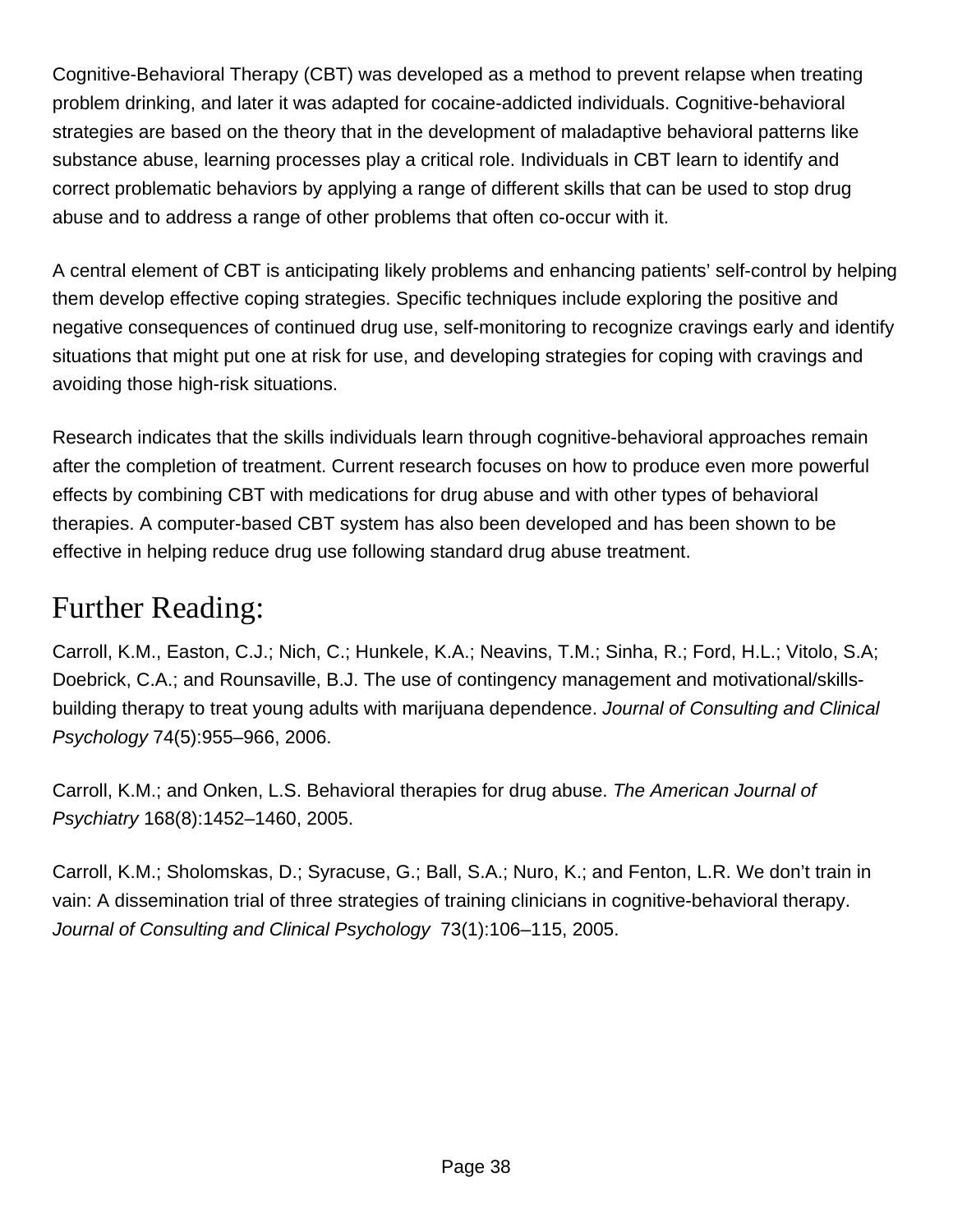Carroll, K.; Fenton, L.R.; Ball, S.A.; Nich, C.; Frankforter, T.L.; Shi,J.; and Rounsaville, B.J. Efficacy of disulfiram and cognitive behavior therapy in cocaine-dependent outpatients: A randomized placebocontrolled trial. Archives of General Psychiatry 61(3):264–272, 2004.

Carroll, K.M.; Ball, S.A.; Martino, S.; Nich, C.; Babuscio, T.A.; Nuro, K.F.; Gordon, M.A.; Portnoy, G.A.; and Rounsaville, B.J. Computer-assisted delivery of cognitive-behavioral therapy for addiction: a randomized trial of CBT4CBT. The American Journal of Psychiatry 165(7):881–888, 2008.

# Contingency Management Interventions/Motivational Incentives (Alcohol, Stimulants, Opioids, Marijuana, Nicotine)

Research has demonstrated the effectiveness of treatment approaches using contingency management (CM) principles, which involve giving patients tangible rewards to reinforce positive behaviors such as abstinence. Studies conducted in both methadone programs and psychosocial counseling treatment programs demonstrate that incentive-based interventions are highly effective in increasing treatment retention and promoting abstinence from drugs.

Voucher-Based Reinforcement (VBR) augments other community-based treatments for adults who primarily abuse opioids (especially heroin) or stimulants (especially cocaine) or both. In VBR, the patient receives a voucher for every drug-free urine sample provided. The voucher has monetary value that can be exchanged for food items, movie passes, or other goods or services that are consistent with a drug-free lifestyle. The voucher values are low at first, but increase as the number of consecutive drug-free urine samples increases; positive urine samples reset the value of the vouchers to the initial low value. VBR has been shown to be effective in promoting abstinence from opioids and cocaine in patients undergoing methadone detoxification.

Prize Incentives CM applies similar principles as VBR but uses chances to win cash prizes instead of vouchers. Over the course of the program (at least 3 months, one or more times weekly), participants supplying drug-negative urine or breath tests draw from a bowl for the chance to win a prize worth between \$1 and \$100. Participants may also receive draws for attending counseling sessions and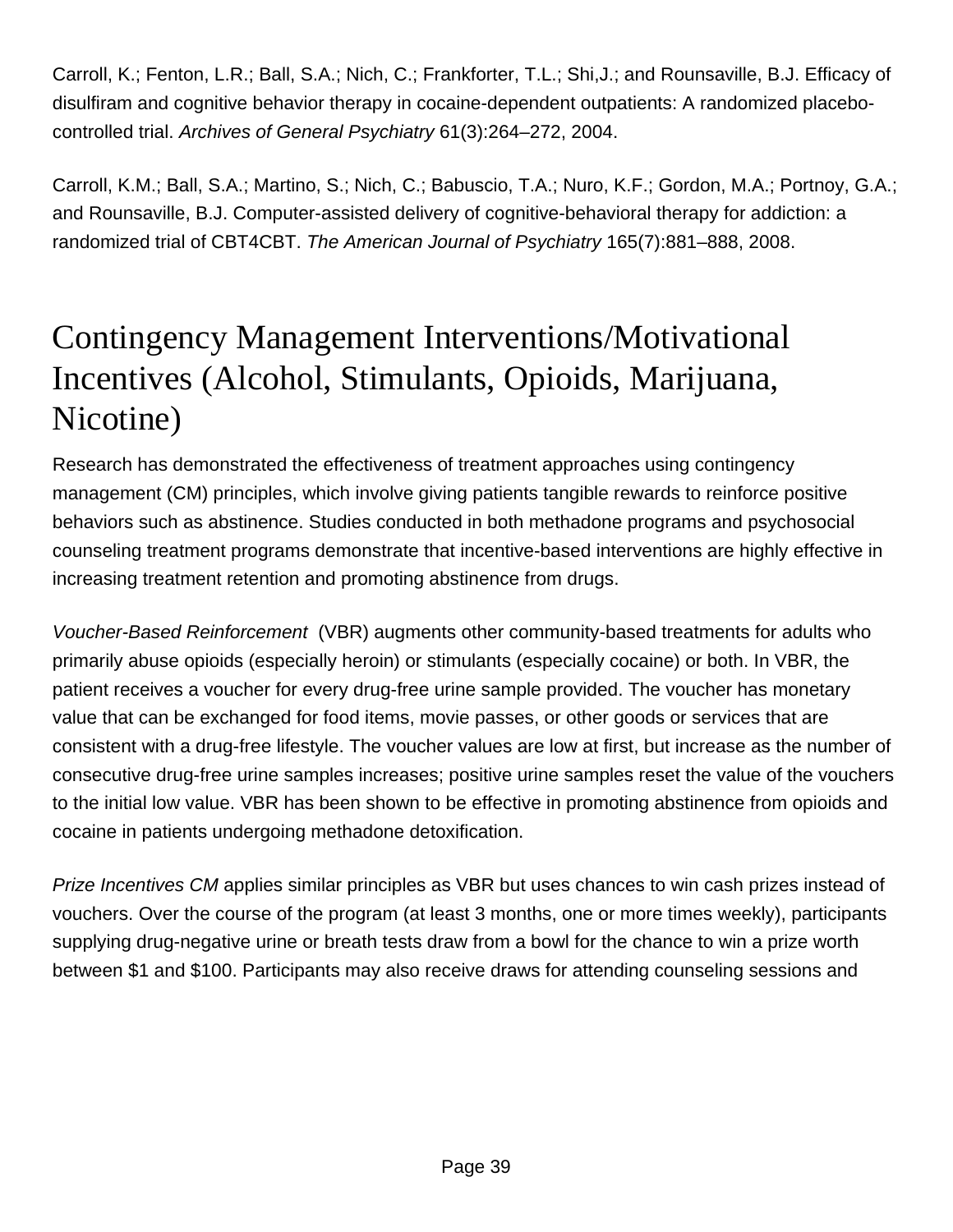completing weekly goal-related activities. The number of draws starts at one and increases with consecutive negative drug tests and/or counseling sessions attended but resets to one with any drugpositive sample or unexcused absence. The practitioner community has raised concerns that this intervention could promote gambling—as it contains an element of chance—and that pathological gambling and substance use disorders can be comorbid. However, studies examining this concern found that Prize Incentives CM did not promote gambling behavior.

#### Further Reading:

Budney, A.J.; Moore, B.A.; Rocha, H.L.; and Higgins, S.T. Clinical trial of abstinence-based vouchers and cognitivebehavioral therapy for cannabis dependence. Journal of Consulting and Clinical Psychology 74(2):307–316, 2006.

Budney, A.J.; Roffman, R.; Stephens, R.S.; and Walker, D. Marijuana dependence and its treatment. Addiction Science & Clinical Practice 4(1):4–16, 2007.

Elkashef, A.; Vocci, F.; Huestis, M.; Haney, M.; Budney, A.; Gruber, A.; and el-Guebaly, N. Marijuana neurobiology and treatment. Substance Abuse 29(3):17–29, 2008.

Peirce, J.M.; Petry, N.M.; Stitzer, M.L.; Blaine, J.; Kellogg, S.; Satterfield, F.; Schwartz, M.; Krasnansky, J.; Pencer, E.; Silva-Vazquez, L.; Kirby, K.C.; Royer-Malvestuto, C.; Cohen, A.; Copersino, M.L.; Kolodner, K.; and Li, R. Effects of lower-cost incentives on stimulant abstinence in methadone maintenance treatment: A National Drug Abuse Treatment Clinical Trials Network study. Archives of General Psychiatry 63(2):201–208, 2006.

Petry, N.M.; Peirce, J.M.; Stitzer, M.L.; Blaine, J.; Roll, J.M.; Cohen, A.; Obert, J.; Killeen, T.; Saladin, M.E.; Cowell, M.; Kirby, K.C.; Sterling, R.; Royer-Malvestuto, C.; Hamilton, J.; Booth, R.E.; Macdonald, M.; Liebert, M.; Rader, L.; Burns, R; DiMaria, J.; Copersino, M.; Stabile, P.Q.; Kolodner, K.; and Li, R. Effect of prizebased incentives on outcomes in stimulant abusers in outpatient psychosocial treatment programs: A National Drug Abuse Treatment Clinical Trials Network study. Archives of General Psychiatry 62(10):1148–1156, 2005.

Petry, N.M.; Kolodner, K.B.; Li, R.; Peirce, J.M.; Roll, J.M.; Stitzer, M.L.; and Hamilton, J.A. Prizebased contingency management does not increase gambling. Drug and Alcohol Dependence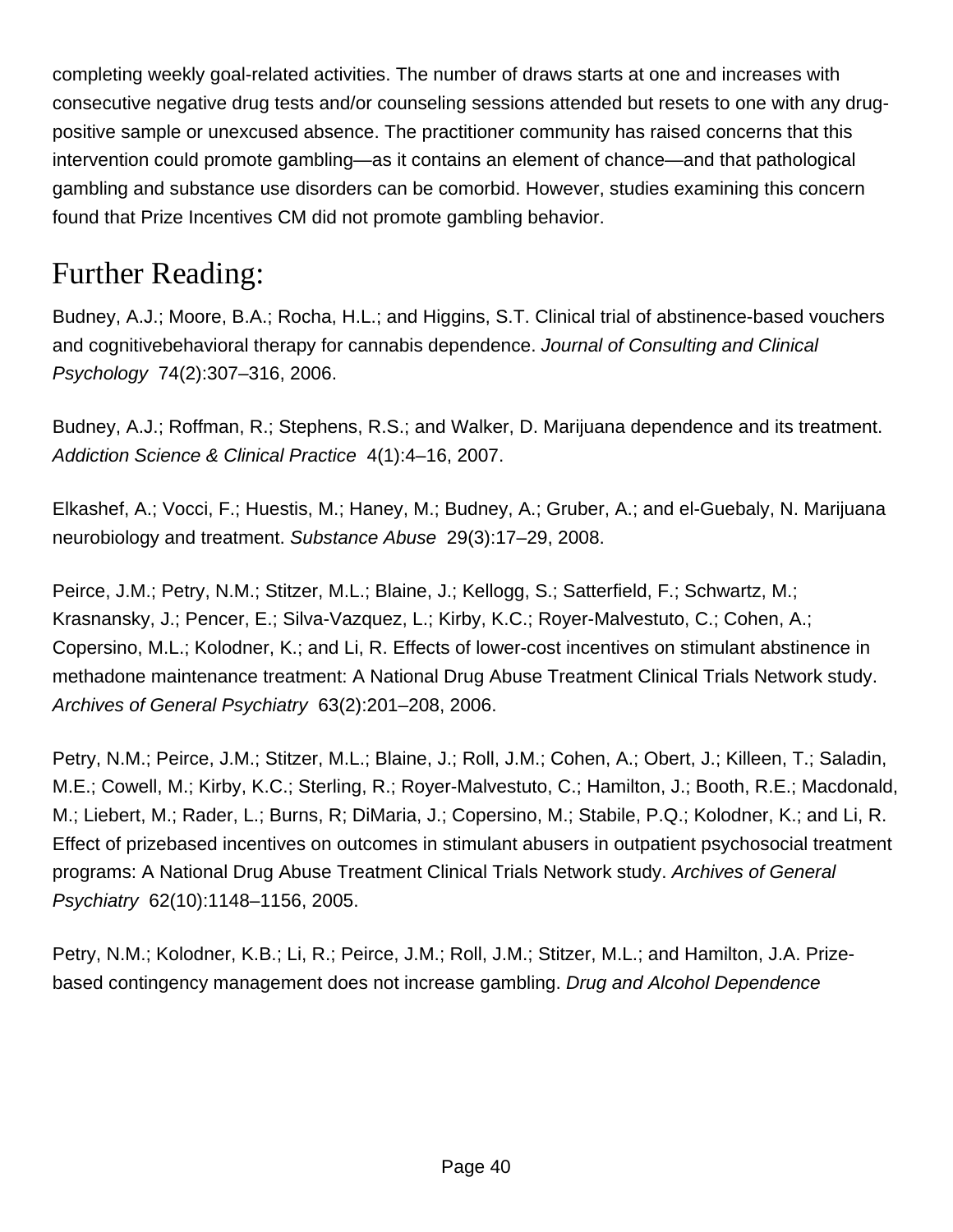83(3):269–273, 2006.

Prendergast, M.; Podus, D.; Finney, J.; Greenwell, L.; and Roll, J. Contingency management for treatment of substance use disorders: A meta-analysis. Addiction 101(11):1546–1560, 2006.

Roll, J.M.; Petry, N.M.; Stitzer, M.L.; Brecht, M.L.; Peirce, J.M.; McCann, M.J.; Blaine, J.; MacDonald, M.; DiMaria, J.; Lucero, L.; and Kellogg, S. Contingency management for the treatment of methamphetamine use disorders. The American Journal of Psychiatry 163(11):1993–1999, 2006.

## Community Reinforcement Approach Plus Vouchers (Alcohol, Cocaine, Opioids)

Community Reinforcement Approach (CRA) Plus Vouchers is an intensive 24-week outpatient therapy for treating people addicted to cocaine and alcohol. It uses a range of recreational, familial, social, and vocational reinforcers, along with material incentives, to make a non-drug-using lifestyle more rewarding than substance use. The treatment goals are twofold:

- To maintain abstinence long enough for patients to learn new life skills to help sustain it; and
- To reduce alcohol consumption for patients whose drinking is associated with cocaine use

Patients attend one or two individual counseling sessions each week, where they focus on improving family relations, learn a variety of skills to minimize drug use, receive vocational counseling, and develop new recreational activities and social networks. Those who also abuse alcohol receive clinicmonitored disulfiram (Antabuse) therapy. Patients submit urine samples two or three times each week and receive vouchers for cocaine-negative samples. As in VBR, the value of the vouchers increases with consecutive clean samples, and the vouchers may be exchanged for retail goods that are consistent with a drug-free lifestyle. Studies in both urban and rural areas have found that this approach facilitates patients' engagement in treatment and successfully aids them in gaining substantial periods of cocaine abstinence.

A computer-based version of CRA Plus Vouchers called the Therapeutic Education System (TES) was found to be nearly as effective as treatment administered by a therapist in promoting abstinence from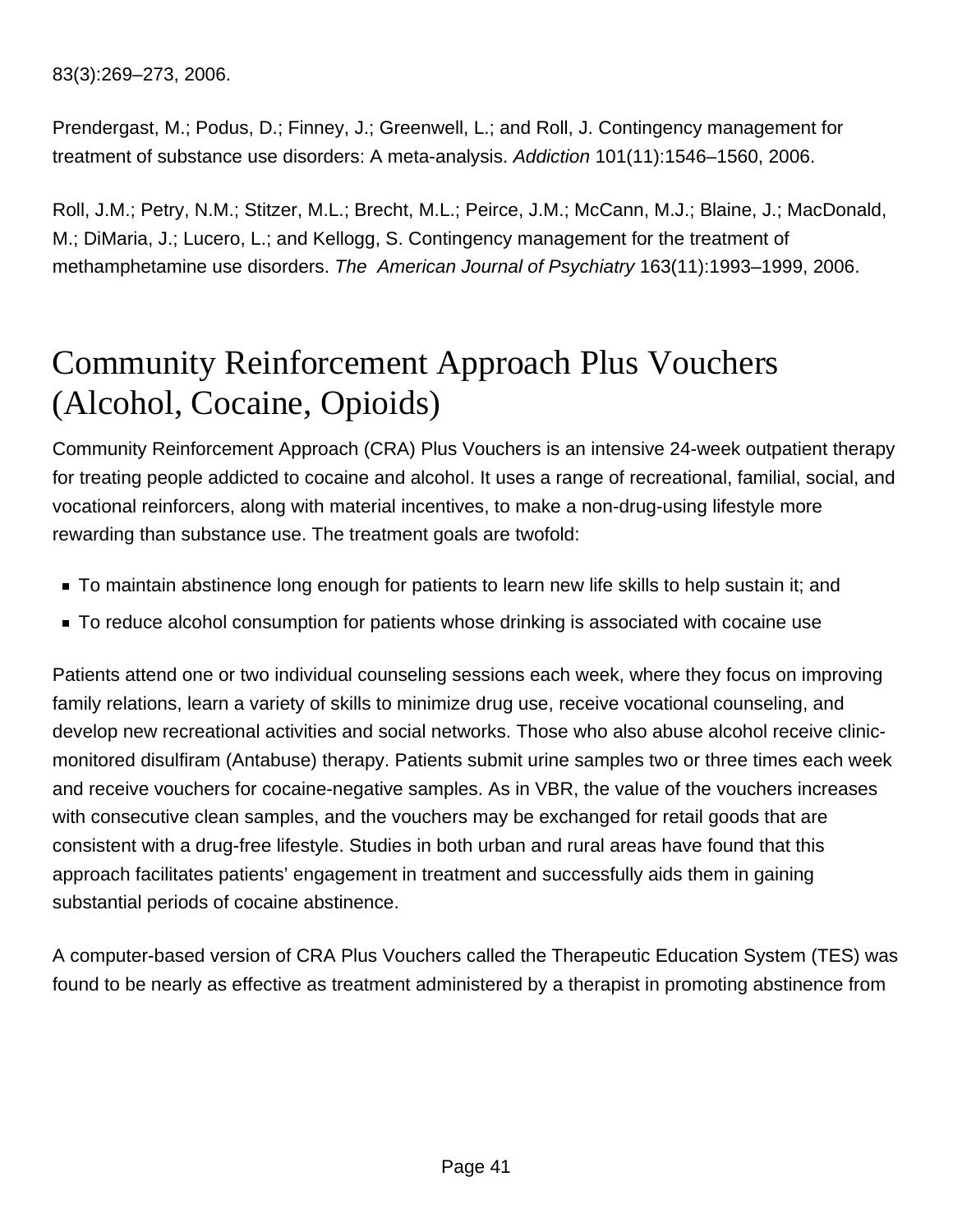opioids and cocaine among opioid-dependent individuals in outpatient treatment. A version of CRA for adolescents addresses problem-solving, coping, and communication skills and encourages active participation in positive social and recreational activities.

#### Further Reading:

Brooks, A.C.; Ryder, D.; Carise, D.; and Kirby, K.C. Feasibility and effectiveness of computer-based therapy in community treatment. Journal of Substance Abuse Treatment 39(3):227–235, 2010.

Higgins, S.T.; Sigmon, S.C.; Wong, C.J.; Heil, S.H.; Badger, G.J.; Donham, R.; Dantona, R.L.; and Anthony, S. Community reinforcement therapy for cocaine-dependent outpatients. Archives of General Psychiatry 60(10):1043–1052, 2003.

Roozen, H.G.; Boulogne, J.J.; van Tulder, M.W.; van den Brink, W.; De Jong, C.A.J.; and Kerhof, J.F.M. A systemic review of the effectiveness of the community reinforcement approach in alcohol, cocaine and opioid addiction. Drug and Alcohol Dependence 74(1):1–13, 2004.

Silverman, K.; Higgins, S.T.; Brooner, R.K.; Montoya, I.D.; Cone, E.J.; Schuster, C.R.; and Preston, K.L. Sustained cocaine abstinence in methadone maintenance patients through voucher-based reinforcement therapy. Archives of General Psychiatry 53(5):409–415, 1996.

Smith, J.E.; Meyers, R.J.; and Delaney, H.D. The community reinforcement approach with homeless alcohol-dependent individuals. Journal of Consulting and Clinical Psychology 66(3):541–548, 1998.

Stahler, G.J.; Shipley, T.E.; Kirby, K.C.; Godboldte, C.; Kerwin, M.E; Shandler, I.; and Simons, L. Development and initial demonstration of a community-based intervention for homeless, cocaineusing, African-American women. Journal of Substance Abuse Treatment 28(2):171–179, 2005.

## Motivational Enhancement Therapy (Alcohol, Marijuana, Nicotine)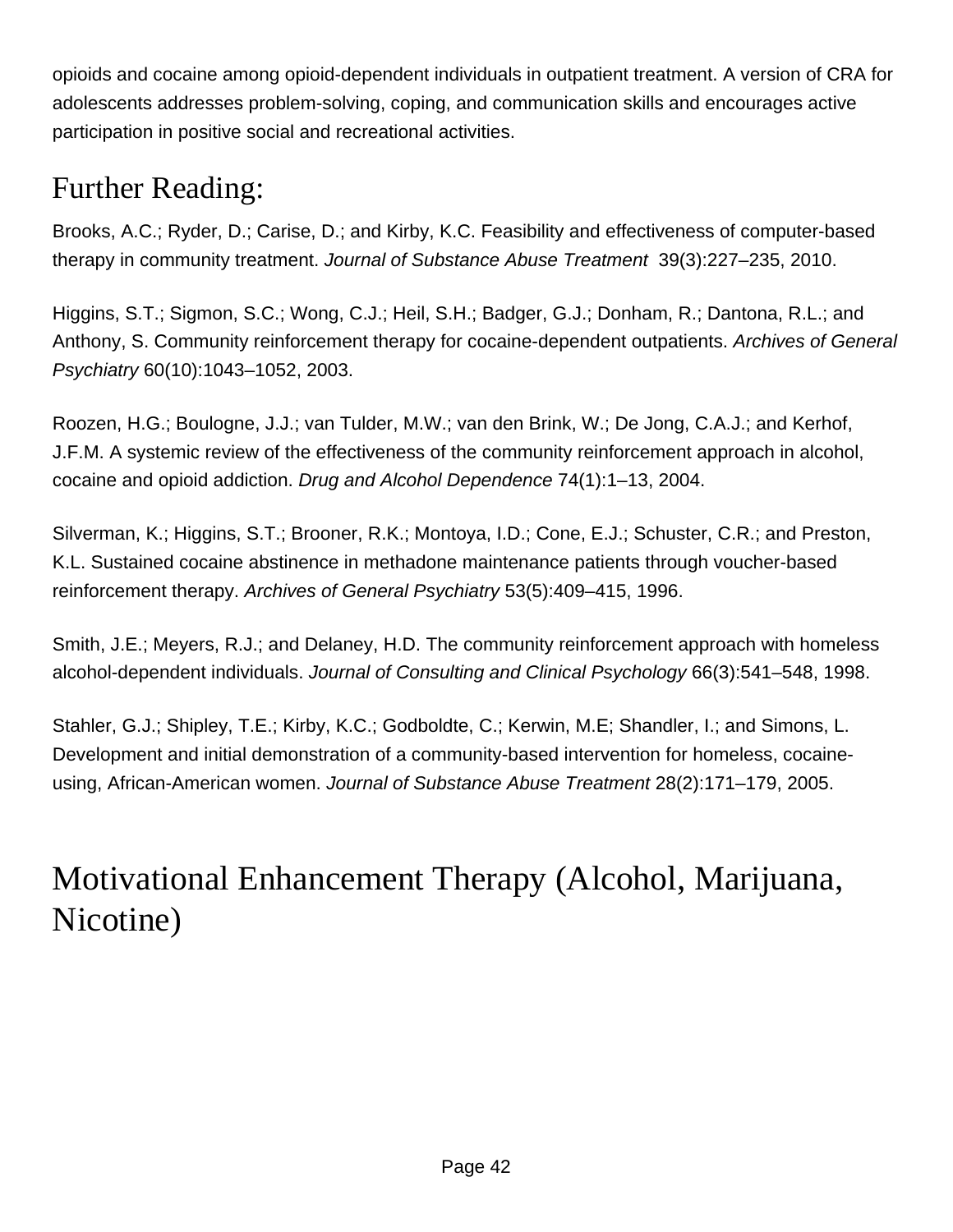Motivational Enhancement Therapy (MET) is a counseling approach that helps individuals resolve their ambivalence about engaging in treatment and stopping their drug use. This approach aims to evoke rapid and internally motivated change, rather than guide the patient stepwise through the recovery process. This therapy consists of an initial assessment battery session, followed by two to four individual treatment sessions with a therapist. In the first treatment session, the therapist provides feedback to the initial assessment, stimulating discussion about personal substance use and eliciting self-motivational statements. Motivational interviewing principles are used to strengthen motivation and build a plan for change. Coping strategies for high-risk situations are suggested and discussed with the patient. In subsequent sessions, the therapist monitors change, reviews cessation strategies being used, and continues to encourage commitment to change or sustained abstinence. Patients sometimes are encouraged to bring a significant other to sessions.

Research on MET suggests that its effects depend on the type of drug used by participants and on the goal of the intervention. This approach has been used successfully with people addicted to alcohol to both improve their engagement in treatment and reduce their problem drinking. MET has also been used successfully with marijuana-dependent adults when combined with cognitive-behavioral therapy, constituting a more comprehensive treatment approach. The results of MET are mixed for people abusing other drugs (e.g., heroin, cocaine, nicotine) and for adolescents who tend to use multiple drugs. In general, MET seems to be more effective for engaging drug abusers in treatment than for producing changes in drug use.

#### Further Reading:

Baker, A.; Lewin, T.; Reichler, H.; Clancy, R.; Carr, V.; Garrett, R.; Sly, K.; Devir, H.; and Terry, M. Evaluation of a motivational interview for substance use with psychiatric in-patient services. Addiction 97(10):1329-1337, 2002.

Haug, N.A.; Svikis, D.S.; and Diclemente, C. Motivational enhancement therapy for nicotine dependence in methadone-maintained pregnant women. Psychology of Addictive Behaviors 18(3):289-292, 2004.

Marijuana Treatment Project Research Group. Brief treatments for cannabis dependence: Findings from a randomized multisite trial. Journal of Consulting and Clinical Psychology 72(3):455-466, 2004.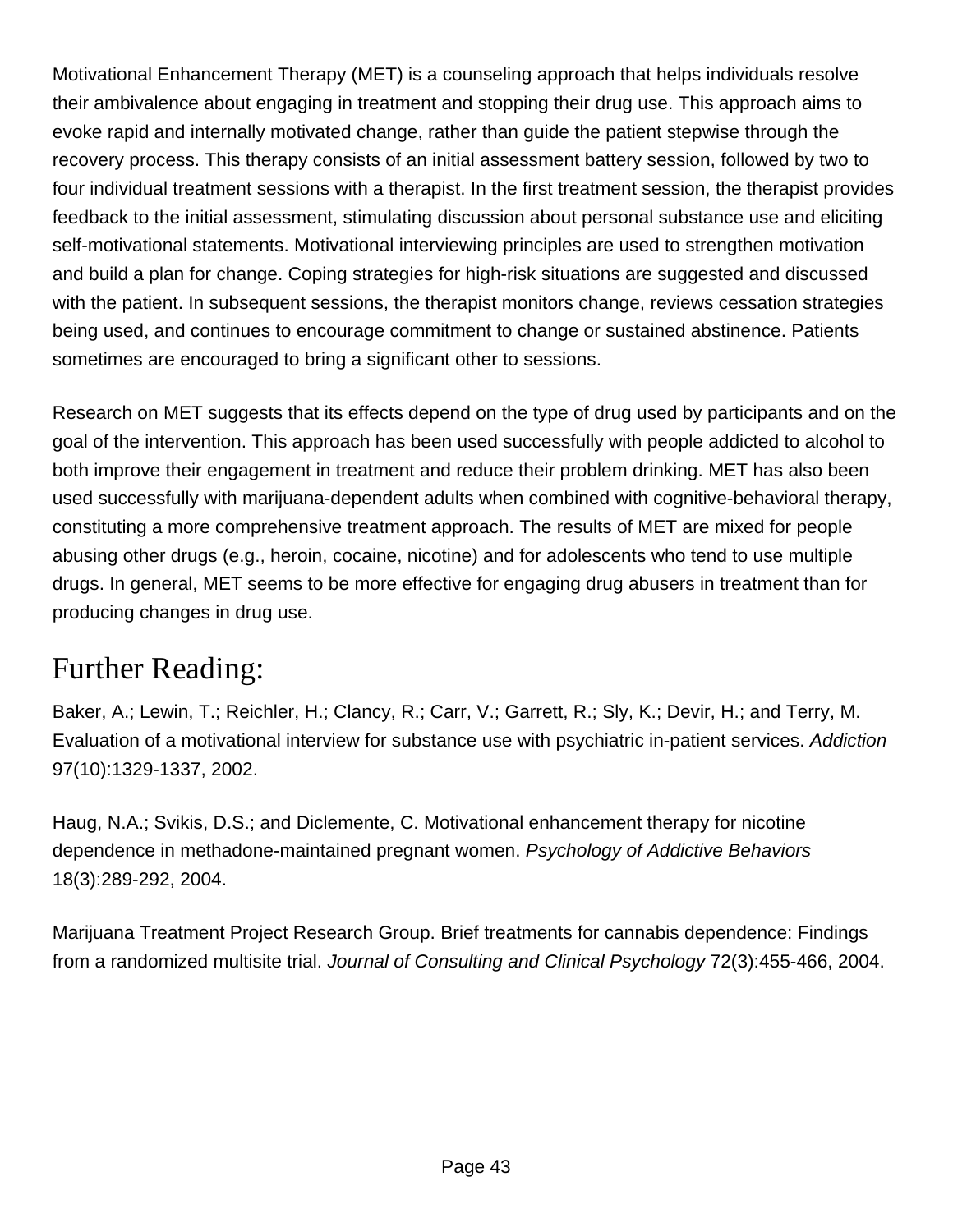Miller, W.R.; Yahne, C.E.; and Tonigan, J.S. Motivational interviewing in drug abuse services: A randomized trial. Journal of Consulting and Clinical Psychology 71(4):754-763, 2003.

Stotts, A.L.; Diclemente, C.C.; and Dolan-Mullen, P. One-to-one: A motivational intervention for resistant pregnant smokers. Addictive Behaviors 27(2):275-292, 2002.

# The Matrix Model (Stimulants)

The Matrix Model provides a framework for engaging stimulant (e.g., methamphetamine and cocaine) abusers in treatment and helping them achieve abstinence. Patients learn about issues critical to addiction and relapse, receive direction and support from a trained therapist, and become familiar with self-help programs. Patients are monitored for drug use through urine testing.

The therapist functions simultaneously as teacher and coach, fostering a positive, encouraging relationship with the patient and using that relationship to reinforce positive behavior change. The interaction between the therapist and the patient is authentic and direct but not confrontational or parental. Therapists are trained to conduct treatment sessions in a way that promotes the patient's self-esteem, dignity, and self-worth. A positive relationship between patient and therapist is critical to patient retention.

Treatment materials draw heavily on other tested treatment approaches and, thus, include elements of relapse prevention, family and group therapies, drug education, and self-help participation. Detailed treatment manuals contain worksheets for individual sessions; other components include family education groups, early recovery skills groups, relapse prevention groups, combined sessions, urine tests, 12-step programs, relapse analysis, and social support groups.

A number of studies have demonstrated that participants treated using the Matrix Model show statistically significant reductions in drug and alcohol use, improvements in psychological indicators, and reduced risky sexual behaviors associated with HIV transmission.

#### Further Reading: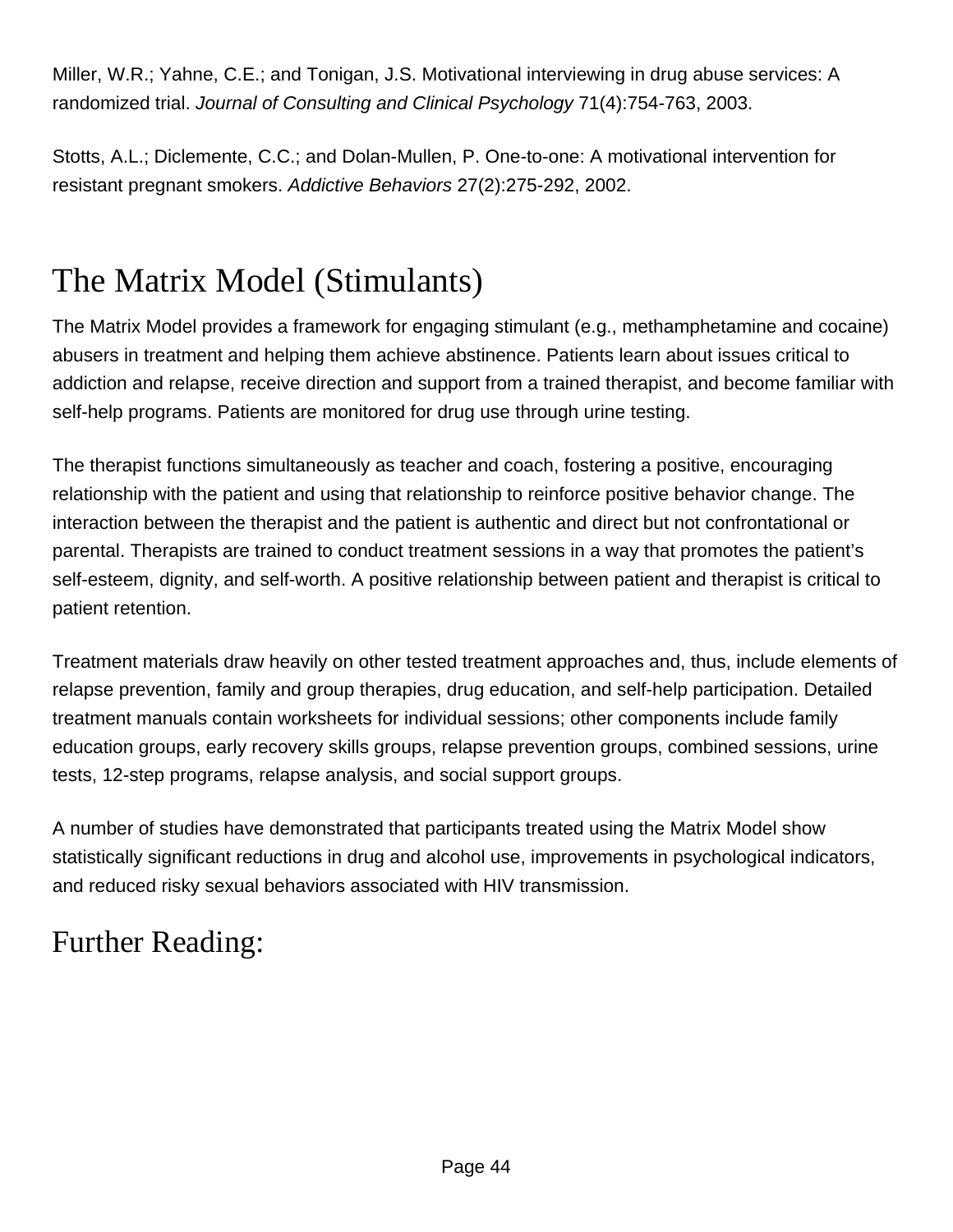Huber, A.; Ling, W.; Shoptaw, S.; Gulati, V.; Brethen, P.; and Rawson, R. Integrating treatments for methamphetamine abuse: A psychosocial perspective. Journal of Addictive Diseases 16(4):41-50, 1997.

Rawson, R.; Shoptaw, S.J.; Obert, J.L.; McCann, M.J.; Hasson, A.L.; Marinelli-Casey, P.J.; Brethen, P.R.; and Ling, W. An intensive outpatient approach for cocaine abuse: The Matrix model. Journal of Substance Abuse Treatment 12(2):117-127, 1995.

Rawson, R.A.; Huber, A.; McCann, M.; Shoptaw, S.; Farabee, D.; Reiber, C.; and Ling, W. A comparison of contingency management and cognitive-behavioral approaches during methadone maintenance treatment for cocaine dependence. Archives of General Psychiatry 59(9):817-824, 2002.

# 12-Step Facilitation Therapy (Alcohol, Stimulants, Opiates)

Twelve-step facilitation therapy is an active engagement strategy designed to increase the likelihood of a substance abuser becoming affiliated with and actively involved in 12-step self-help groups, thereby promoting abstinence. Three key ideas predominate: (1) acceptance, which includes the realization that drug addiction is a chronic, progressive disease over which one has no control, that life has become unmanageable because of drugs, that willpower alone is insufficient to overcome the problem, and that abstinence is the only alternative; (2) surrender, which involves giving oneself over to a higher power, accepting the fellowship and support structure of other recovering addicted individuals, and following the recovery activities laid out by the 12-step program; and (3) active involvement in 12-step meetings and related activities. While the efficacy of 12-step programs (and 12 step facilitation) in treating alcohol dependence has been established, the research on its usefulness for other forms of substance abuse is more preliminary, but the treatment appears promising for helping drug abusers sustain recovery.

#### Further Reading:

Carroll, K.M.; Nich, C.; Ball, S.A.; McCance, E.; Frankforter, T.L.; and Rounsaville, B.J. One-year follow-up of disulfiram and psychotherapy for cocaine-alcohol users: Sustained effects of treatment. Addiction 95(9):1335-1349, 2000.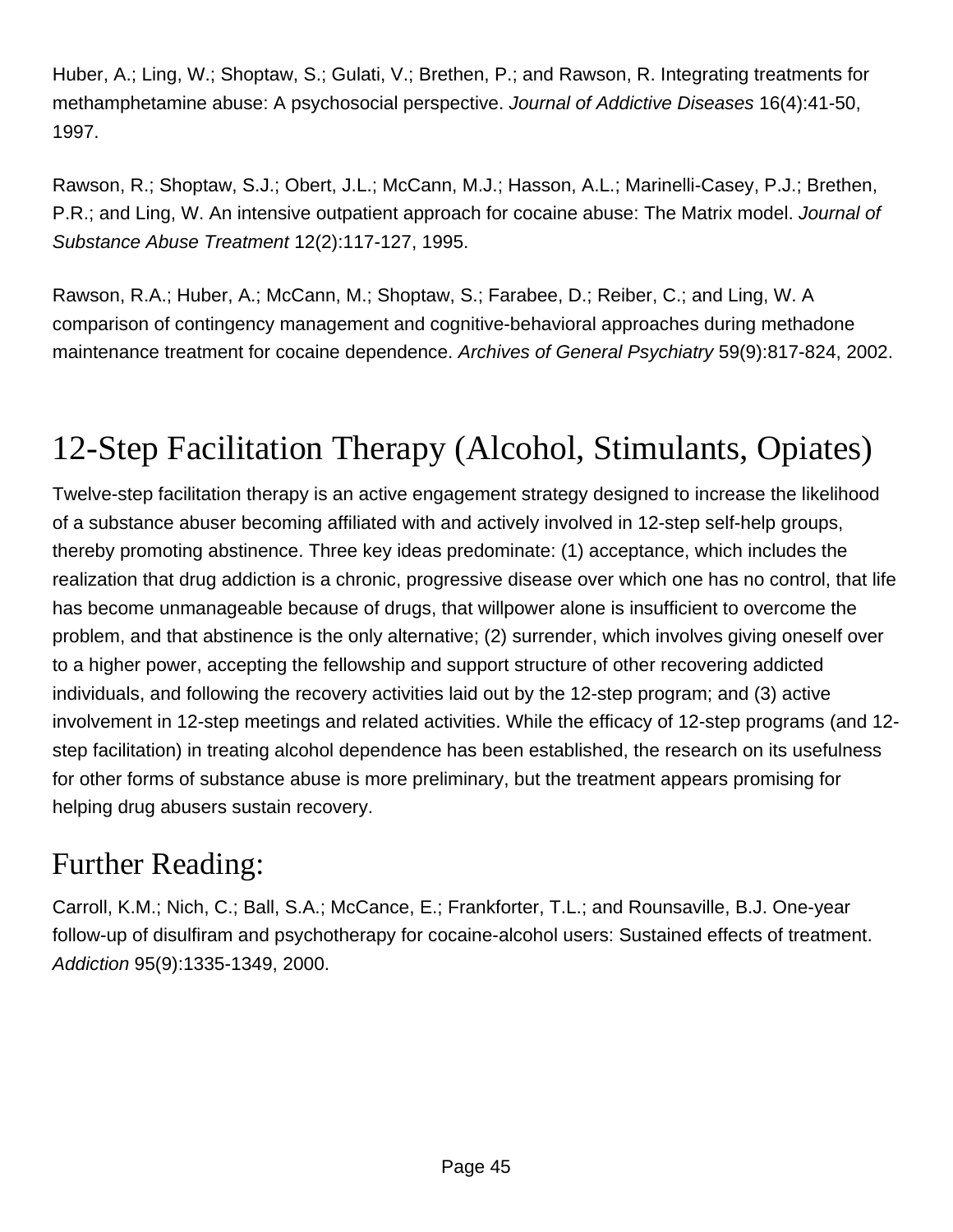Donovan D.M., and Wells E.A. "Tweaking 12-step": The potential role of 12-Step self-help group involvement in methamphetamine recovery. Addiction 102(Suppl. 1):121-129, 2007.

Project MATCH Research Group. Matching alcoholism treatments to client heterogeneity: Project MATCH posttreatment drinking outcomes. Journal of Studies on Alcohol 58(1)7-29, 1997.

# Family Behavior Therapy

Family Behavior Therapy (FBT), which has demonstrated positive results in both adults and adolescents, is aimed at addressing not only substance use problems but other co-occurring problems as well, such as conduct disorders, child mistreatment, depression, family conflict, and unemployment. FBT combines behavioral contracting with contingency management.

FBT involves the patient along with at least one significant other such as a cohabiting partner or a parent (in the case of adolescents). Therapists seek to engage families in applying the behavioral strategies taught in sessions and in acquiring new skills to improve the home environment. Patients are encouraged to develop behavioral goals for preventing substance use and HIV infection, which are anchored to a contingency management system. Substance-abusing parents are prompted to set goals related to effective parenting behaviors. During each session, the behavioral goals are reviewed, with rewards provided by significant others when goals are accomplished. Patients participate in treatment planning, choosing specific interventions from a menu of evidence-based treatment options. In a series of comparisons involving adolescents with and without conduct disorder, FBT was found to be more effective than supportive counseling.

#### Further Reading:

Azrin, N.H.; Donohue, B.; Besalel, V.A.; Kogan, E.S.; and Acierno, R. Youth drug abuse treatment: a controlled outcome study. Journal of Child and Adolescent Substance Abuse 3:1–16, 1994.

Carroll, K.M.; and Onken, L.S. Behavioral therapies for drug abuse. American Journal of Psychiatry 168(8):1452–1460, 2005.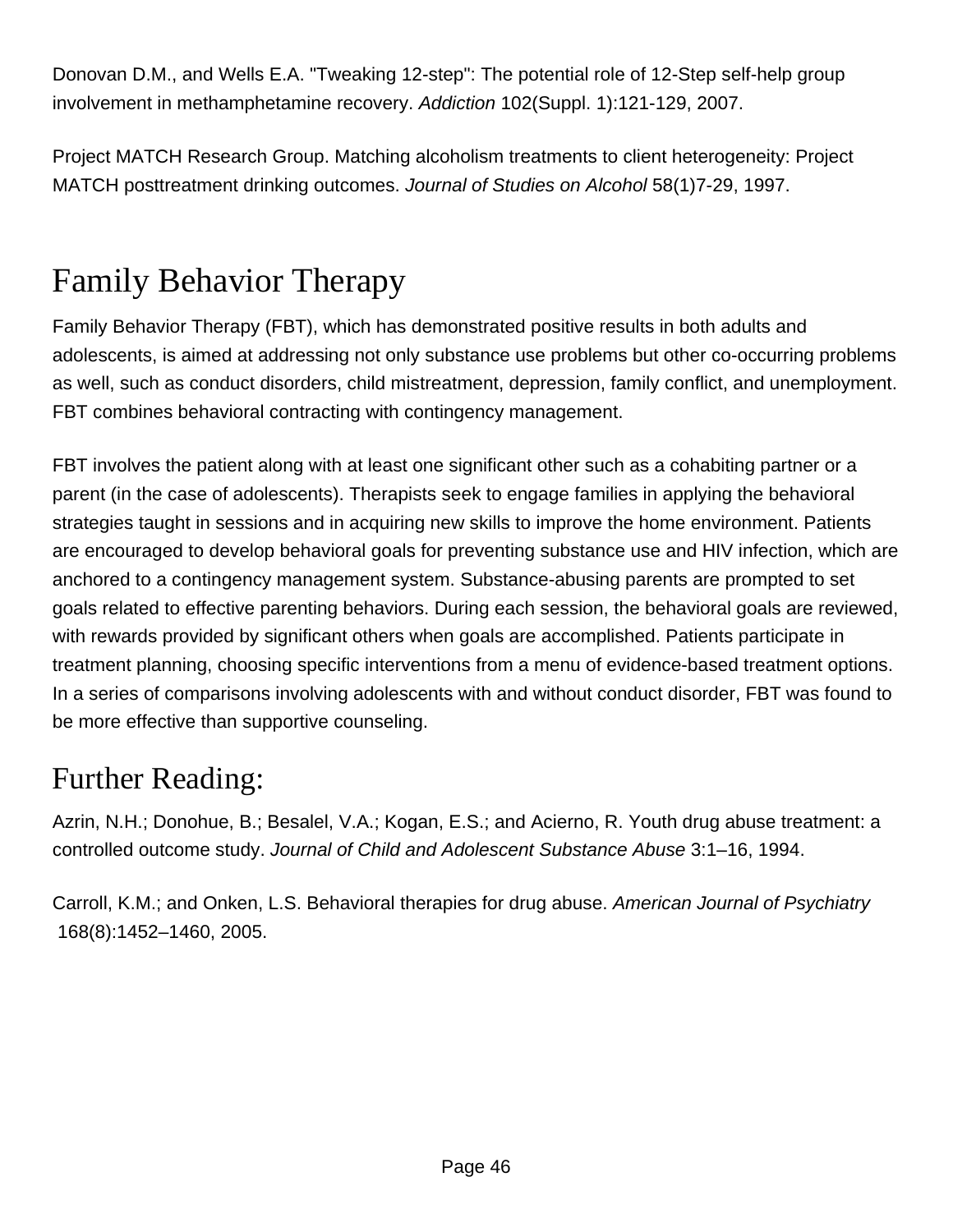Donohue, B.; Azrin, N.; Allen, D.N.; Romero, V.; Hill, H.H.; Tracy, K.; Lapota, H.; Gorney, S.; Abdel-al, R.; Caldas, D.; Herdzik, K.; Bradshaw, K.; Valdez, R.; and Van Hasselt, V.B. Family Behavior Therapy for substance abuse: A review of its intervention components and applicability. Behavior Modification 33:495–519, 2009.

LaPota, H.B.; Donohue, B.; Warren, C. S.; and Allen, D.N. Integration of a Healthy Living curriculum within Family Behavior Therapy: A clinical case example in a woman with a history of domestic violence, child neglect, drug abuse, and obesity. Journal of Family Violence 26:227–234, 2011.

## Behavioral Therapies Primarily for Adolescents

Drug-abusing and addicted adolescents have unique treatment needs. Research has shown that treatments designed for and tested in adult populations often need to be modified to be effective in adolescents. Family involvement is a particularly important component for interventions targeting youth. Below are examples of behavioral interventions that employ these principles and have shown efficacy for treating addiction in youth.

#### Multisystemic Therapy

Multisystemic Therapy (MST) addresses the factors associated with serious antisocial behavior in children and adolescents who abuse alcohol and other drugs. These factors include characteristics of the child or adolescent (e.g., favorable attitudes toward drug use), the family (poor discipline, family conflict, parental drug abuse), peers (positive attitudes toward drug use), school (dropout, poor performance), and neighborhood (criminal subculture). By participating in intensive treatment in natural environments (homes, schools, and neighborhood settings), most youths and families complete a full course of treatment. MST significantly reduces adolescent drug use during treatment and for at least 6 months after treatment. Fewer incarcerations and out-of-home juvenile placements offset the cost of providing this intensive service and maintaining the clinicians' low caseloads.

#### Further Reading:

Henggeler, S.W.; Clingempeel, W.G.; Brondino, M.J.; and Pickrel, S.G. Four-year follow-up of multisystemic therapy with substance-abusing and substance-dependent juvenile offenders. Journal of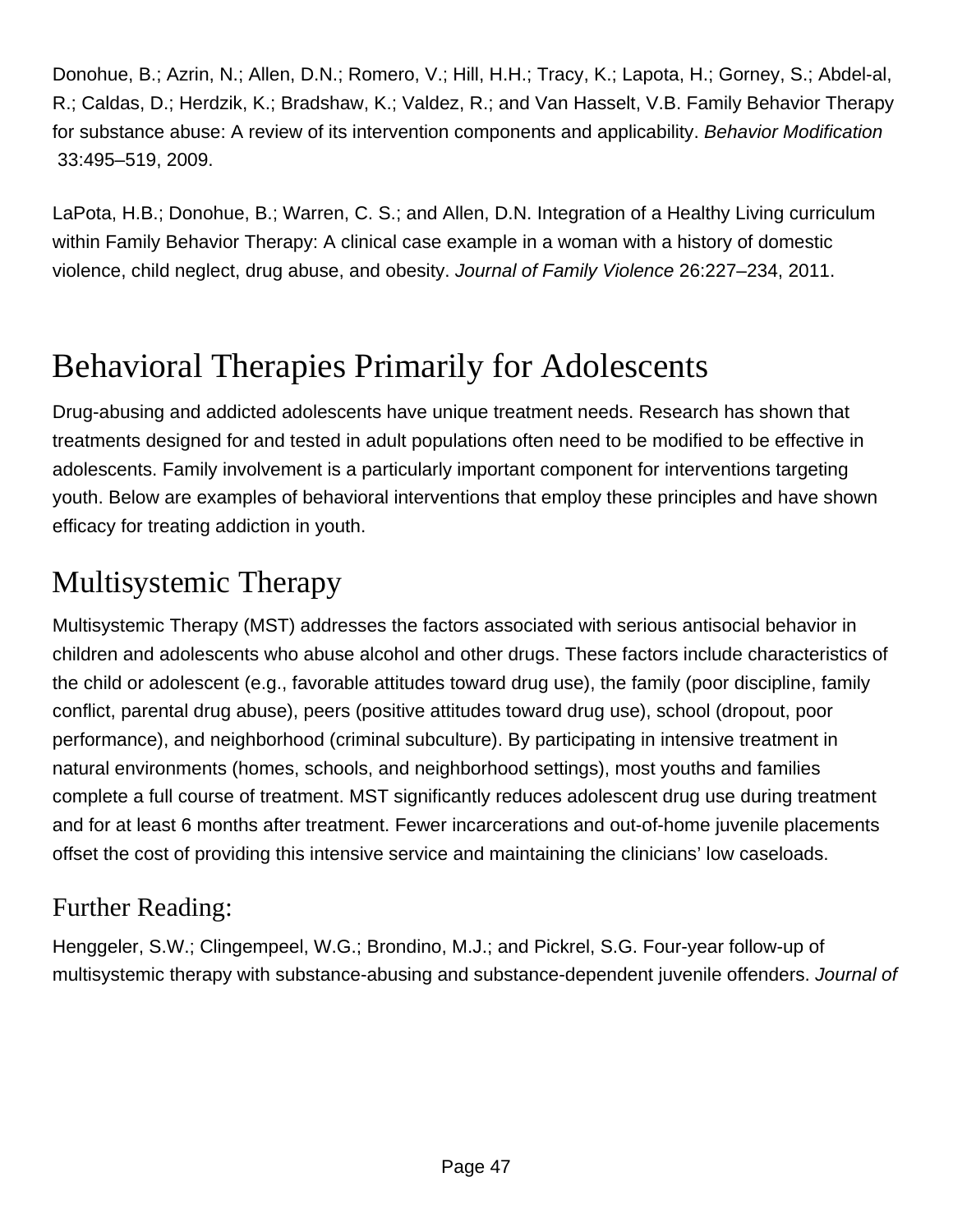the American Academy of Child and Adolescent Psychiatry 41(7):868-874, 2002.

Henggeler, S.W.; Rowland, M.D.; Randall, J.; Ward, D.M.; Pickrel, S.G.; Cunningham, P.B.; Miller, S.L.; Edwards, J.; Zealberg, J.J.; Hand, L.D.; and Santos, A.B. Home-based multisystemic therapy as an alternative to the hospitalization of youths in psychiatric crisis: Clinical outcomes. Journal of the American Academy of Child and Adolescent Psychiatry 38(11):1331-1339, 1999.

Henggeler, S.W.; Halliday-Boykins, C.A.; Cunningham, P.B.; Randall, J.; Shapiro, S.B.; and Chapman, J.E. Juvenile drug court: Enhancing outcomes by integrating evidence-based treatments. Journal of Consulting and Clinical Psychology 74(1):42–54, 2006.

Henggeler, S.W.; Pickrel, S.G.; Brondino, M.J.; and Crouch, J.L. Eliminating (almost) treatment dropout of substance-abusing or dependent delinquents through home-based multisystemic therapy. The American Journal of Psychiatry 153(3):427–428, 1996.

Huey, S.J.; Henggeler, S.W.; Brondino, M.J.; and Pickrel, S.G. Mechanisms of change in multisystemic therapy: Reducing delinquent behavior through therapist adherence and improved family functioning. Journal of Consulting and Clinical Psychology 68(3):451–467, 2000.

#### Multidimensional Family Therapy

Multidimensional Family Therapy (MDFT) for adolescents is an outpatient, family-based treatment for teenagers who abuse alcohol or other drugs. MDFT views adolescent drug use in terms of a network of influences (individual, family, peer, community) and suggests that reducing unwanted behavior and increasing desirable behavior occur in multiple ways in different settings. Treatment includes individual and family sessions held in the clinic, in the home, or with family members at the family court, school, or other community locations.

During individual sessions, the therapist and adolescent work on important developmental tasks, such as developing decision-making, negotiation, and problem-solving skills. Teenagers acquire vocational skills and skills in communicating their thoughts and feelings to deal better with life stressors. Parallel sessions are held with family members. Parents examine their particular parenting styles, learning to distinguish influence from control and to have a positive and developmentally appropriate influence on their children.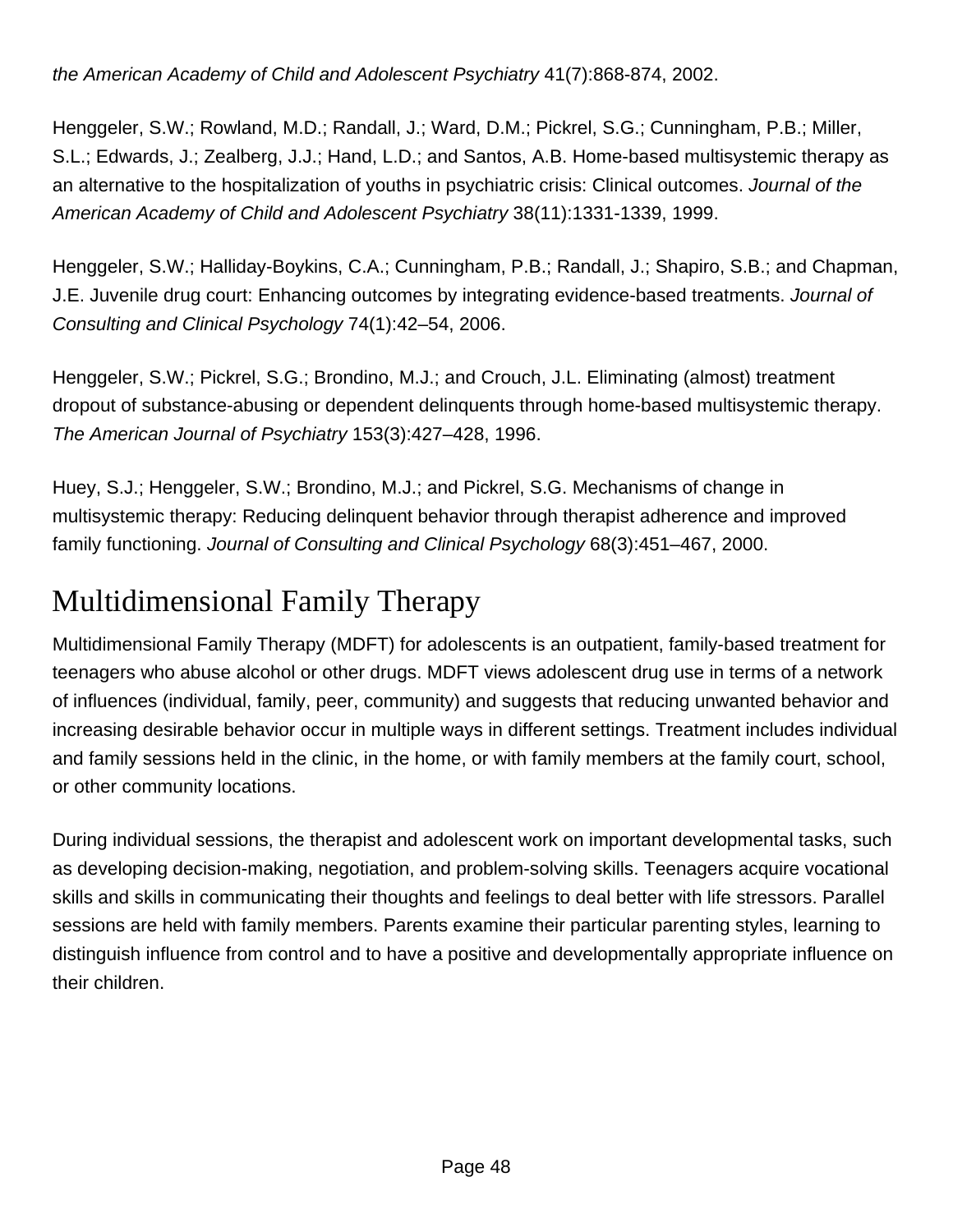#### Further Reading:

Dennis, M.; Godley, S.H.; Diamond, G.; Tims, F.M.; Babor, T.; Donaldson, J.; Liddle, H.; Titus, J.C.; Kaminer, Y.; Webb, C.; Hamilton, N.; and Funk, R. The Cannabis Youth Treatment (CYT) Study: Main findings from two randomized clinical trials. Journal of Substance Abuse Treatment 27(3):197-213, 2004.

Liddle, H.A.; Dakof, G.A.; Parker, K.; Diamond, G.S.; Barrett, K;, and Tejeda, M. Multidimensional family therapy for adolescent drug abuse: Results of a randomized clinical trial. The American Journal of Drug and Alcohol Abuse 27(4):651-688, 2001.

Liddle, H.A., and Hogue, A. Multidimensional family therapy for adolescent substance abuse. In E.F. Wagner and H.B. Waldron (eds.), Innovations in Adolescent Substance Abuse Interventions. London: Pergamon/Elsevier Science, pp. 227-261, 2001.

Liddle, H.A.; Rowe, C.L.; Dakof, G.A.; Ungaro, R.A.; and Henderson, C.E. Early intervention for adolescent substance abuse: Pretreatment to posttreatment outcomes of a randomized clinical trial comparing multidimensional family therapy and peer group treatment. Journal of Psychoactive Drugs 36(1):49-63, 2004.

Schmidt, S.E.; Liddle, H.A.; and Dakof, G.A. Effects of multidimensional family therapy: Relationship of changes in parenting practices to symptom reduction in adolescent substance abuse. Journal of Family Psychology 10(1):1-16, 1996.

#### Brief Strategic Family Therapy

Brief Strategic Family Therapy (BSFT) targets family interactions that are thought to maintain or exacerbate adolescent drug abuse and other co-occurring problem behaviors. Such problem behaviors include conduct problems at home and at school, oppositional behavior, delinquency, associating with antisocial peers, aggressive and violent behavior, and risky sexual behavior. BSFT is based on a family systems approach to treatment, in which family members' behaviors are assumed to be interdependent such that the symptoms of one member (the drug-abusing adolescent, for example) are indicative, at least in part, of what else is occurring in the family system. The role of the BSFT counselor is to identify the patterns of family interaction that are associated with the adolescent's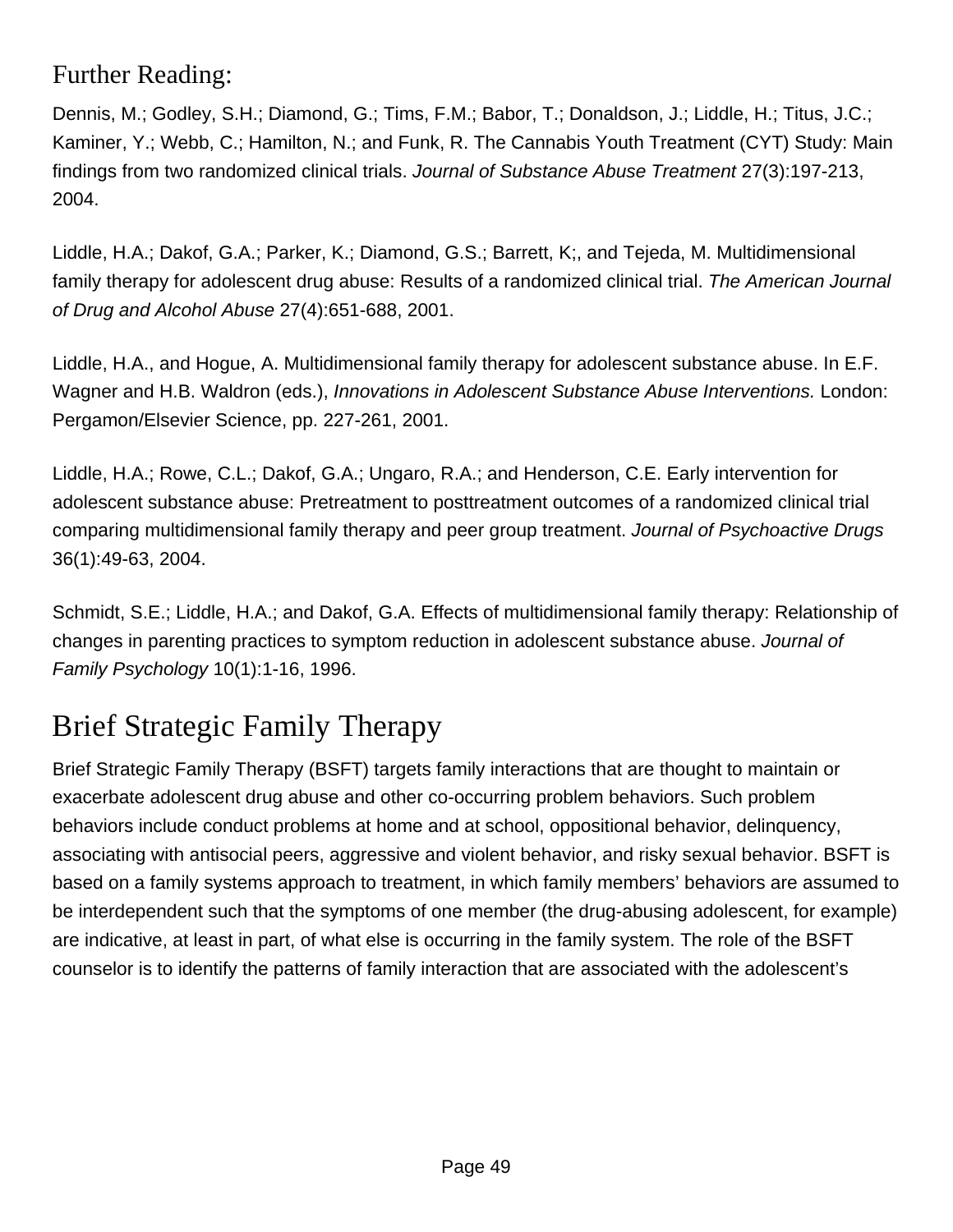behavior problems and to assist in changing those problem-maintaining family patterns. BSFT is meant to be a flexible approach that can be adapted to a broad range of family situations in various settings (mental health clinics, drug abuse treatment programs, other social service settings, and families' homes) and in various treatment modalities (as a primary outpatient intervention, in combination with residential or day treatment, and as an aftercare/continuing-care service following residential treatment).

#### Further Reading:

Coatsworth, J.D.; Santisteban, D.A.; McBride, C.K.; and Szapocznik, J. Brief Strategic Family Therapy versus community control: Engagement, retention, and an exploration of the moderating role of adolescent severity. Family Process 40(3):313-332, 2001.

Kurtines, W.M.; Murray, E.J.; and Laperriere, A. Efficacy of intervention for engaging youth and families into treatment and some variables that may contribute to differential effectiveness. Journal of Family Psychology 10(1):35–44, 1996.

Santisteban, D.A.; Coatsworth, J.D.; Perez-Vidal, A.; Mitrani, V.; Jean-Gilles, M.; and Szapocznik, J. Brief Structural/Strategic Family Therapy with African- American and Hispanic high-risk youth. Journal of Community Psychology 25(5):453-471, 1997.

Santisteban, D.A.; Suarez-Morales, L.; Robbins, M.S.; and Szapocznik, J. Brief strategic family therapy: Lessons learned in efficacy research and challenges to blending research and practice. Family Process 45(2):259-271, 2006.

Santisteban, D.A.; Szapocznik, J.; Perez-Vidal, A.; Mitrani, V.; Jean-Gilles, M.; and Szapocznik, J. Brief Structural/Strategic Family Therapy with African-American and Hispanic high-risk youth. Journal of Community Psychology 25(5):453–471, 1997.

Szapocznik, J., et al. Engaging adolescent drug abusers and their families in treatment: A strategic structural systems approach. Journal of Consulting and Clinical Psychology 56(4):552-557, 1988.

#### Functional Family Therapy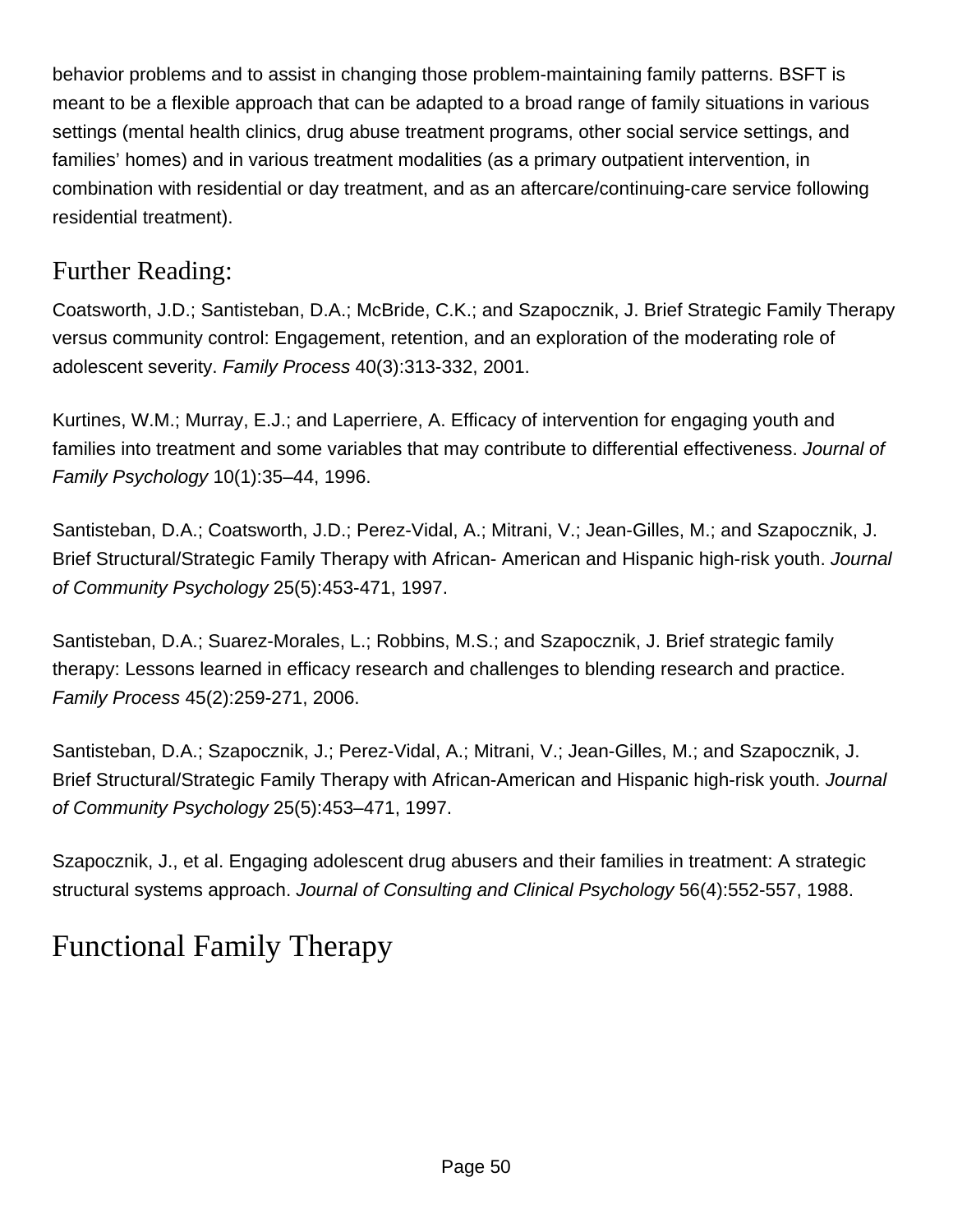Functional Family Therapy (FFT) is another treatment based on a family systems approach, in which an adolescent's behavior problems are seen as being created or maintained by a family's dysfunctional interaction patterns. FFT aims to reduce problem behaviors by improving communication, problem-solving, conflict resolution, and parenting skills. The intervention always includes the adolescent and at least one family member in each session. Principal treatment tactics include (1) engaging families in the treatment process and enhancing their motivation for change and (2) bringing about changes in family members' behavior using contingency management techniques, communication and problem-solving, behavioral contracts, and other behavioral interventions.

#### Further Reading:

Waldron, H.B.; Slesnick, N.; Brody, J.L.; Turner, C.W.; and Peterson, T.R. Treatment outcomes for adolescent substance abuse at 4- and 7-month assessments. Journal of Consulting and Clinical Psychology 69:802–813, 2001.

Waldron, H.B.; Turner, C. W.; and Ozechowski, T. J. Profiles of drug use behavior change for adolescents in treatment. Addictive Behaviors 30:1775–1796, 2005.

#### Adolescent Community Reinforcement Approach and Assertive Continuing Care

The Adolescent Community Reinforcement Approach (A-CRA) is another comprehensive substance abuse treatment intervention that involves the adolescent and his or her family. It seeks to support the individual's recovery by increasing family, social, and educational/vocational reinforcers. After assessing the adolescent's needs and levels of functioning, the therapist chooses from among 17 A-CRA procedures to address problem-solving, coping, and communication skills and to encourage active participation in positive social and recreational activities. A-CRA skills training involves roleplaying and behavioral rehearsal.

Assertive Continuing Care (ACC) is a home-based continuing-care approach to preventing relapse. Weekly home visits take place over a 12- to 14-week period after an adolescent is discharged from residential, intensive outpatient, or regular outpatient treatment. Using positive and negative reinforcement to shape behaviors, along with training in problem-solving and communication skills, ACC combines A-CRA and assertive case management services (e.g., use of a multidisciplinary team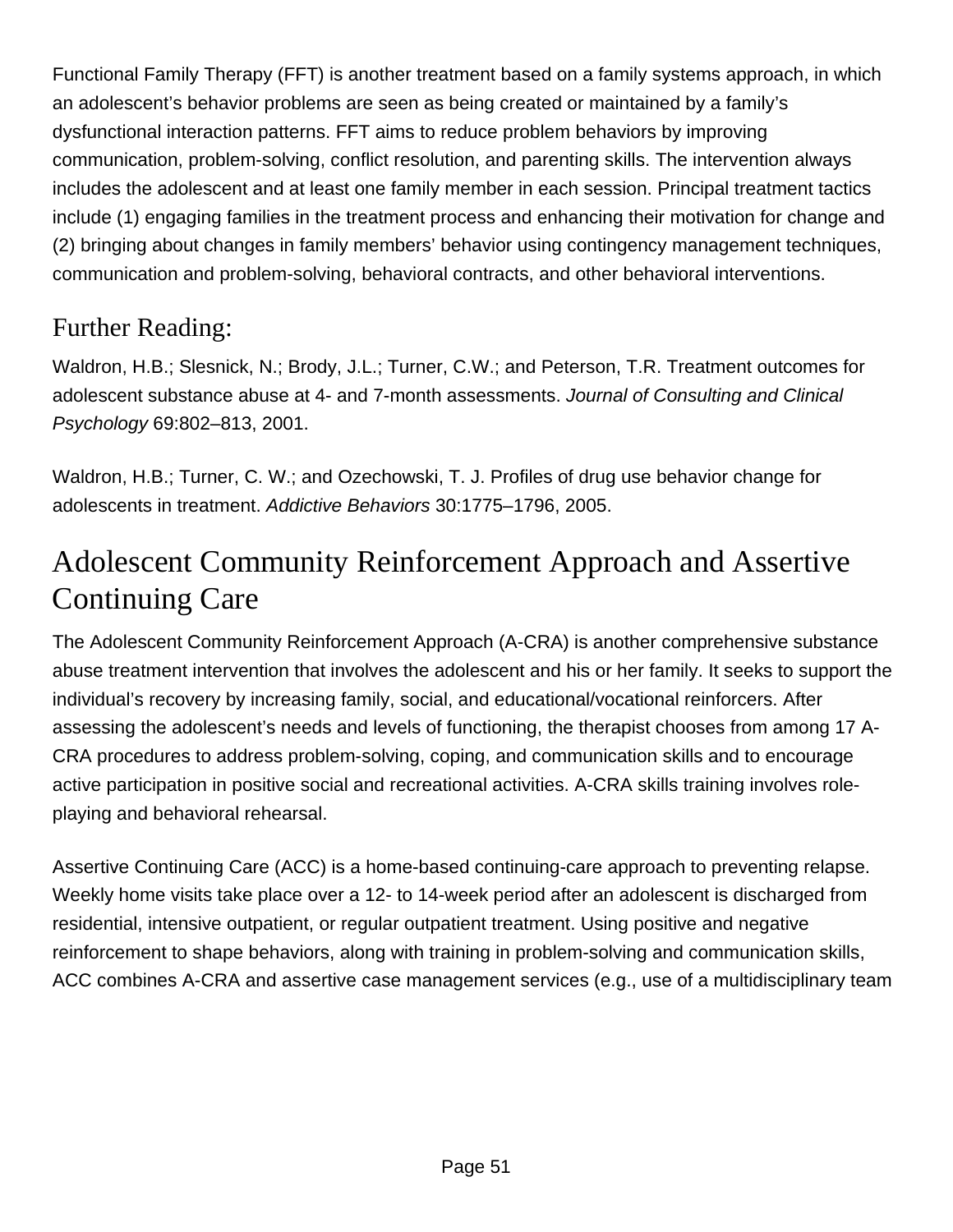of professionals, round-the-clock coverage, assertive outreach) to help adolescents and their caregivers acquire the skills to engage in positive social activities.

#### Further Reading:

Dennis, M.; Godley, S.H.; Diamond, G.; Tims, F.M.; Babor, T.; Donaldson, J.; Liddle, H.; Titus, J.C.; Kamier, Y.; Webb, C.; Hamilton, N.; and Funk R. The Cannabis Youth Treatment (CYT) Study: Main findings from two randomized trials. Journal of Substance Abuse Treatment 27:197–213, 2004.

Godley, S.H.; Garner, B.R.; Passetti, L.L.; Funk, R.R.; Dennis, M.L.; and Godley, M.D. Adolescent outpatient treatment and continuing care: Main findings from a randomized clinical trial. Drug and Alcohol Dependence Jul 1;110 (1-2):44–54, 2010.

Godley, M.D.; Godley, S.H.; Dennis, M.L.; Funk, R.; and Passetti, L.L. Preliminary outcomes from the assertive continuing care experiment for adolescents discharged from residential treatment. Journal of Substance Abuse Treatment 23:21–32, 2002.

### Acknowledgments

The National Institute on Drug Abuse wishes to thank the following individuals for reviewing this publication.

**Martin W. Adler, Ph.D.** Temple University School of Medicine

**Kathleen Brady, M.D., Ph.D.** Medical University of South Carolina

**Greg Brigham, Ph.D.** Maryhaven, Inc.

**Kathleen M. Carroll, Ph.D.** Yale University School of Medicine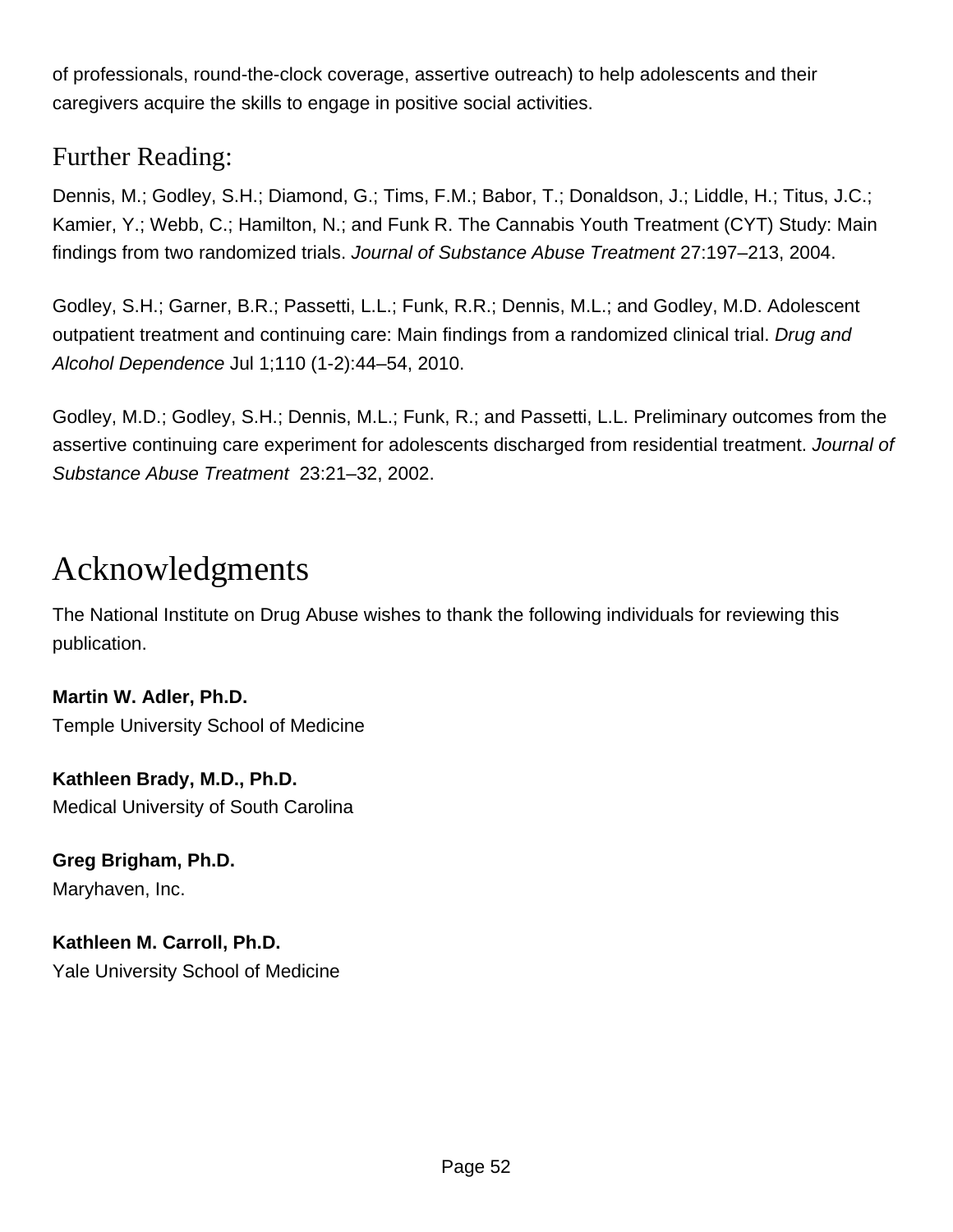**Richard R. Clayton, Ph.D.** University of Kentucky

**Linda B. Cottler, Ph.D.** Washington University School of Medicine

**David P. Friedman, Ph.D.** Wake Forest University Bowman Gray School of Medicine

**Reese T. Jones, M.D.** University of California at San Francisco

**Nancy K. Mello, Ph.D.** Harvard Medical School

**William R. Miller, Ph.D.** University of New Mexico

**Charles P. O'Brien, M.D., Ph.D.** University of Pennsylvania

**Jeffrey Selzer, M.D.** Zucker Hillside Hospital

**Eric J. Simon, Ph.D.** New York University Langone Medical Center

**Jose Szapocznik, Ph.D.** University of Miami Miller School of Medicine

**George Woody, M.D.** University of Pennsylvania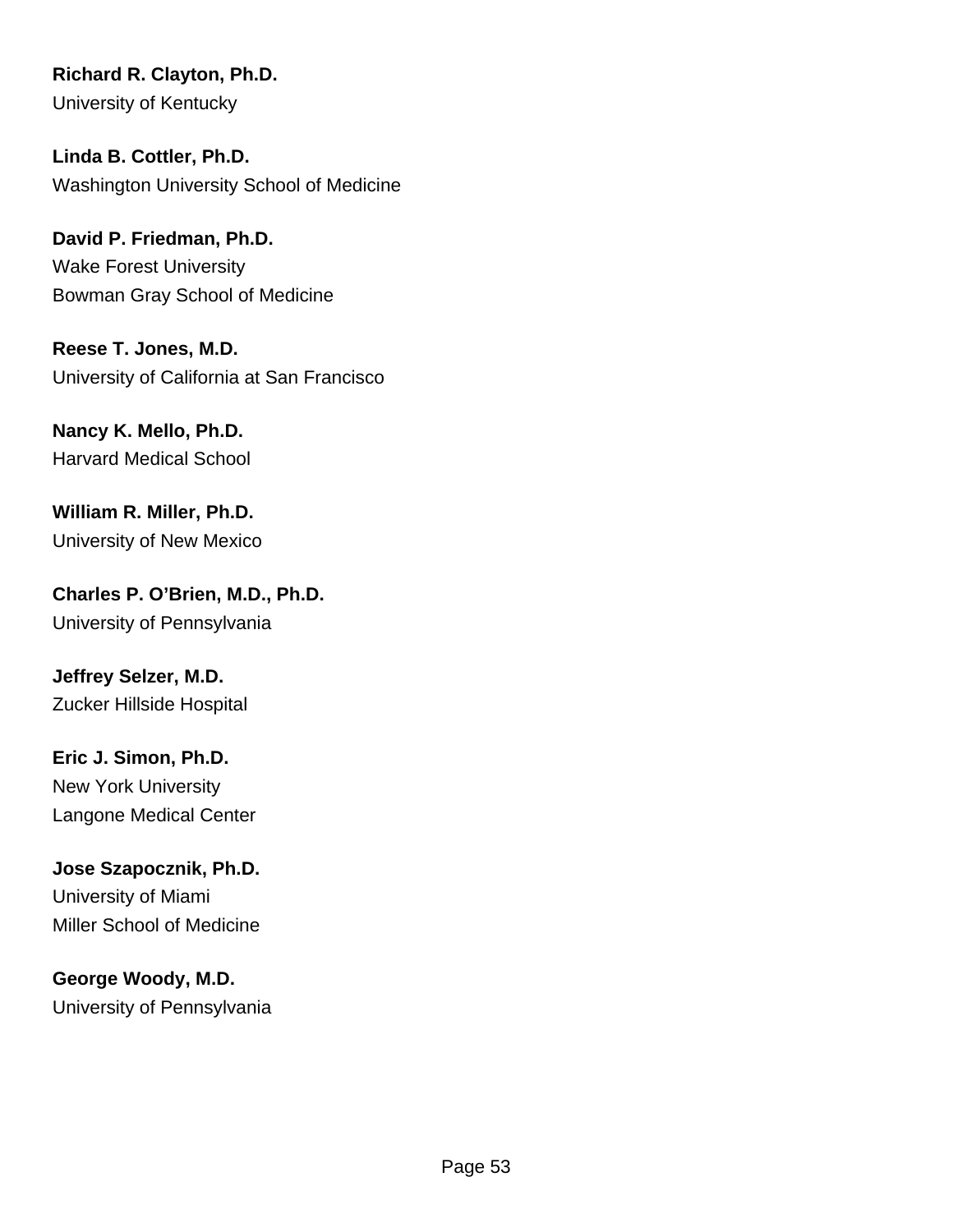# Resources

#### National Agencies

The National Institute on Drug Abuse (NIDA) leads the Nation in scientific research on the health aspects of drug abuse and addiction. It supports and conducts research across a broad range of disciplines, including genetics, functional neuroimaging, social neuroscience, prevention, medication and behavioral therapies, and health services. It then disseminates the results of that research to significantly improve prevention and treatment and to inform policy as it relates to drug abuse and addiction.

#### National Institute on Alcohol Abuse and Alcoholism (NIAAA)

The National Institute on Alcohol Abuse and Alcoholism (NIAAA) provides leadership in the national effort to reduce alcohol-related problems by conducting and supporting research in a wide range of scientific areas, including genetics, neuroscience, epidemiology, health risks and benefits of alcohol consumption, prevention, and treatment; coordinating and collaborating with other research institutes and Federal programs on alcohol-related issues; collaborating with international, national, State, and local institutions, organizations, agencies, and programs engaged in alcohol-related work; and translating and disseminating research findings to healthcare providers, researchers, policymakers, and the public. Additional information is available at [www.niaaa.nih.gov](http://www.niaaa.nih.gov) or by calling 301-443-3860.

#### National Institute of Mental Health (NIMH)

The mission of National Institute of Mental Health (NIMH) is to transform the understanding and treatment of mental illnesses through basic and clinical research, paving the way for prevention, recovery, and cure. In support of this mission, NIMH generates research and promotes research training to fulfill the following four objectives: (1) promote discovery in the brain and behavioral sciences to fuel research on the causes of mental disorders; (2) chart mental illness trajectories to determine when, where, and how to intervene; (3) develop new and better interventions that incorporate the diverse needs and circumstances of people with mental illnesses; and (4) strengthen the public health impact of NIMH-supported research. Additional information is available at [nimh.nih.gov](http://www.nimh.nih.gov/index.shtml) or by calling 301-443-4513.

#### Center for Substance Abuse Treatment (CSAT)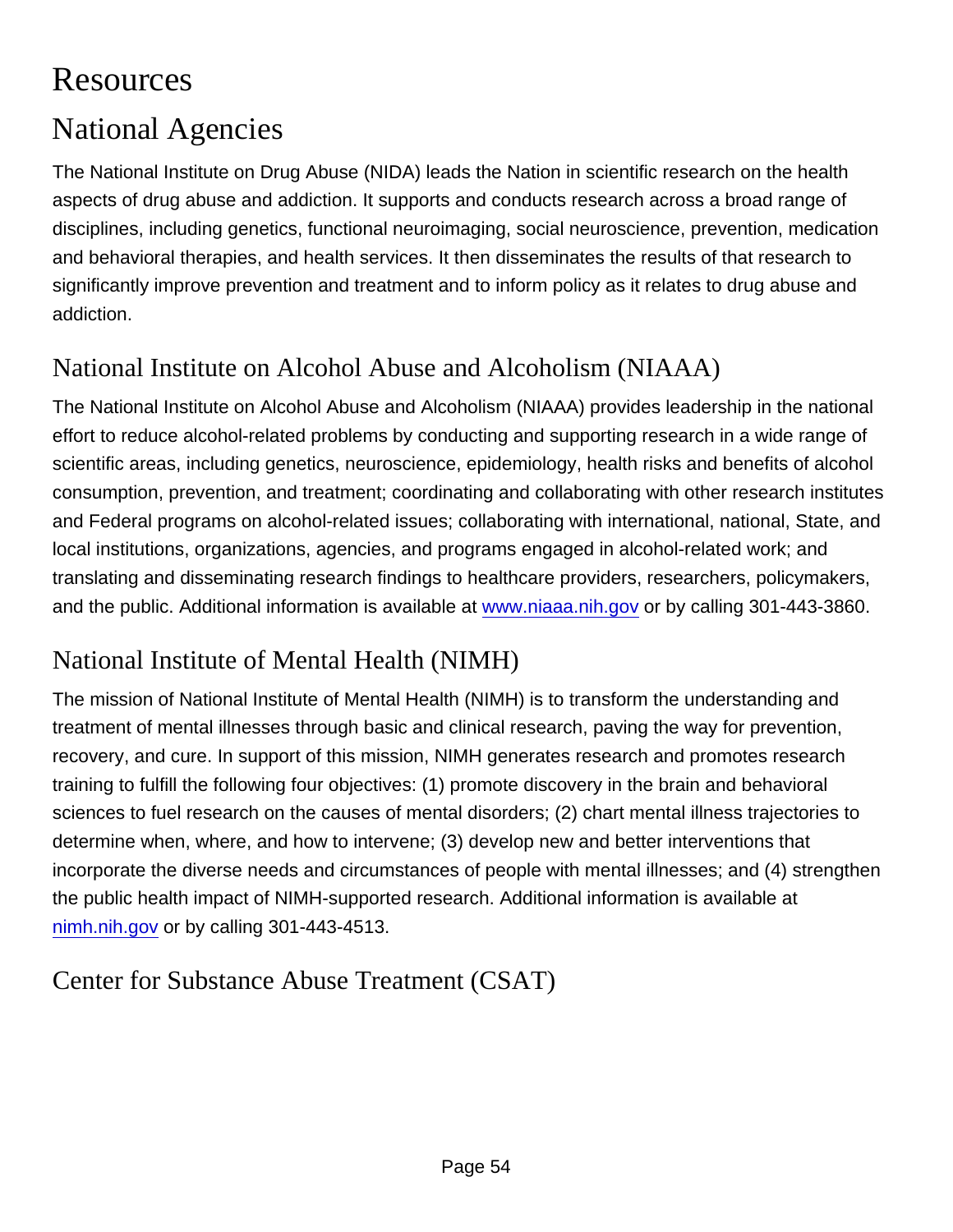The Center for Substance Abuse Treatment (CSAT), a part of the Substance Abuse and Mental Health Services Administration (SAMHSA), is responsible for supporting treatment services through a block grant program, as well as disseminating findings to the field and promoting their adoption. CSAT also operates the 24-hour National Treatment Referral Hotline (1-800-662-HELP), which offers information and referral services to people seeking treatment programs and other assistance. CSAT publications are available through SAMHSA's Store [\(store.samhsa.gov](http://store.samhsa.gov)). Additional information about CSAT can be found on SAMHSA's Web site at [www.samhsa.gov/about-us/who-we-are/offices](http://www.samhsa.gov/about-us/who-we-are/offices-centers/csat)[centers/csat](http://www.samhsa.gov/about-us/who-we-are/offices-centers/csat).

#### Selected NIDA Educational Resources on Drug Addiction Treatment

Blending products. NIDA's Blending Initiative—a joint venture with SAMHSA and its nationwide network of Addiction Technology Transfer Centers (ATTCs)—uses "Blending Teams" of community practitioners, SAMHSA trainers, and NIDA researchers to create products and devise strategic dissemination plans for them. Completed products include those that address the value of buprenorphine therapy and onsite rapid HIV testing in community treatment programs; strategies for treating prescription opioid dependence; and the need to enhance healthcare workers' proficiency in using tools such as the Addiction Severity Index (ASI), motivational interviewing, and motivational incentives. For more information on Blending products, please visit NIDA's Web site at [archives.drugabuse.gov/nidasamhsa-blending-initiative.](https://archives.drugabuse.gov/nidasamhsa-blending-initiative)

Addiction Severity Index . Provides a structured clinical interview designed to collect information about substance use and functioning in life areas from adult clients seeking drug abuse treatment. For more information on using the ASI and to obtain copies of the most recent edition, please visit [https://eprovide.mapi-trust.org/instruments/addiction-severity-index.](https://eprovide.mapi-trust.org/instruments/addiction-severity-index)

Drugs, Brains, and Behavior: The Science of Addiction (Reprinted 2010). This publication provides an overview of the science behind the disease of addiction. Publication #NIH 10-5605. Available online at [nida.nih.gov/publications/science-addiction.](http://nida.nih.gov/publications/science-addiction)

Principles of Drug Abuse Treatment for Criminal Justice Populations: A Research-Based Guide (Revised 2012). Provides 13 essential treatment principles and includes resource information and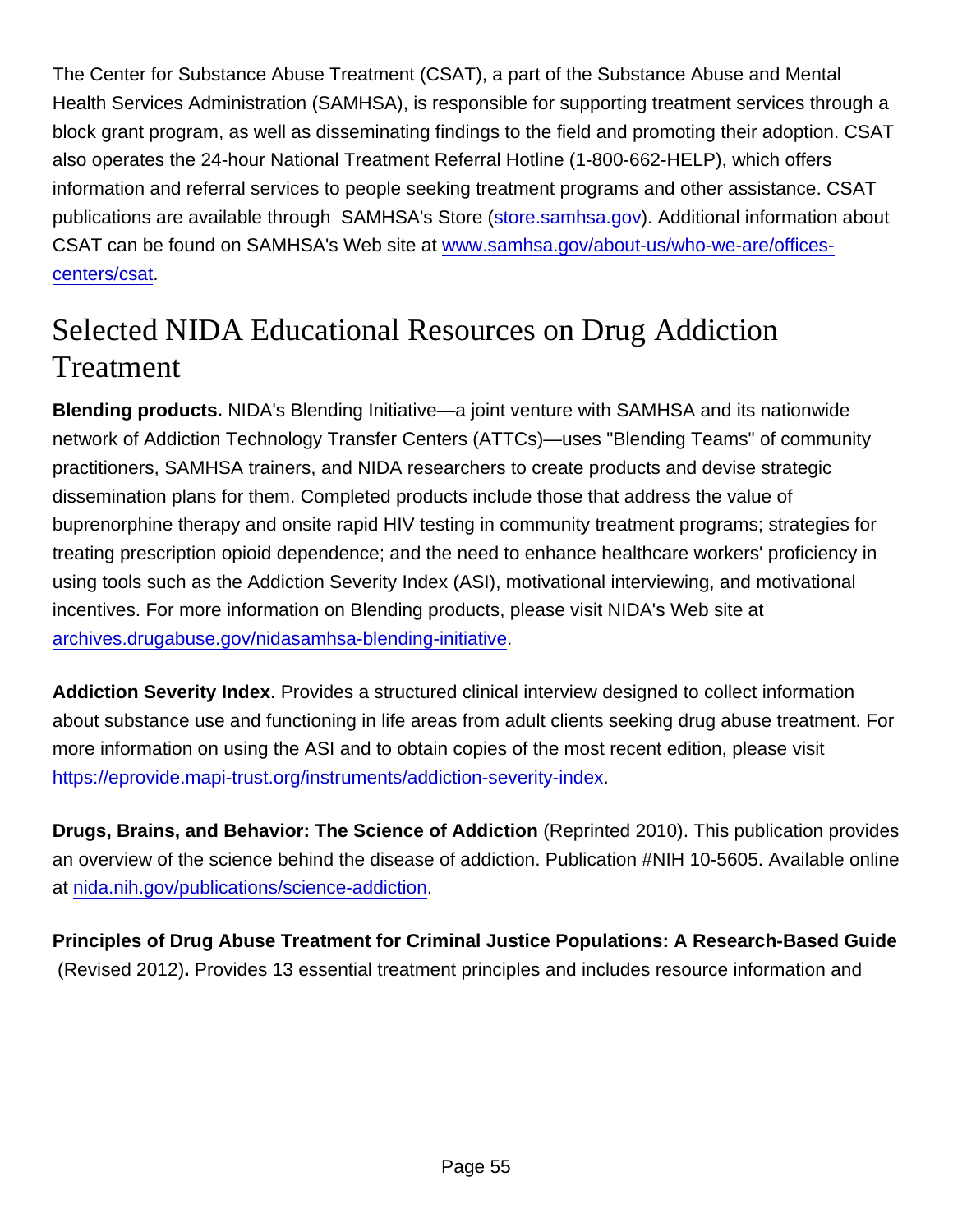answers to frequently asked questions. NIH Publication No.: 11-5316. Available online at [nida.nih.gov/publications/principles-drug-abuse-treatment-criminal-justice-populations-research](http://nida.nih.gov/publications/principles-drug-abuse-treatment-criminal-justice-populations-research-based-guide)[based-guide.](http://nida.nih.gov/publications/principles-drug-abuse-treatment-criminal-justice-populations-research-based-guide)

NIDA DrugFacts: Treatment Approaches for Drug Addiction (Revised 2009). This is a fact sheet covering research findings on effective treatment approaches for drug abuse and addiction. Available online at [nida.nih.gov/publications/drugfacts/treatment-approaches-drugaddiction](http://nida.nih.gov/publications/drugfacts/treatment-approaches-drug-addiction).

Helping Patients Who Drink Too Much: A Clinicians's guide (published by NIAAA). This booklet is written for primary care and mental health clinicians and provides guidance in screening and managing alcohol-dependent patients. Available online at [pubs.niaaa.nih.gov/publications/Practitioner/CliniciansGuide2005/clinicians\\_guide.htm.](http://pubs.niaaa.nih.gov/publications/Practitioner/CliniciansGuide2005/clinicians_guide.htm)

Research Report Series: Therapeutic Community (2002). This report provides information on the role of residential drug-free settings and their role in the treatment process. NIH Publication #02-4877. Available online at [nida.nih.gov/publications/research-reports/therapeutic-community.](http://nida.nih.gov/publications/research-reports/therapeutic-communities)

## Initiatives Designed to Move Treatment Research into Practice Clinical Trials Network

Assessing the real-world effectiveness of evidence-based treatments is a crucial step in bringing research to practice. Established in 1999, NIDA's National Drug Abuse Treatment Clinical Trials Network (CTN) uses community settings with diverse patient populations and conditions to adjust and test protocols to meet the practical needs of addiction treatment. Since its inception, the CTN has tested pharmacological and behavioral interventions for drug abuse and addiction, along with common co-occurring conditions (e.g., HIV and PTSD) among various target populations, including adolescent drug abusers, pregnant drug-abusing women, and Spanish-speaking patients. The CTN has also tested prevention strategies in drug-abusing groups at high risk for HCV and HIV and has become a key element of NIDA's multipronged approach to move promising science-based drug addiction treatments rapidly into community settings. For more information on the CTN, please visit [nida.nih.gov/CTN](http://nida.nih.gov/about-nida/organization/cctn/clinical-trials-network-ctn).

#### Criminal Justice-Drug Abuse Treatment Studies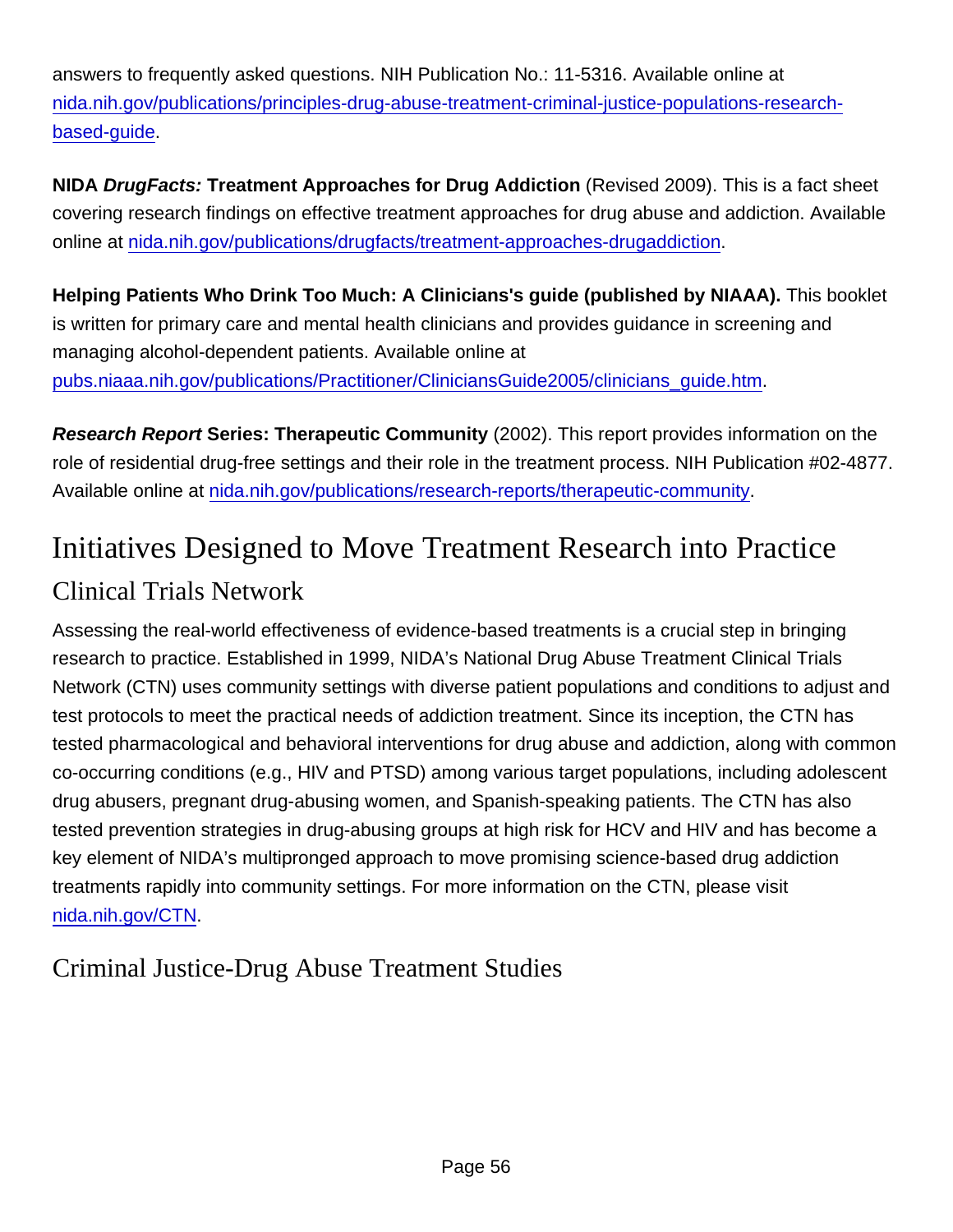NIDA is taking an approach similar to the CTN to enhance treatment for drug-addicted individuals involved with the criminal justice system through [Criminal Justice–Drug Abuse Treatment Studies \(CJ-](http://nida.nih.gov/research/nida-research-programs-activities/justice-system-research)[DATS\).](http://nida.nih.gov/research/nida-research-programs-activities/justice-system-research) Whereas NIDA's CTN has as its overriding mission the improvement of the quality of drug abuse treatment by moving innovative approaches into the larger community, research supported through CJ-DATS is designed to effect change by bringing new treatment models into the criminal justice system and thereby improve outcomes for offenders with substance use disorders. It seeks to achieve better integration of drug abuse treatment with other public health and public safety forums and represents a collaboration among NIDA; SAMHSA; the Centers for Disease Control and Prevention (CDC); Department of Justice agencies; and a host of drug treatment, criminal justice, and health and social service professionals.

#### Blending Teams

Another way in which NIDA is seeking to actively move science into practice is through a joint venture with SAMHSA and its nationwide network of Addiction Technology Transfer Centers (ATTCs). This process involves the collaborative efforts of community treatment practitioners, SAMHSA trainers, and NIDA researchers, some of whom form "Blending Teams" to create products and devise strategic dissemination plans for them. Through the creation of products designed to foster adoption of new treatment strategies, Blending Teams are instrumental in getting the latest evidence-based tools and practices into the hands of treatment professionals. To date, a number of products have been completed. Topics have included increasing awareness of the value of buprenorphine therapy and enhancing healthcare workers' proficiency in using tools such as the ASI, motivational interviewing, and motivational incentives. For more information on Blending products, please visit NIDA's Web site at [archives.drugabuse.gov/nidasamhsa-blending-initiative](https://archives.drugabuse.gov/nidasamhsa-blending-initiative).

## Other Federal Resources

The National Registry of Evidence-Based Programs and Practices. This database of interventions for the prevention and treatment of mental and substance use disorders is maintained by SAMHSA and can be accessed at [www.samhsa.gov/nrepp.](https://www.samhsa.gov/nrepp)

SAMHSA's Store has a wide range of products, including manuals, brochures, videos, and other publications. Phone: 800-487-4889; Web site: [store.samhsa.gov.](http://store.samhsa.gov)